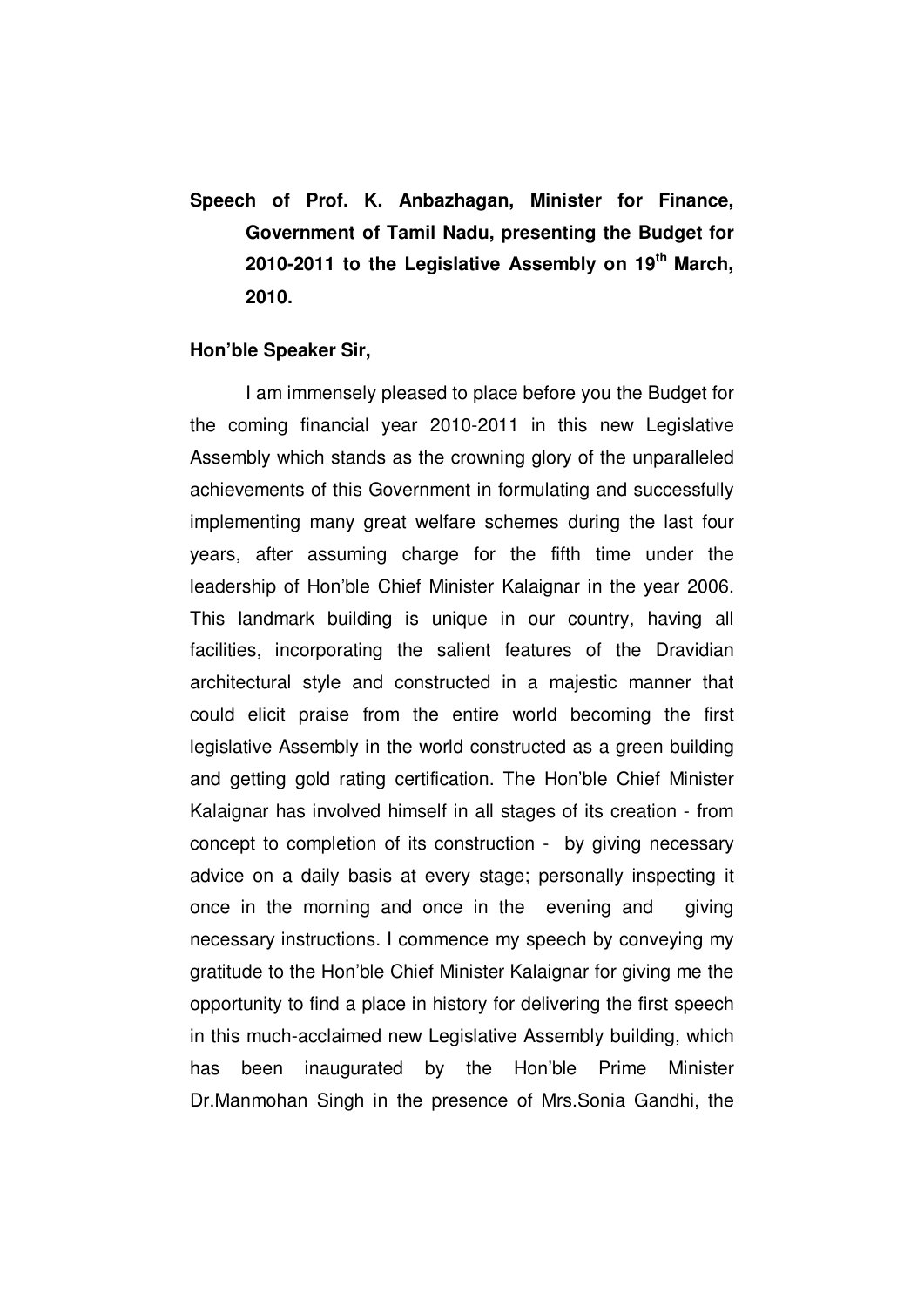Chairperson of United Progressive Alliance and appreciated and praised by both.

There is no doubt that this sky high new Assembly complex, a great achievement of Hon'ble Chief Minister Kalaignar and which stands as an example of the Kural,

> "அரியவென்று ஆகாத இல்லைபொச் சாவாக் கருவியால் போற்றிச் செயின் $"$

"With constant watchfulness and full consideration given to the task on hand,

There is nothing difficult or impossible",

will stand tall for all times to come as long as the Tamil land and the three seas exist. I wish to convey the greetings of this Assembly to Kalaignar.

2. Ever since the assumption of charge under the leadership of Kalaignar, this Government has been implementing various schemes for the welfare of the people of Tamil Nadu in an exemplary manner over the last four years. The Budget for the year 2010-2011 is being placed before this Assembly. It has been prepared by keeping in mind the basic goals of social justice, growth of Tamil Nadu and improvement in the standard of living of the people of Tamil Nadu.

# **Agriculture and Co-operation**

3. With a view to ushering light in the lives of farmers of Tamil Nadu, this Government has been consistently according priority to the development of agriculture. As its first action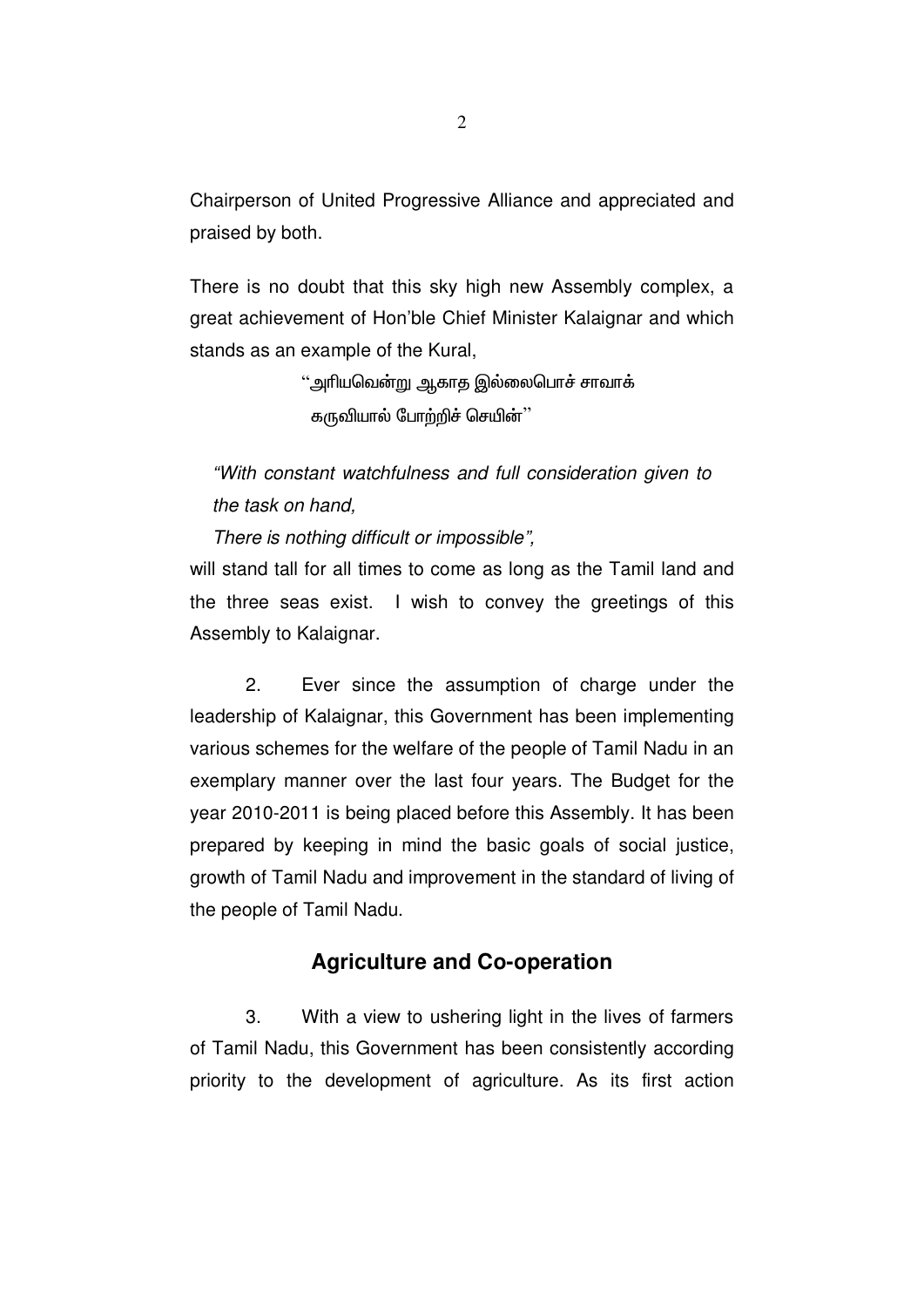immediately after assuming charge in 2006, with a view to removing the farmers' burden of loan, this Government completely waived the co-operative farm loans to the tune of Rs.7,000 crores. By extending necessary financial assistance to the co-operative institutions, this Government ensured that the farmers continue to get the crop loans. As against the disbursement of co-operative crop loans worth Rs.1,097 crores in 2005-2006, a sum of Rs.1,250 crores has been disbursed as co-operative crop loans during 2006-2007, Rs.1360 crores in 2007-2008 and Rs.1,571 crores in 2008-2009. During 2009-2010, as against the target of Rs.2,000 crores, crop loans to the tune of Rs.2,013 crores have been disbursed so far. **In the coming financial year, this target will be enhanced to Rs.2,500 crores**.

4. In 2009-2010, for the first time in India, it is this Government which has been implementing the revolutionary scheme of waiving off the entire interest on co-operative crop loans to the farmers who repay their crop loans on time. The scheme of interest free co-operative crop loans to the farmers will continue to be implemented in the coming financial year as well. A sum of Rs.140 crores is provided for this purpose in this Budget.

5. Implementation of the scheme of government providing 50% of the insurance premium as subsidy under the crop insurance scheme to compensate farmers affected by natural calamities has enabled large number of farmers to avail benefits under this scheme. Consequently, the number of farmers availing crop insurance has gone up from about one lakh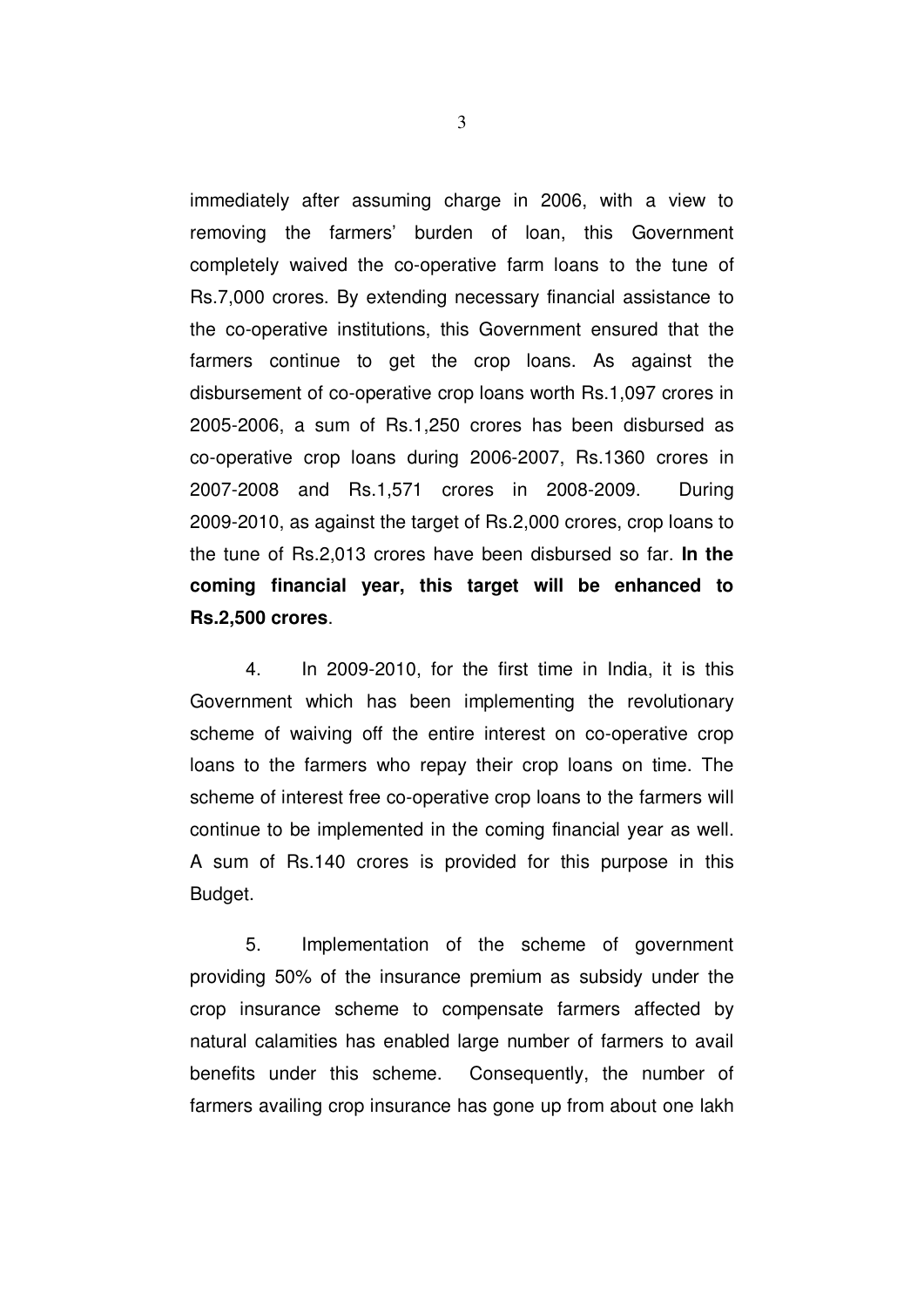in 2005-2006 to 7 lakh 80 thousands in 2009-2010. A sum of Rs.891 crores has been disbursed as compensation over the last four years. A sum of Rs.40 crores as insurance premium subsidy and another sum of Rs.200 crores as state's share towards compensation for crop loss have been provided in this Budget.

6. This Government has raised the procurement price for sugarcane to Rs.1,025 per tonne in the year 2006-2007, Rs.1,034 per tonne in the year 2007-2008 and Rs.1,100 per tonne in the year 2008-2009 and is paying Rs.1,550 per tonne inclusive of transport charges and recovery based incentive for the current crushing season. **With a view to further encouraging sugarcane farmers, this Government has decided to pay an additional price of Rs.100 per tonne for the current crushing season (2009-2010) and accordingly the sugarcane farmers will be paid an increased price of Rs.1,650 per tonne instead of Rs.1,550 per tonne. Considering the price of Rs.1,014 that the sugarcane farmers were getting in 2005-2006 before this DMK Government assumed charge, I am very happy to announce the sweet news that the sugarcane farmers will be given Rs.2,000 per tonne inclusive of transport charges and recovery based incentive for the coming crushing season(2010-2011).**

7. Accepting the long standing demand of farmers to raise the procurement price of paddy to Rs.1,000 per quintal, this Government has enhanced the procurement price for the common variety of paddy to Rs.1,050 per quintal and for the fine variety of paddy to Rs.1,100 per quintal by giving additional incentive over and above the price fixed by the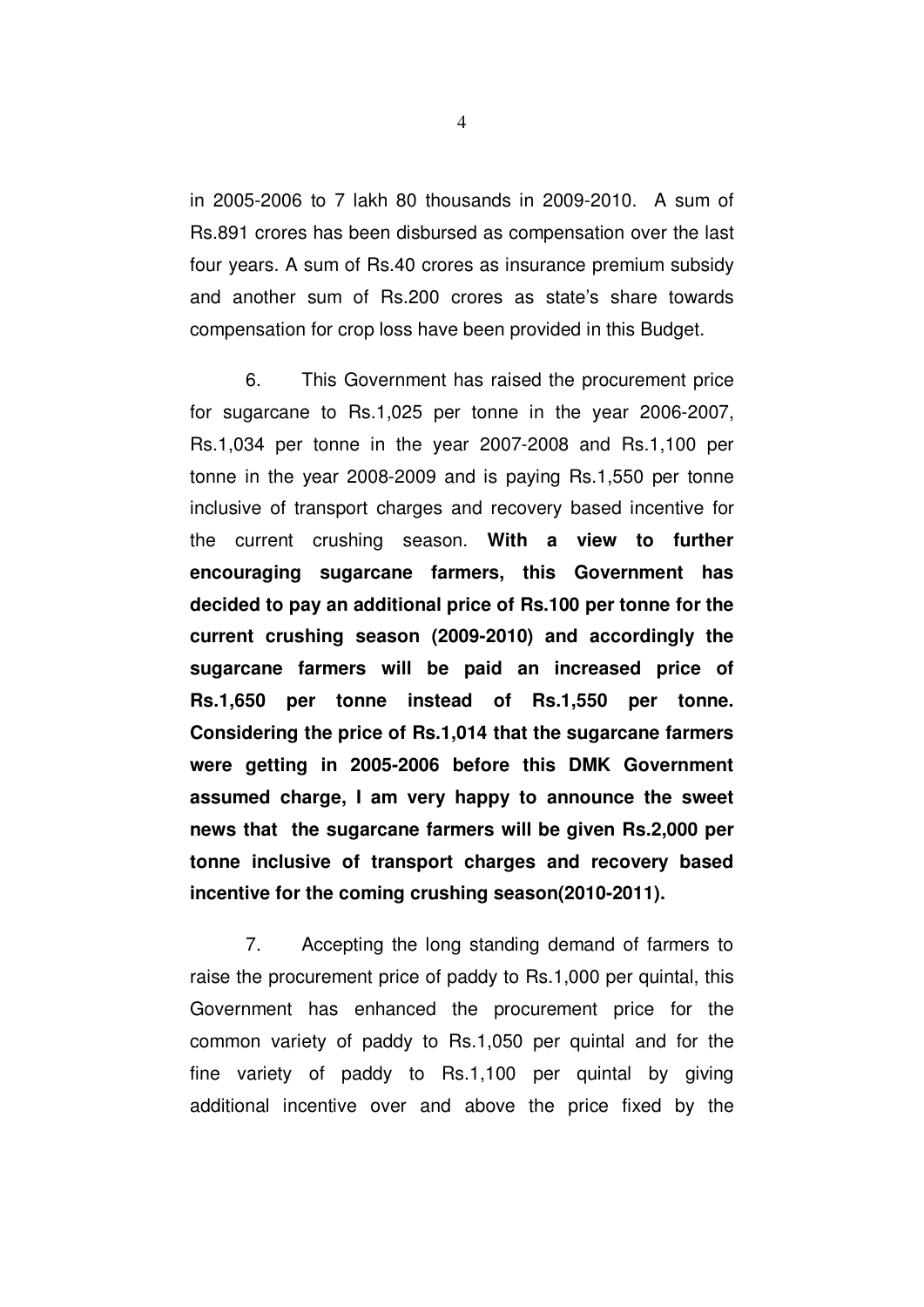Union Government. A sum of Rs.200 crores has been allocated in this Budget for providing this incentive intended for paddy procurement.

8. The System of Rice Intensification (SRI) that leads to significant increase in productivity and substantial reduction in the quantum of use of water is being implemented effectively in Tamil Nadu. 15 lakh acres land has been brought under SRI so far up to the financial year 2009-2010. This scheme will be implemented in an additional extent of 6 lakh 25 thousand acres in the ensuing financial year.

9. This Government has enabled farmers engaged in horticulture to get higher income by way of enhanced productivity by the method of precision farming. This method has been extended to all districts and has been implemented in an area of 57,500 acres so far. This method of farming will be extended to an additional extent of 35,000 acres in the coming financial year.

10. The method of drip Irrigation enabling economical use of water is greatly beneficial to the sugarcane and horticulture farmers. This method of irrigation will be implemented to benefit an additional area of 75,000 acres in the coming financial year.

11. This Government is implementing many schemes to encourage environment friendly organic farming that makes use of natural fertilizers alone instead of using artificial products like chemical fertilizers and pesticides since 2006-2007. The Department of Organic Certification has been established for the purpose of issuing essential quality certificates to the farmers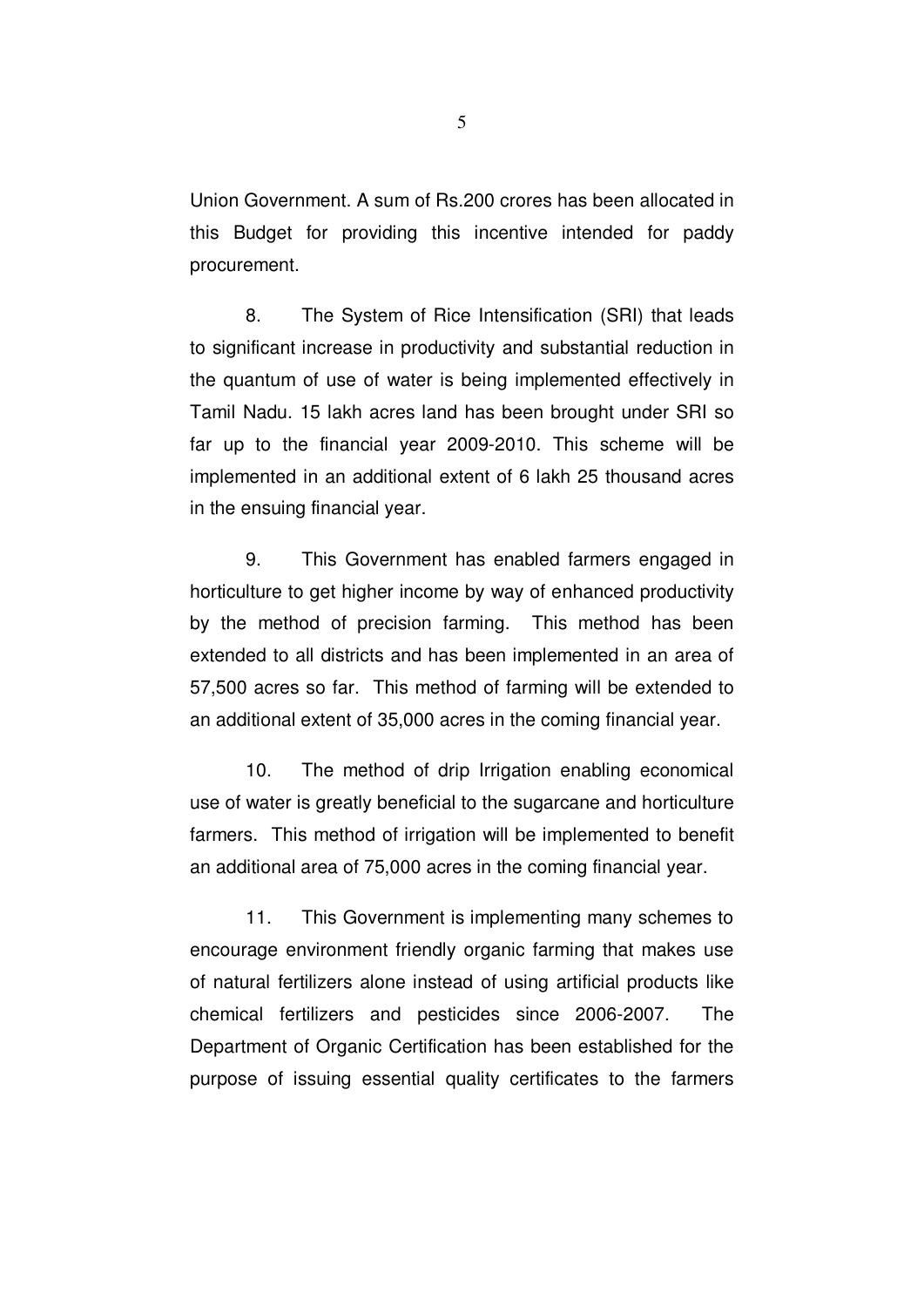intending to practise organic farming. Due to this, organic farming products are fetching good prices within the country and abroad. By setting up model farms, the Agriculture Department has imparted training in organic farming to the farmers. 10,000 farmers have registered to take up organic farming in the last three years to cultivate 56 categories of crops in an area of about 28,000 acres. The farmers achieving record production of paddy under organic farming are given awards.

12. With a view to continuing to implement the scheme of providing free electricity to farmers, a sum of Rs.295 crores has been provided as subsidy to Tamil Nadu Electricity Board.

13. Under the scheme for providing various welfare benefits to poor landless agricultural labourers and small and marginal farmers through Tamil Nadu Farmers and Agricultural Labourers Welfare Board, 1.73 crore persons belonging to 76 lakh families have enrolled so far. Welfare assistance to the tune of Rs.415 crores has been provided to 5.10 lakh beneficiaries so far. A sum of Rs.152 crores has been allocated for implementing this scheme in the coming financial year.

14. The scheme of organising farmers into self help groups and providing these groups revolving fund is being effectively implemented for the last two years. 20,000 Self Help Groups consisting of 2.07 lakh farmers have been formed so far and revolving fund to the tune of Rs.20 crores has been provided to them. A sum of Rs.243 crores has been provided to these groups as crop loan. **10,000 more groups will be formed during the coming financial year**. While forming such groups, priority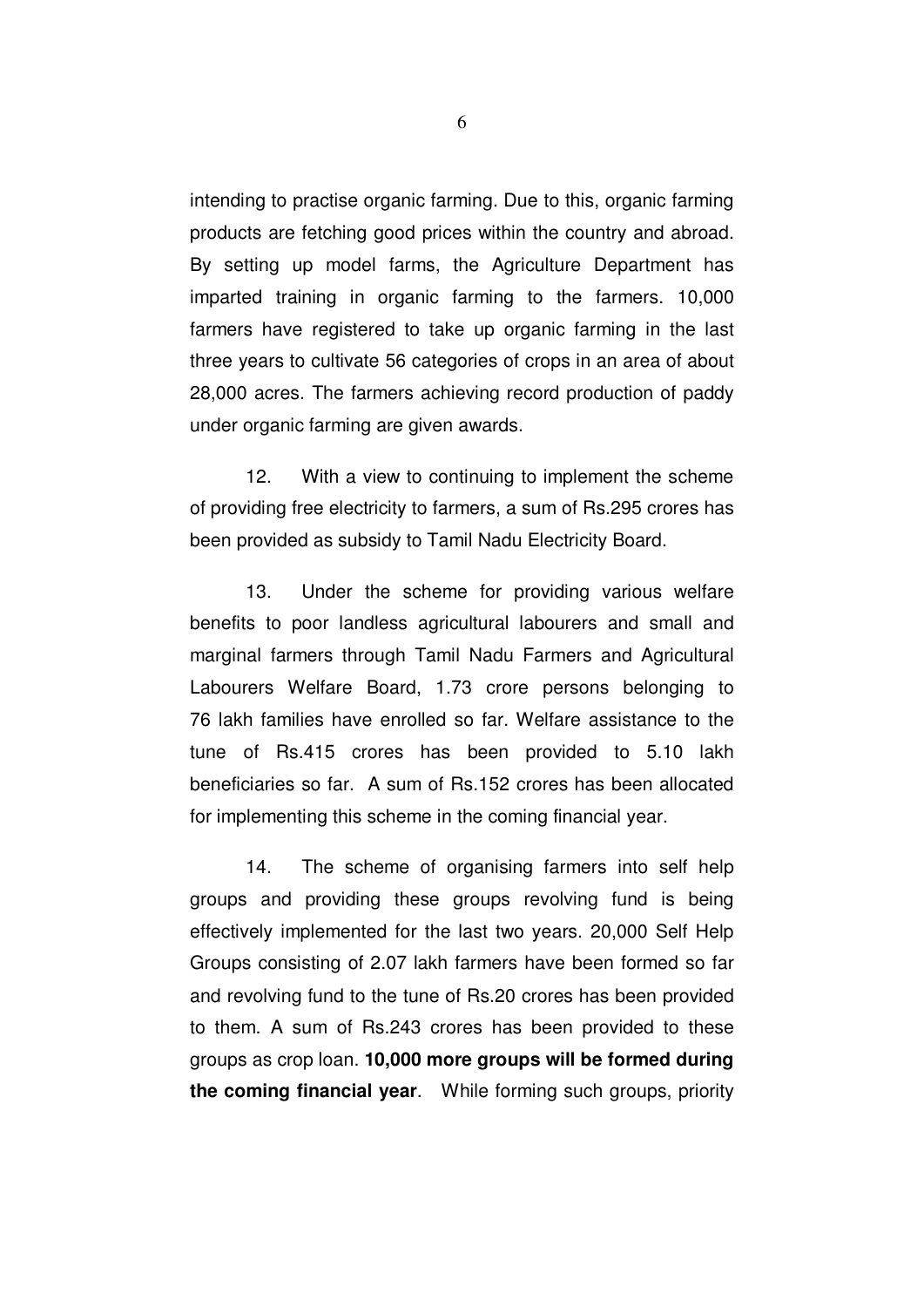will be given to small and marginal farmers producing horticulture crops like vegetables, flowers, fruits, coconuts and such groups will be aggregated at the village level and provided with necessary storage and transportation facilities through co-operative banks to enable them to sell their produce directly in Government Uzhavar Sandhais as well as other markets. A sum of Rs.10 crores has been allocated for providing revolving fund to these new groups.

15. Based on the recommendations of the committee under the chairmanship of Prof. Vaidyanathan constituted for the purpose of rejuvenating the weak cooperative credit institutions, the scheme of providing financial assistance to these institutions jointly by the State and Union Governments is being implemented effectively and accordingly, these institutions have received Rs.1,008 crores as assistance from the Union Government and Rs.207 crores from the State Government. It is worth mentioning that as a result of this financial assistance as well as on account of compensation given by the Government of Tamil Nadu in lieu of waiving of farmers' loans, primary agricultural co-operative banks had improved their lending capacity and disbursed Rs.8,534 crores at the end of year 2009.

### **Animal Husbandry**

16. Under Livestock Protection Scheme, 2.14 crore cattle have been provided with health care by way of 17,367 veterinary camps over the last four years. 493 veterinary surgeons, 386 livestock inspectors and 848 animal husbandry assistants have been appointed in this department. In addition to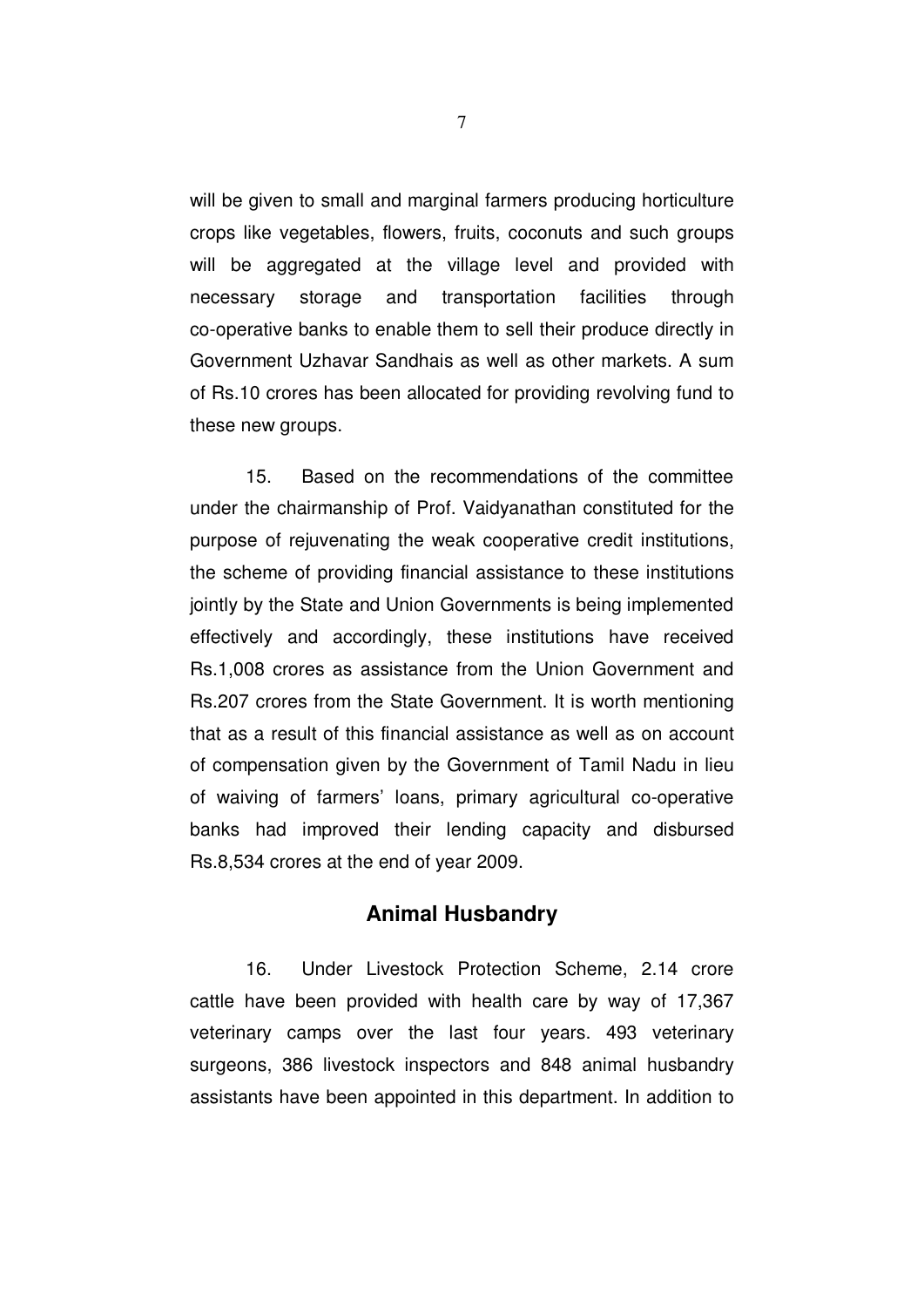this, 444 veterinary sub-centres have been upgraded. **With a view to pasteurizing milk in a faster and more hygienic way using modern technology and to producing value added milk products, Coimbatore Aavin will be modernised at an estimated cost of Rs.27 crores with assistance from National Cooperative Development Corporation**. A sum of Rs.351 crores has been allocated for Animal Husbandry and Dairy Development Department.

#### **Irrigation and Flood Control**

17. The project for interlinking rivers flowing within the state for the purpose of diverting the surplus flood water discharging into the sea thereby being wasted, to the water deficit districts is a brain child of Hon'ble Chief Minister Kalaignar. Under this scheme, the works for construction of Kattalai Barrage across Cauvery at an estimated cost of Rs.189 crores and the works for interlinking Tamirabarani- Karumeniyar- Nambiar Rivers at an estimated cost of Rs.369 crores are under execution. According priority to flood protection works, Cauvery Flood Protection project in Trichy, Perambalur and Ariyalur districts taken up at an estimated cost of Rs.254 crores is nearing completion. **On similar lines, new flood protection works to the tune of Rs.609 crores, which include Coleroon Flood Protection Project beneficial to Thanjavur, Nagapattinam and Cuddalore districts at an estimated cost of Rs.376 crores, Vellar Flood Protection Project in Cuddalore and Viluppuram districts at an estimated cost of Rs.164 crores and Pennaiyar Flood Protection Project in Cuddalore district at an estimated**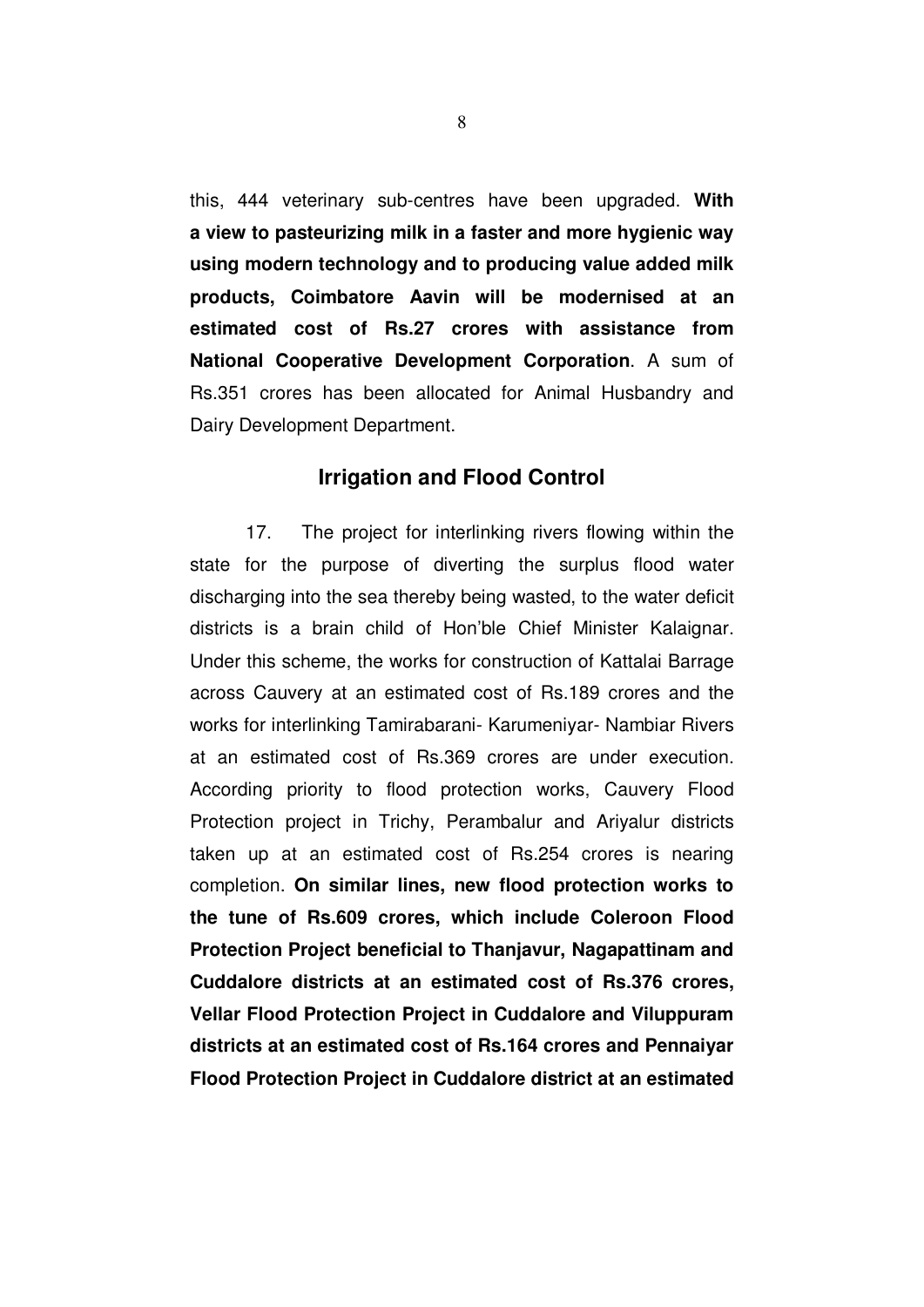**cost of Rs.69 crores, will be taken up in the coming financial year**.

18. A major scheme for construction of check dams across rivers and rivulets for augmenting the ground water resources in various areas is being implemented at an estimated cost of Rs.550 crores from the financial year 2008-2009. As a result of constructing 4,079 works including 1,859 check dams and 1,369 percolation ponds, the ground water level in these areas has increased significantly. A sum of Rs.100 crores has been provided for this scheme in the coming financial year.

19. With a view to benefiting about 16 lakh acres of agricultural land, the World Bank aided Irrigated Agriculture Modernization and Water-Bodies Restoration and Management (IAMWARM) project is being implemented at an estimated cost of Rs.2,547 crores through PWD and allied departments. Works benefiting 5.9 lakh acres of agricultural land have been taken up in 25 sub basins so far. With the objective of benefiting an additional 4.55 lakh acres of land, works will be undertaken in 30 more sub basins in the coming financial year. Under this project, 1,128 tanks have been renovated so far. Additional 1,674 tanks will be renovated in the coming financial year. A sum of Rs.439 crores has been allocated for this project in this Budget.

20. **Works for de-silting irrigation canals in Cauvery delta region of Thanjavur, Thiruvarur, Nagapattinam and Cuddalore districts will be taken up by the end of March and completed before the end of May this year**.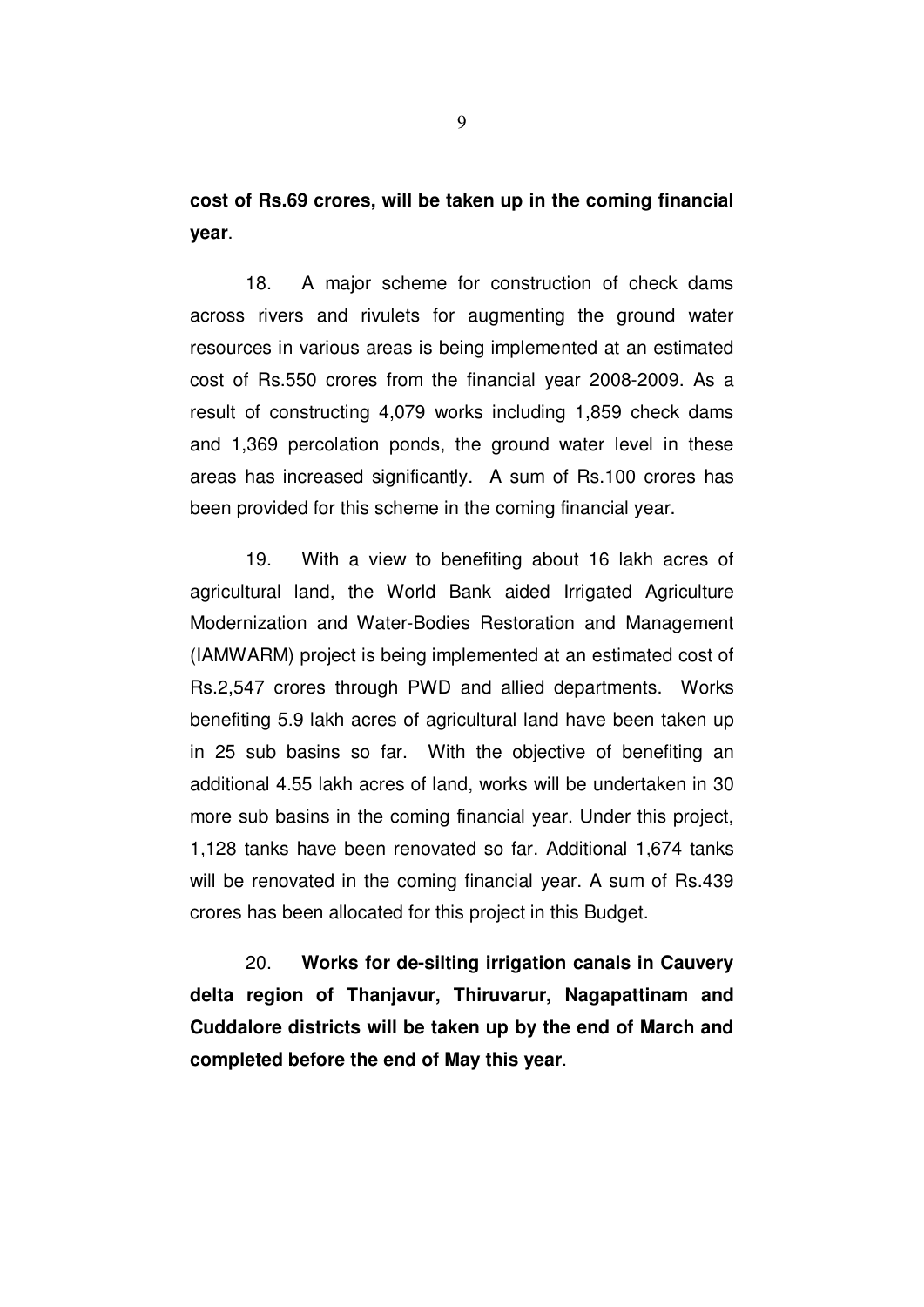21. **A scheme for constructing a dam across Kanjampatti Odai in Kadaladi Taluk of Ramanathapuram district and forming a 20 Km long feeder channel for 43 tanks including Sayalkudi Tank will be taken up under Accelerated Irrigation Benefits Programme (AIBP) at a cost of Rs.18 crores. This will benefit an extent of 4,200 acres**.

22. The Contour Canal, which carries water from the Parambikulam Dam to Thirumurthi Dam, serves as the lifeline of the Parambikulam-Aliyar Project. This canal, constructed 45 years ago, provides irrigation to an extent of 3,77,000 acres consisting of 2,97,000 acres in Tiruppur district and 80,000 acres in Coimbatore district. Considering the facts that the carrying capacity of this old canal has been coming down and that frequent breaches have been affecting water distribution and power generation, the farmers of the Coimbatore and Tiruppur districts have been consistently requesting for the complete rehabilitation of this canal. Accepting their fair request, **I am happy to announce that the Government has decided to implement a major scheme to completely rehabilitate the Contour Canal at a cost of Rs.127.5 crores. This scheme will be implemented expeditiously after securing all necessary clearances. About two lakh farmers belonging to Coimbatore and Tiruppur districts will benefit very much from this scheme**.

23. The Hon'ble Supreme Court, in its judgment delivered on 27.2.2006, had held that the Mullai Periyar Dam is safe for raising the water level from 136 feet to 142 feet. With a view to preventing the implementation of this judgement, the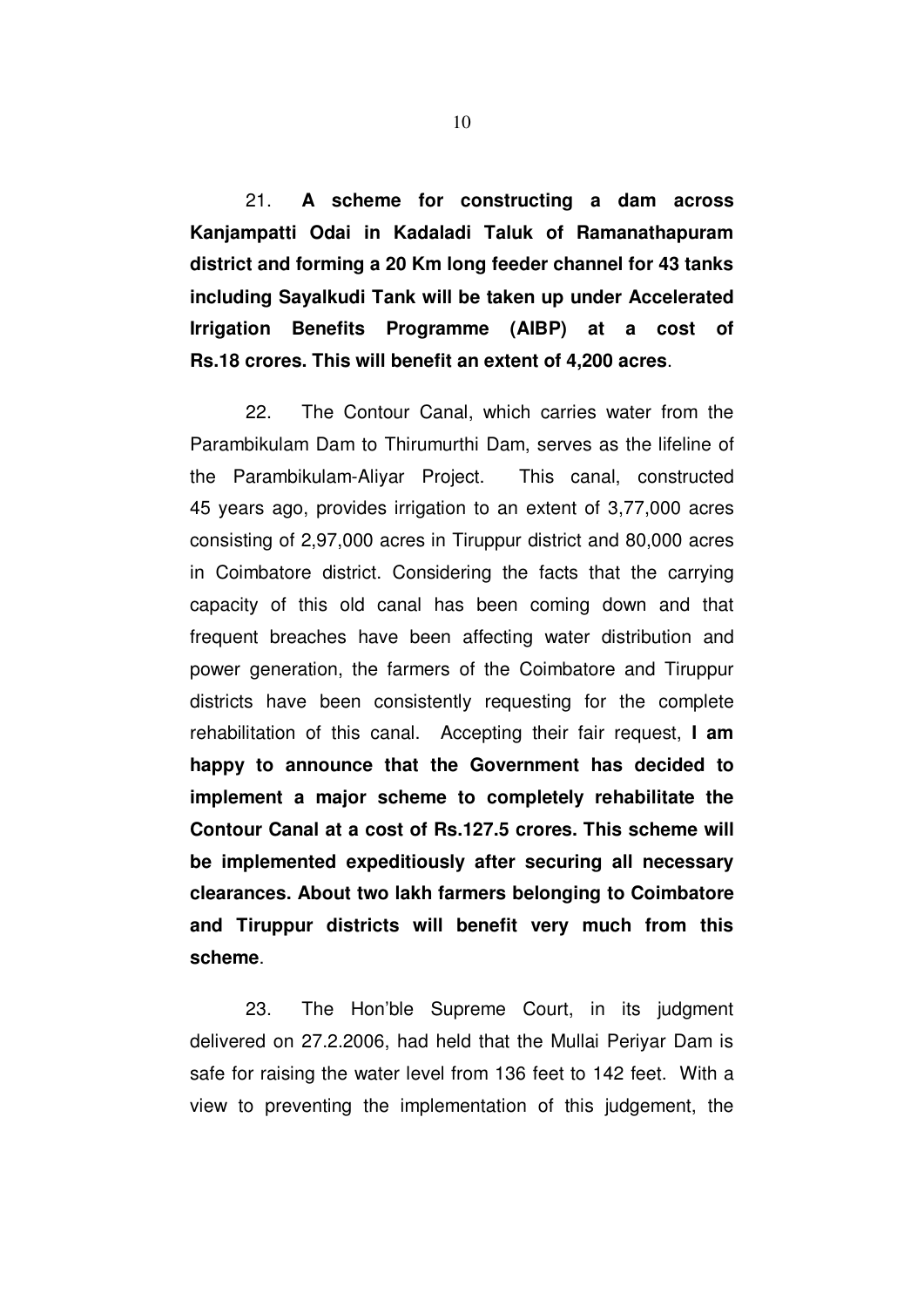Government of Kerala resorted to a legislative amendment. After hearing the petition filed by the Government of Tamil Nadu to declare this legislative amendment unconstitutional, the Constitutional Bench of the Supreme Court on 18.2.2010 ordered constitution of an Empowered Committee under the Chairmanship of Dr.A.S.Anand, former Chief Justice of India.

24. The State Government is of the view that when the Hon'ble Supreme Court had earlier considered all the important issues involved and delivered the judgment, the power now given to the Empowered Committee to hear the parties to the suit on all issues that may be raised before it, without being limited to the issues that have been raised before the Hon'ble Supreme Court, amounts to delegation of the exclusive judicial power of the Supreme Court and considering the fact that the evidence already adduced by the parties has been recorded and trial of the suit is over and the hearing before the constitutional bench is nearing completion, the ruling that the parties may present further evidence is not acceptable. Considering these grounds, along with the fact that the Hon'ble Supreme Court's judgement dated 27.2.2006 was delivered after considering all relevant aspects, the State Government is of the view that the order of the Hon'ble Supreme Court dated 18.2.2010 constituting the Empowered Committee requires to be recalled. Hence, an interlocutory petition has been filed in the Hon'ble Supreme Court on 8.3.2010 praying for the recall of its order dated 18.2.2010 and that the Hon'ble Supreme Court may pass appropriate orders to continue its hearing in this case.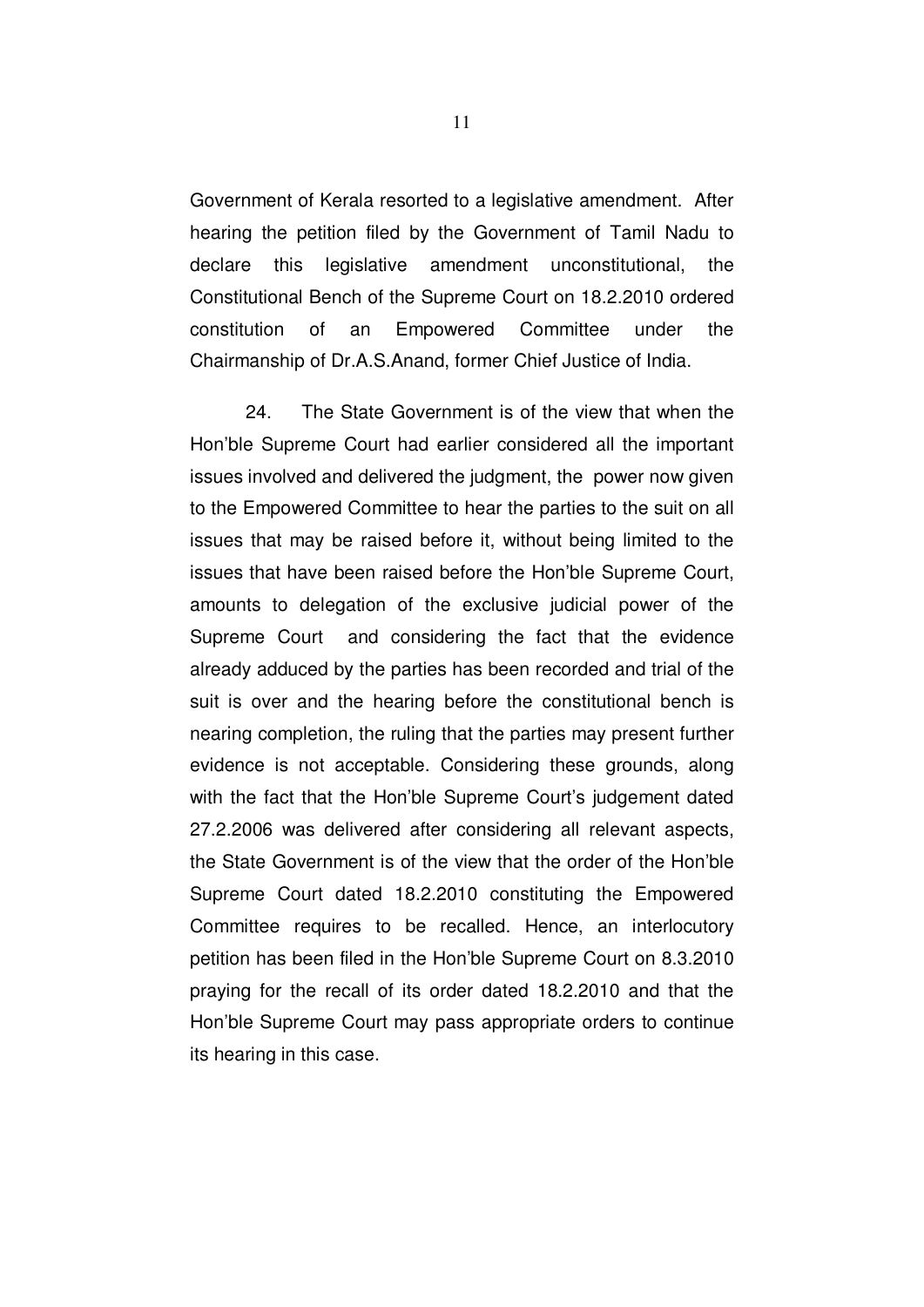#### **Price Rise and Public Distribution System**

25. Ever since this Government assumed charge, it has been continuously ensuring that the general public and the middle class do not get affected by the rise in prices of food items. After providing rice at two rupees a kilogram in accordance with electoral promise, further reducing it, this Government is providing rice at one rupee a kilogram under public distribution system since 15.9.2008 which is the lowest in the country. Discerning the rising trend in prices of pulses and cooking oil, this Government has been providing essential food items like toor dhal, urad dhal and palm oil at subsidised prices through fair price shops since May 2007. For this purpose, toor dhal and palm oil are being imported from abroad as well as procured from other states to ensure smooth supply of these commodities. Pulses and cooking oil are being continuously exempted from value added tax. Moreover, under the scheme of 'Condiments at affordable prices', ten cooking condiments are being provided at Rs.50.

26. It is a matter of great satisfaction that this Government is providing food items at subsidised rates to all family card holders under public distribution system through fair price shops by allocating Rs.4,000 crores in the financial year 2009-2010 which remains unmatched by any other state of India. In view of declining prices of pulses and sugar, a sum of Rs.3,750 crores has been allocated as food subsidy in this Budget.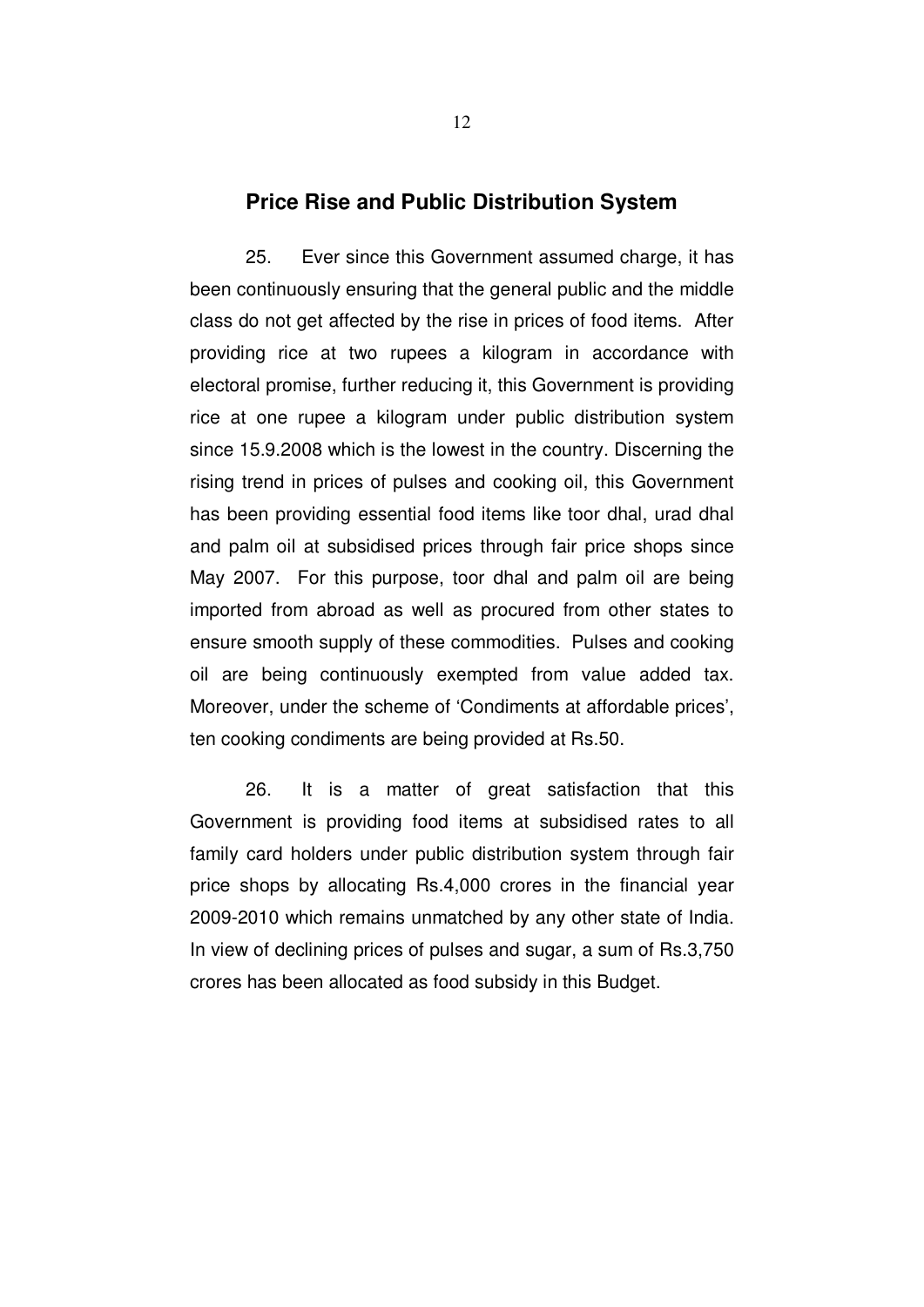#### **State Autonomy**

27. What Chief Minister Kalaignar said recently is worth recalling here - 'State autonomy is a call raised with determination and sincerity to expound the principle that in order to nurture and protect our independence, India as a nation can remain strong, only if its states happen to be strong' just as 'the strength of a necklace - whether made of gold or emerald- depends on the links that hold each of the beads together. It is this strength which we call as state autonomy'. We have been consistently urging the Union Government to give their due rights to the State Governments which are serving the people by being closer to them and to refrain from the tendency of enacting laws that take away the powers of State Governments in respect of subjects in the Concurrent List such as Teacher Training, Higher education etc. We request the Government of India to drop the proposed move to centralise all the powers relating to higher education by establishing a unitary body of the National Commission for Higher Education. We have clarified that devolution of powers in this manner is only one aspect of state autonomy, but that in itself can not be equated with state autonomy. Having regard to the fact that different states in our country are at different stages of development with varied needs and special circumstances, we request the Union Government to formulate schemes after consultation with the State Governments and to provide for flexibility by which the State Governments can modify the schemes according to need and suitability for the respective states.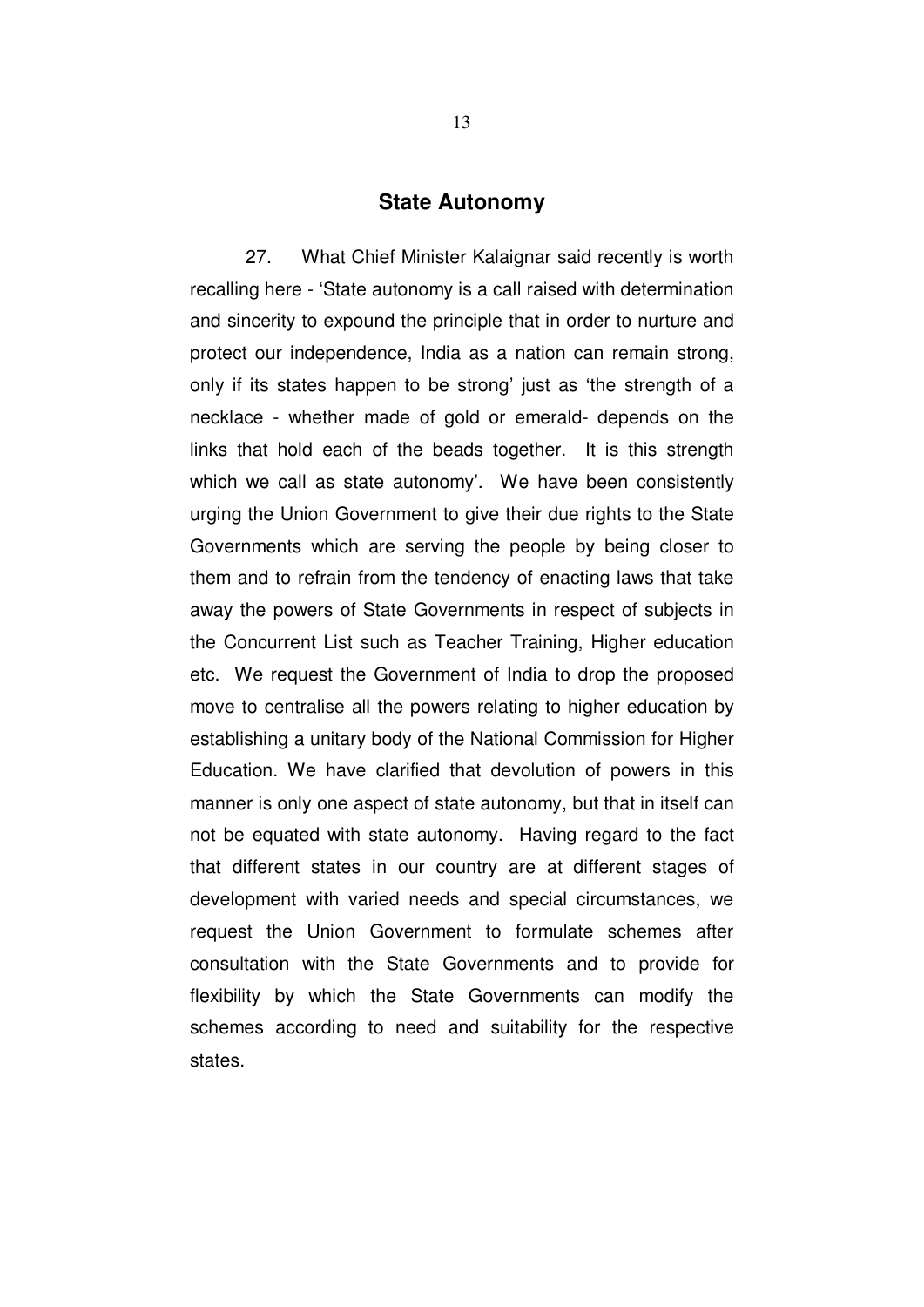28. The report of the Thirteenth Finance Commission and the Action Taken Report of the Union Government after examining this report were placed before the Parliament on 25.2.2010. The share of the States in the shareable net tax revenue of the Union Government has been increased from 30.5% to 32%. It is a welcome step that the states collectively will now receive a higher share of the tax revenue of the Union Government. At the same time, the inter-se share of Tamil Nadu in the total devolution has been reduced from 5.305% to 4.969%. The shares of the other southern states, namely, Andhra Pradesh, Karnataka and Kerala have also been reduced. It is a matter of regret that the shares of the southern states which have successfully been implementing many welfare schemes and infrastructure projects have been reduced as if it is a punishment for performance. At the same time, acceding to the demands of this Government, grants-in-aid amounting to Rs.11,367 crores for various items of expenditure have been recommended for the period 2010-2015. In comparison with the grants-in-aid amounting to Rs.4,135 crores recommended by the Twelfth Finance Commission, the grants-in-aid of Rs.11,367 crores recommended by the Thirteenth Finance Commission offers some solace. This amount includes grants to local bodies to the tune of Rs.5,456 crores, Rs.700 crores for primary education, Rs.252 crores for improving the administration of justice, Rs.1,865 crores for the maintenance of roads and Rs.1,300 crores as grants for statespecific schemes based on the needs highlighted this Government.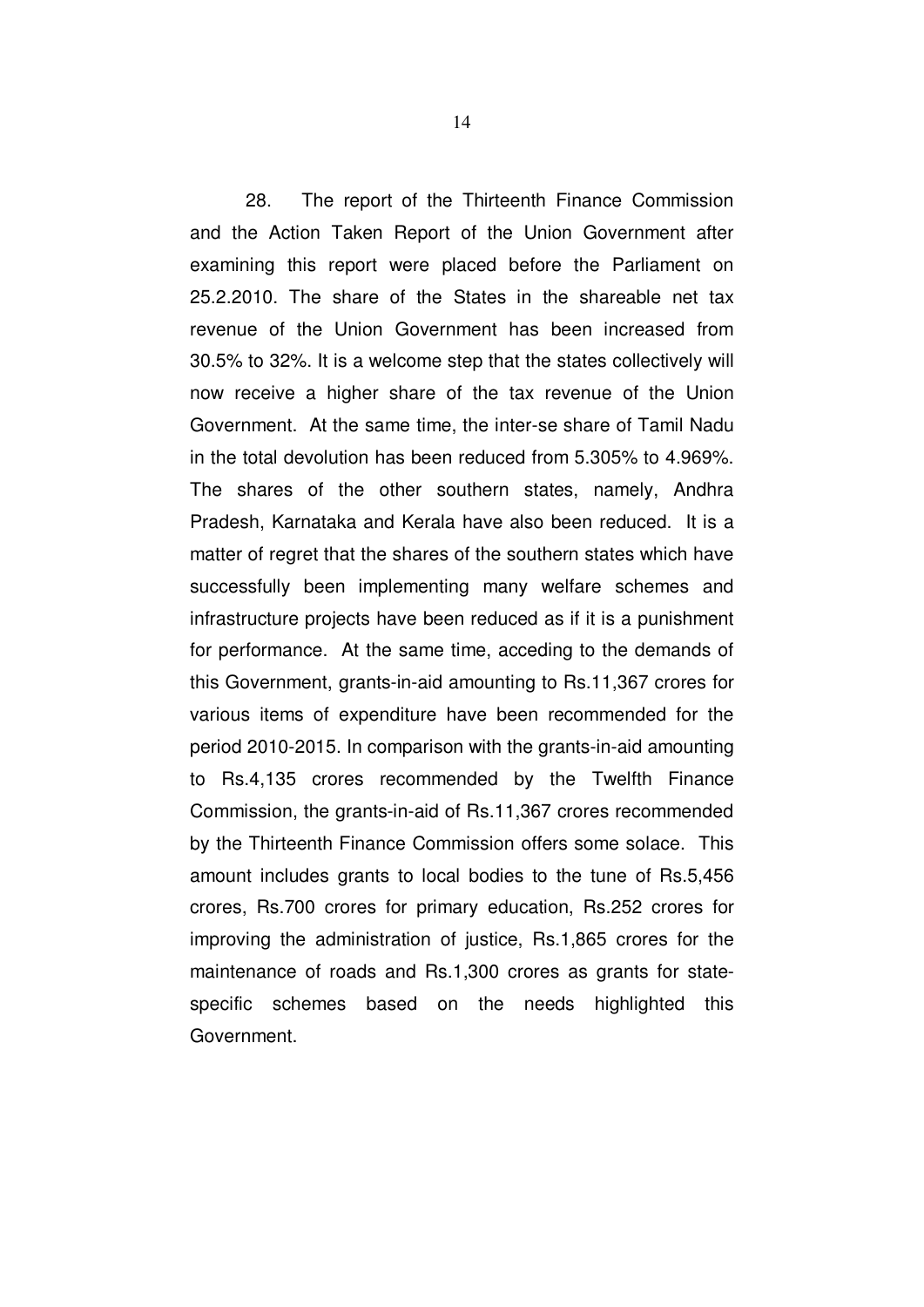29. We convey our thanks to the Thirteenth Finance Commission and the Union Government for providing Rs.1,300 crores as grants for state-specific needs based on our request consisting of Rs.300 crores for replacing slums with tenements in urban areas, Rs.200 crores for anti-sea erosion works, Rs.200 crores for the marine discharge of the treated liquid effluents containing salt from the dyeing units in Tiruppur, Erode and Karur districts, Rs.200 crores for the restoration of traditional water bodies, Rs.100 crores for renovation of ancient temples of historical importance without impairing their antiquity, Rs.200 crores for improving the infrastructure of government hospitals and Rs.100 crores for improving the training infrastructure for the police force.

#### **Sethusamudram Project**

30. We urge the Union Government that the Sethusamudram Project which would provide a new impetus to the economy of Tamil Nadu and has enormous potential to add to the prosperity of this state should be completed expeditiously by removing the hurdles that have come in the way of its execution.

#### **Welfare of Sri Lankan Tamils**

31. We urge the Government of India to take more vigorous efforts in arriving at a speedy political solution to enable the Sri Lankan Tamils to live comfortably with equal rights. Sri Lankan Tamils, who have lost their livelihood during the war in Sri Lanka, have been able to return to their original places from the camps on account of the great efforts taken by the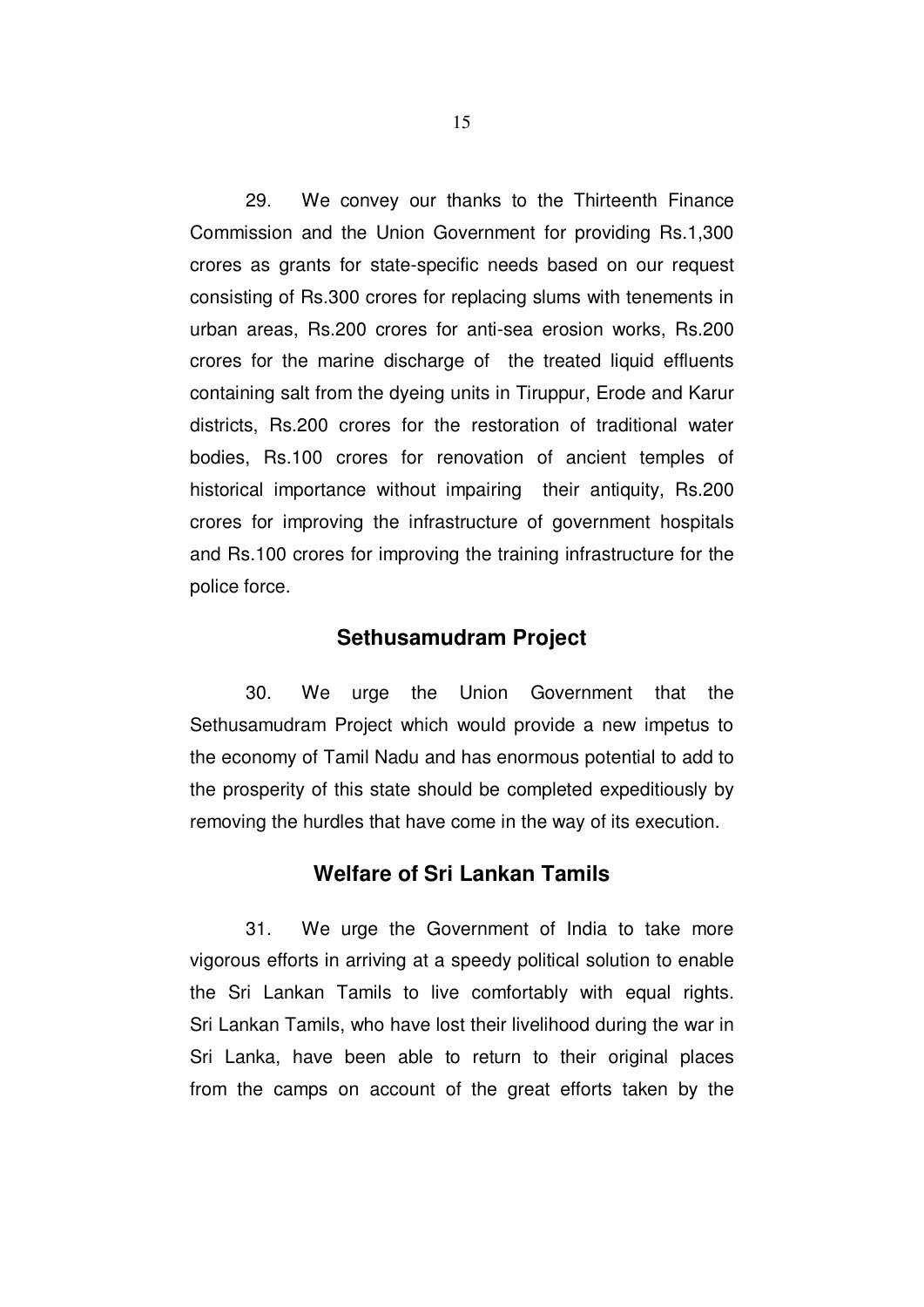Hon'ble Chief Minister Kalaignar. We urge the Union Government to impress upon the Sri Lankan Government to take necessary action for enabling the remaining Tamils still staying in the camps to return to their original places of residence. With a concern for the welfare of Sri Lankan Tamils living in the refugee camps for many years, besides doubling the quantum of financial assistance provided to them, a sum of Rs.100 crores has been announced for improving infrastructure facilities in these camps and provision of houses and works are under way. We have requested the Union Government to take necessary measures to grant these persons permanent residentship in our country itself.

# **Law and Order**

32. With a view to ensuring that terrorism and extremism do not rear their heads in our state, this Government has been maintaining utmost vigil. After this Government took charge, 15,021 policemen and 923 sub-inspectors have been recruited in the last four years. 18 new police stations have been established. This apart, 47 outposts have been upgraded as regular police stations. Schemes are being taken up according priority to modernize the police force. In the last four years, 7455 quarters have been constructed for police personnel at a cost of Rs.353 crores. 2,000 additional police quarters will be constructed at an estimated cost of Rs.120 crores in the coming financial year. The provision for police department will go up to Rs.2,962 crores in the year 2010-2011 as against an expenditure of Rs.1346 crores in 2005-2006.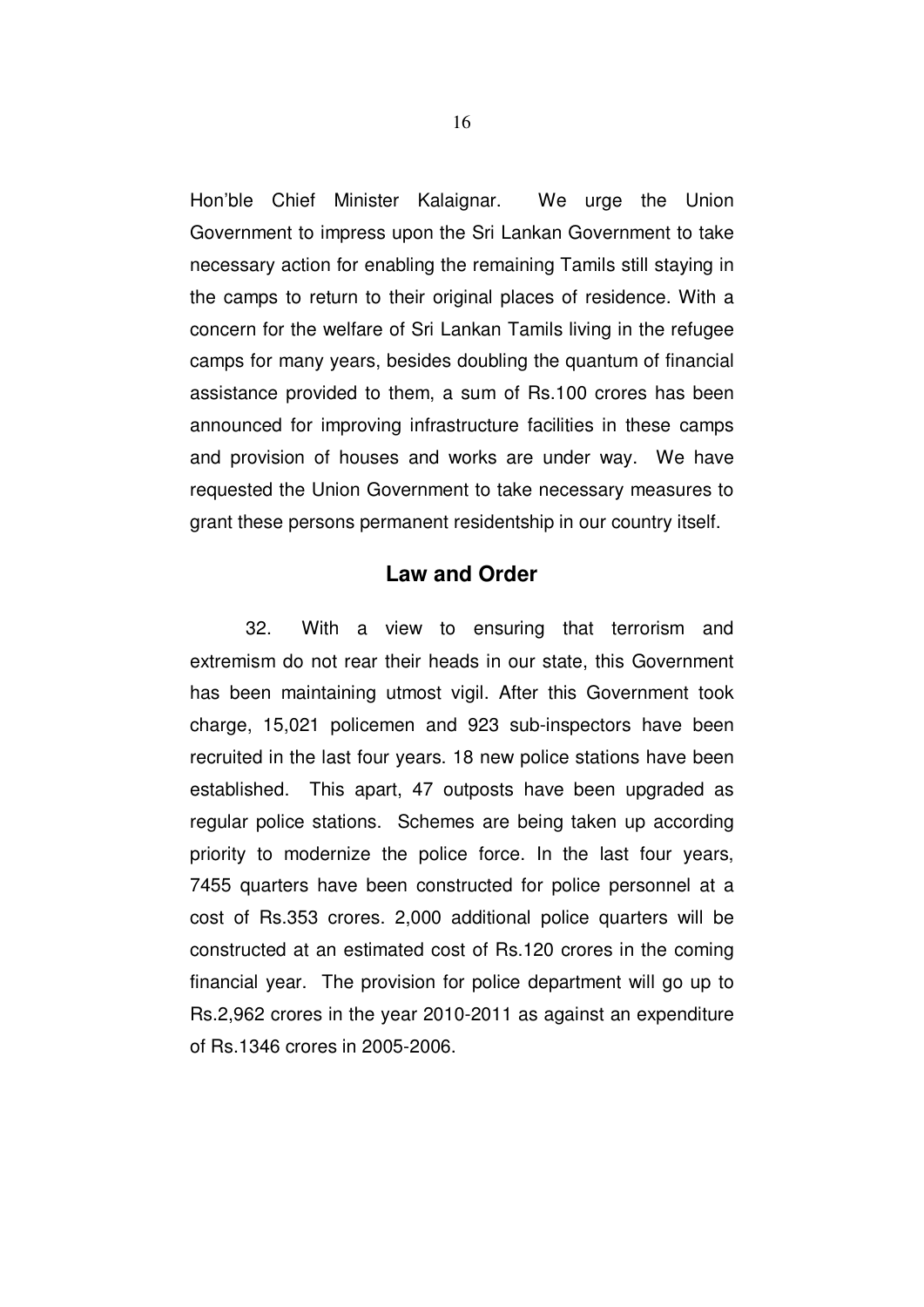#### **Courts**

33. Like never before, this Government has accorded sanction for construction of court buildings and quarters for the presiding officers at an estimated cost Rs.254 crores so far drawing praise from the Judges of the Hon'ble Supreme Court of India as well as the Justices of the High Courts of other states. A sum of Rs.511 crores has been allocated for administration of justice in this Budget. In accordance with the recommendations of the13<sup>th</sup> Finance Commission, Rs.252 crores will be provided for improvements in the judicial administration over the next five years.

### **School Education**

34. Soon after assuming charge, this Government granted time scale of pay to 42,924 teachers who were getting consolidated pay. 64,096 new teachers have been appointed in government schools in the last four years. 341 new primary schools have been opened. 2,408 primary schools have been upgraded as middle schools, 445 middle schools upgraded as high schools and 435 high schools upgraded as higher secondary schools. **Further, 200 middle schools will be upgraded as high schools and 125 high schools will be upgraded as higher secondary schools during the coming academic year**. Works for the infrastructure facilities have been taken up at an estimated cost of Rs.767 crores with the assistance from NABARD benefiting 850 government high schools and higher secondary schools. A sum of Rs.250 crores has been allocated for this purpose in this Budget. A sum of Rs.36 crores has been allocated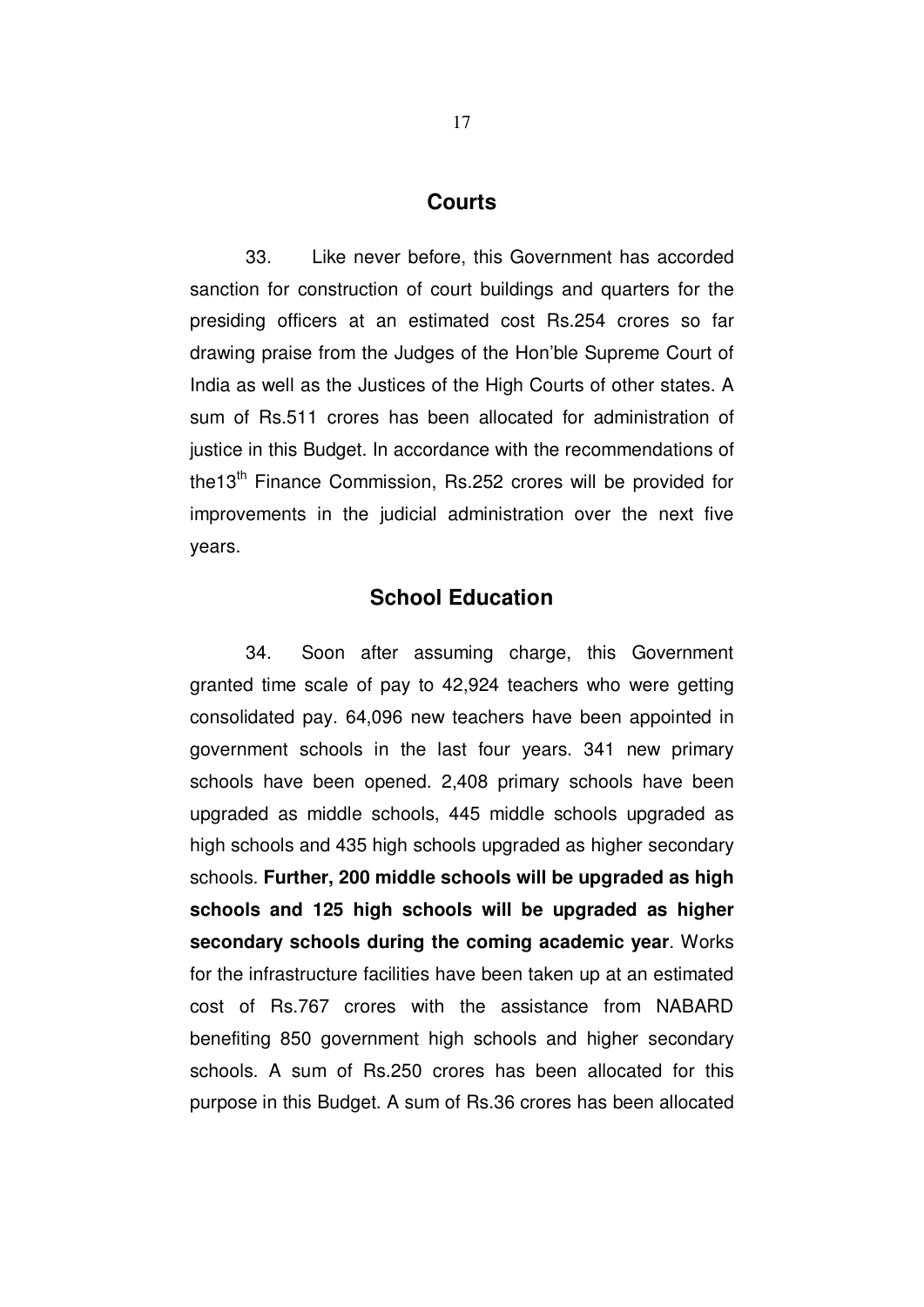towards maintenance of schools. Maintenance works at an estimated cost of Rs.266 crores have been taken up in 19,043 primary and middle schools through Rural Development Department in the last four years. **In addition to this, renovation works will be taken up in 5,000 schools at an estimated cost of Rs.85 crores in the coming financial year**.

35. Recognising the role of computers in education, this Government has provided computers to 1,980 high schools and 2,131 higher secondary schools. The scheme for providing computers to middle schools has been implemented from in the year 2008-2009 and 4,700 middle schools have been provided with computers so far. **A sum of Rs.50 crores has been allocated for providing computers to remaining 2,000 middle schools in the coming financial year.** Thus, by the end of financial year 2010-2011, Tamil Nadu will achieve the distinction of all government middle, high and higher secondary schools having facilities for computer education.

36. Tamil Nadu is one of the well performing states in implementing Sarva Siksha Abhiyan (SSA). Government of Tamil Nadu will bear 45 percent of the expenditure under this scheme in the coming financial year. A sum of Rs.540 crores has been allocated for this purpose in this Budget. In addition to this, Government of Tamil Nadu is also bearing 25 percent of the expenditure under the National Scheme for Development of Secondary Education. A provision of Rs.150 crores has been made as State's share for this scheme. New high schools and model schools will be established under this scheme.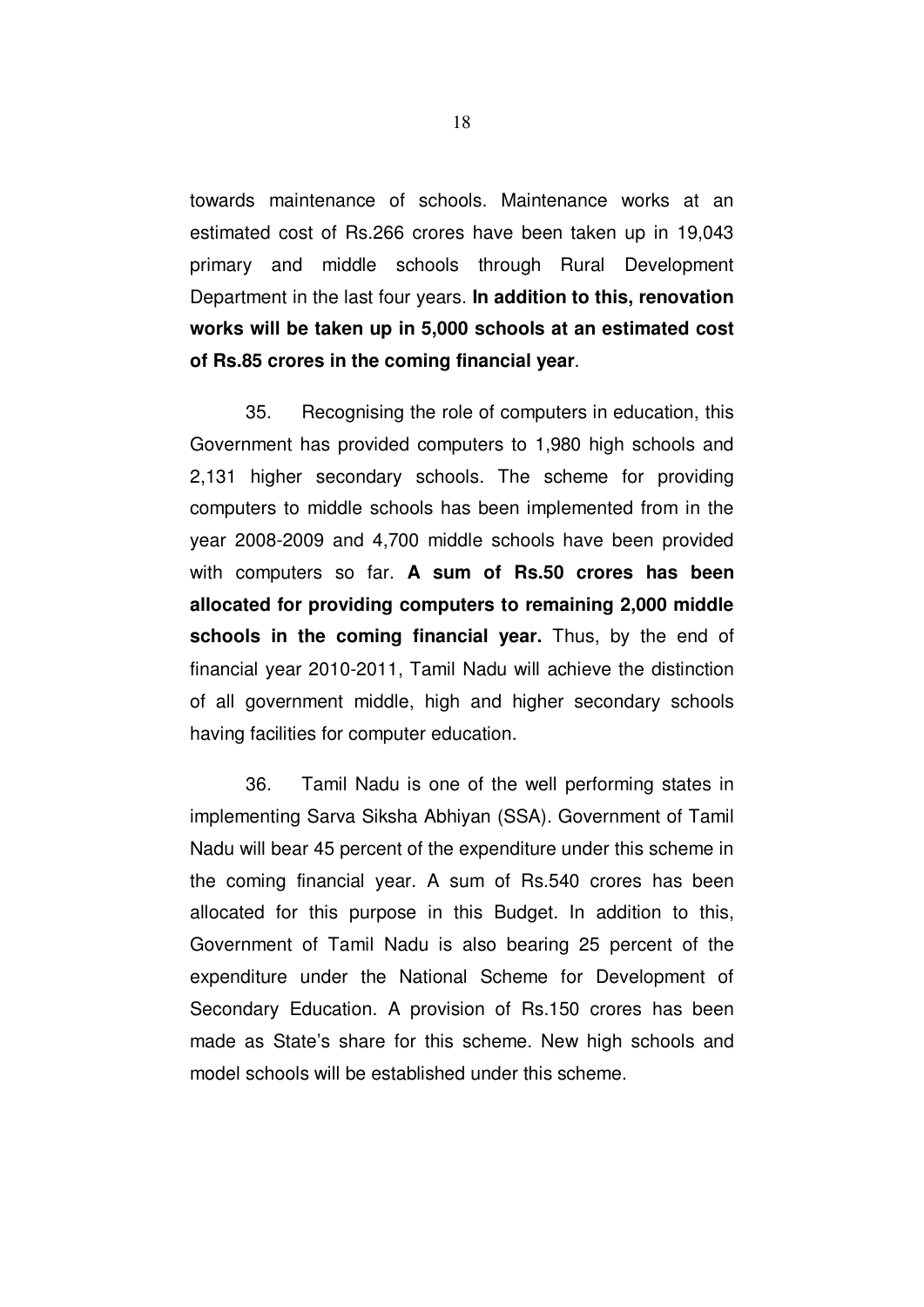37. **Union Government has announced a new scheme called 'Saakshar Bharat' in the districts where literacy rate among women is less than 50 percent. This scheme will be implemented in the four districts of Viluppuram, Perambalur, Salem and Erode with the financial assistance from the Union Government and cost sharing by the State Government at an estimated cost of Rs.68 crores in the coming financial year.** 

38. With a view to ensuring uniform and quality education to all students, this Government has enacted the Tamil Nadu Uniform System of Education Act. The common syllabus framed by the common Board established under this Act will be taught in the coming academic year. New text books under the common syllabus will be introduced in first and sixth standards. In the succeeding year, common syllabus will be extended to remaining standards also.

39. **With a view to enabling students improve their knowledge of English, about 10 lakh students studying in 9 th standard in government and government aided schools will be provided each with an 'English-English-Tamil Dictionary' free of cost from the coming academic year at a cost of Rs.10 crores per annum through the Tamil Nadu Text Book Corporation**.

40. In commemoration of the birth centenary of Arignar Anna, a library of international standards is being established in Chennai at an estimated cost of Rs.172 crores. The construction work for this library will be completed by June this year and will be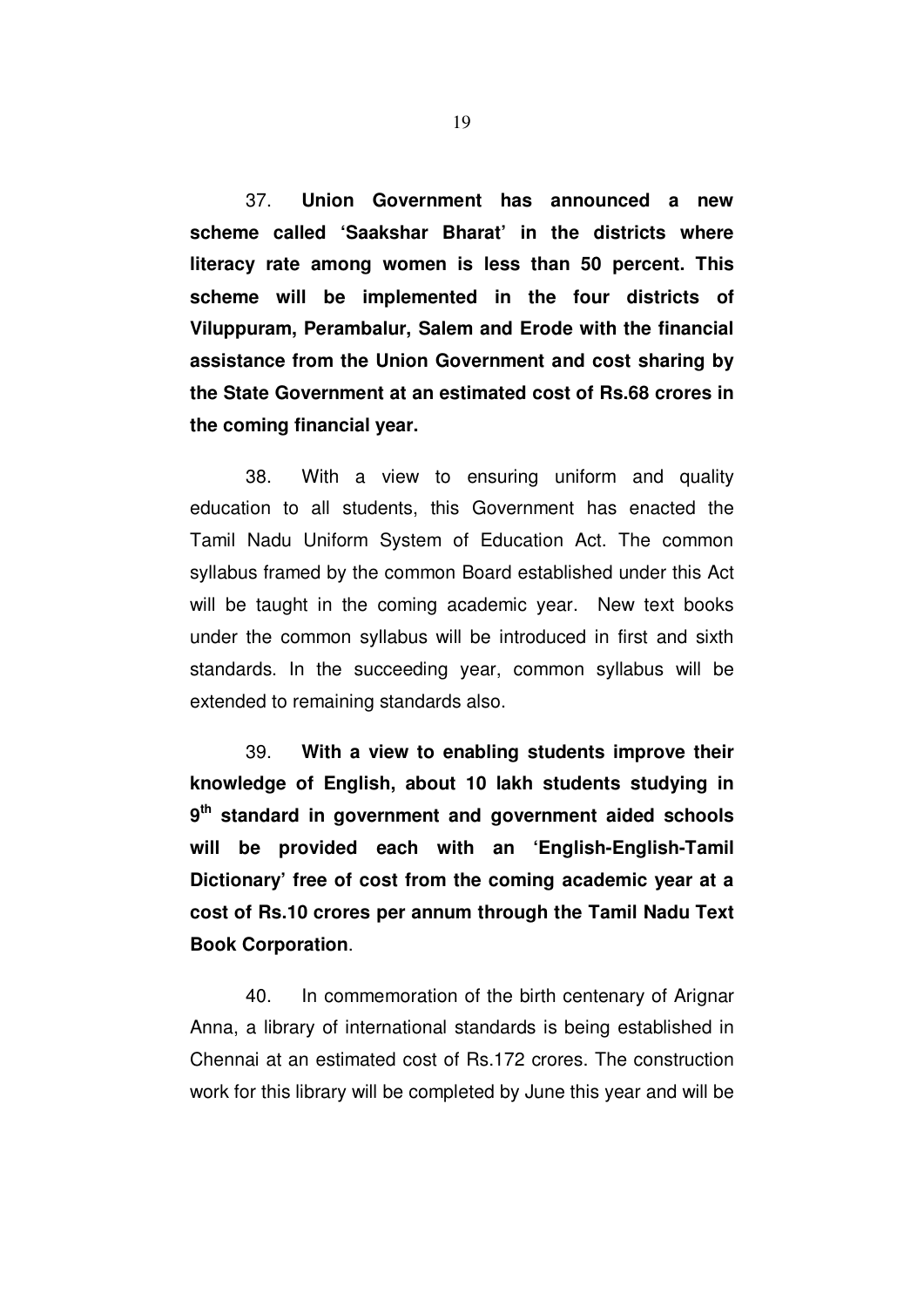put into use. Overall, a sum of Rs.10,148 crores has been allocated for school education in this Budget.

### **Higher Education**

41. After this Government assumed charge, 11 new engineering colleges through Anna Universities of Technology and 7 new government arts and science colleges have been started. New Anna Universities of Technology have been started with Trichy, Coimbatore and Tirunelveli as headquarters**. In the coming financial year, Anna University of Technology will be established with Madurai as headquarters for the engineering Colleges in Madurai, Dindigul, Theni, Ramanathapuram and Sivaganga Districts. A postgraduate extension centre of Thiruvalluvar University will be started at Viluppuram. This will offer an opportunity to the students in and around Viluppuram to pursue postgraduate studies in the University**. **Four new government arts and science colleges will be started in Pudukottai, Theni, Tiruvannamalai and Viluppuram districts with assistance from the Union Government. Seven new polytechnic colleges will be started with central assistance in the coming academic year. In addition to this, a government polytechnic college will be started at Melur in Madurai district in the coming academic year.** 

42. After this Government assumed charge, 2,515 lecturers have been appointed in government arts and science colleges and 279 lecturers have been appointed in government engineering and polytechnic colleges so far. Shift system has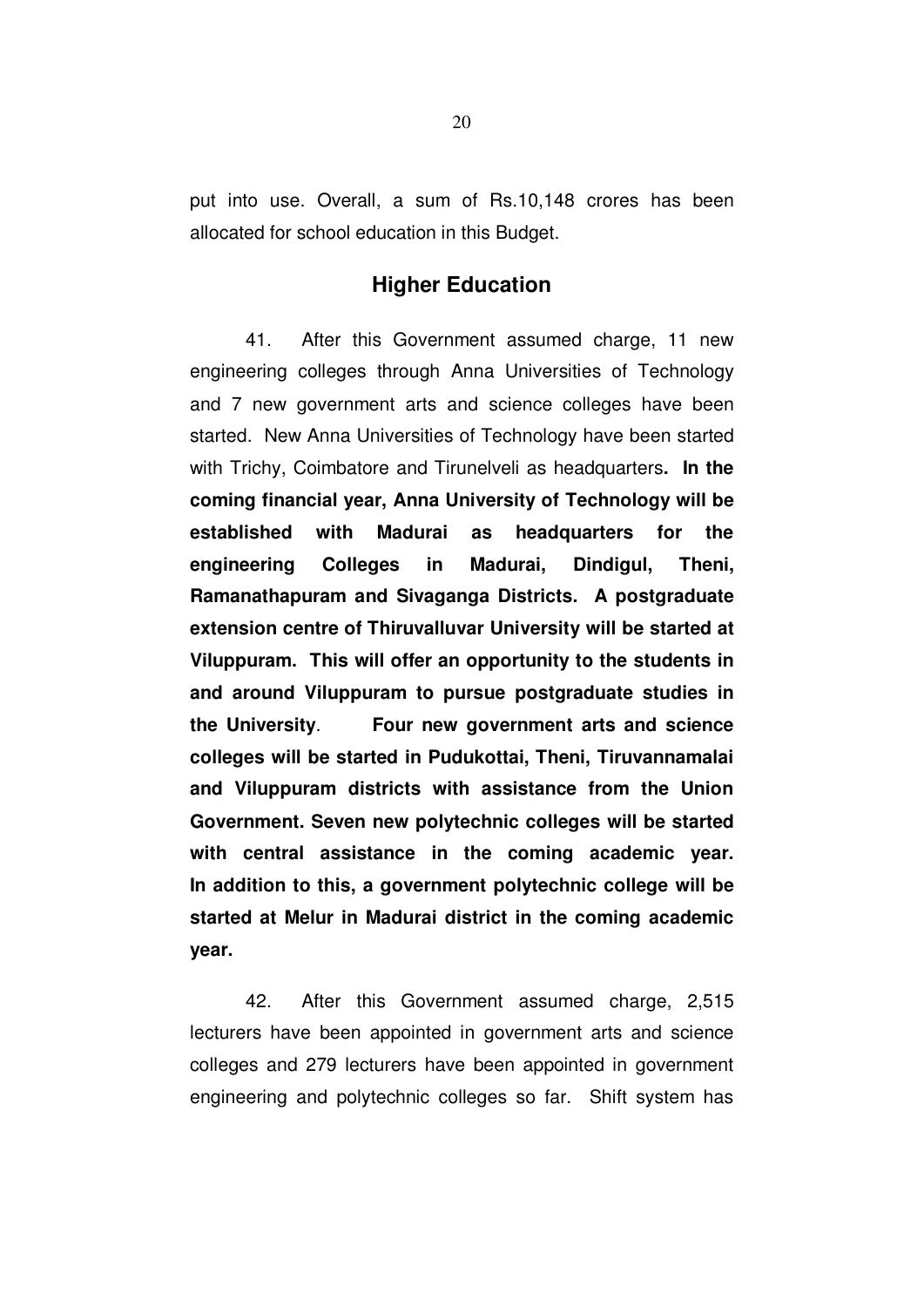been introduced in government colleges and polytechnic colleges and self financing courses in government colleges have been converted into general courses without fees. The common entrance examination for admission to professional courses like engineering and medicine has been abolished. A sum of Rs.50 crores has been allocated for this purpose in this Budget for the scheme of enabling students who do not have any graduate in their families to pursue professional education without paying tuition fee.

43. It was this Government which had abolished the tuition fee for all students studying undergraduate courses in government arts and science colleges from the year 2007-2008. **We take great pleasure in announcing that tuition fee of all students pursuing postgraduate courses like M.A., M.Sc. in government arts and science colleges will be abolished from the ensuing academic year.** It is a matter of pride that on account of all these measures, students have been enabled to pursue higher education without incurring any cost.

44. **Necessary buildings will be constructed at a cost of Rs.93 crores for the new engineering colleges started in the last two years at Panruti, Thanjavur, Dindigul, Thoothukudi and Kanyakumari through Anna Universities of Technology. 50 classrooms will be constructed in government engineering and polytechnic colleges at an estimated cost of Rs.3 crores in the coming financial year. A sum of Rs.3.89 crores has been earmarked for construction of laboratories in 10 government arts and science colleges and development of infrastructural facilities**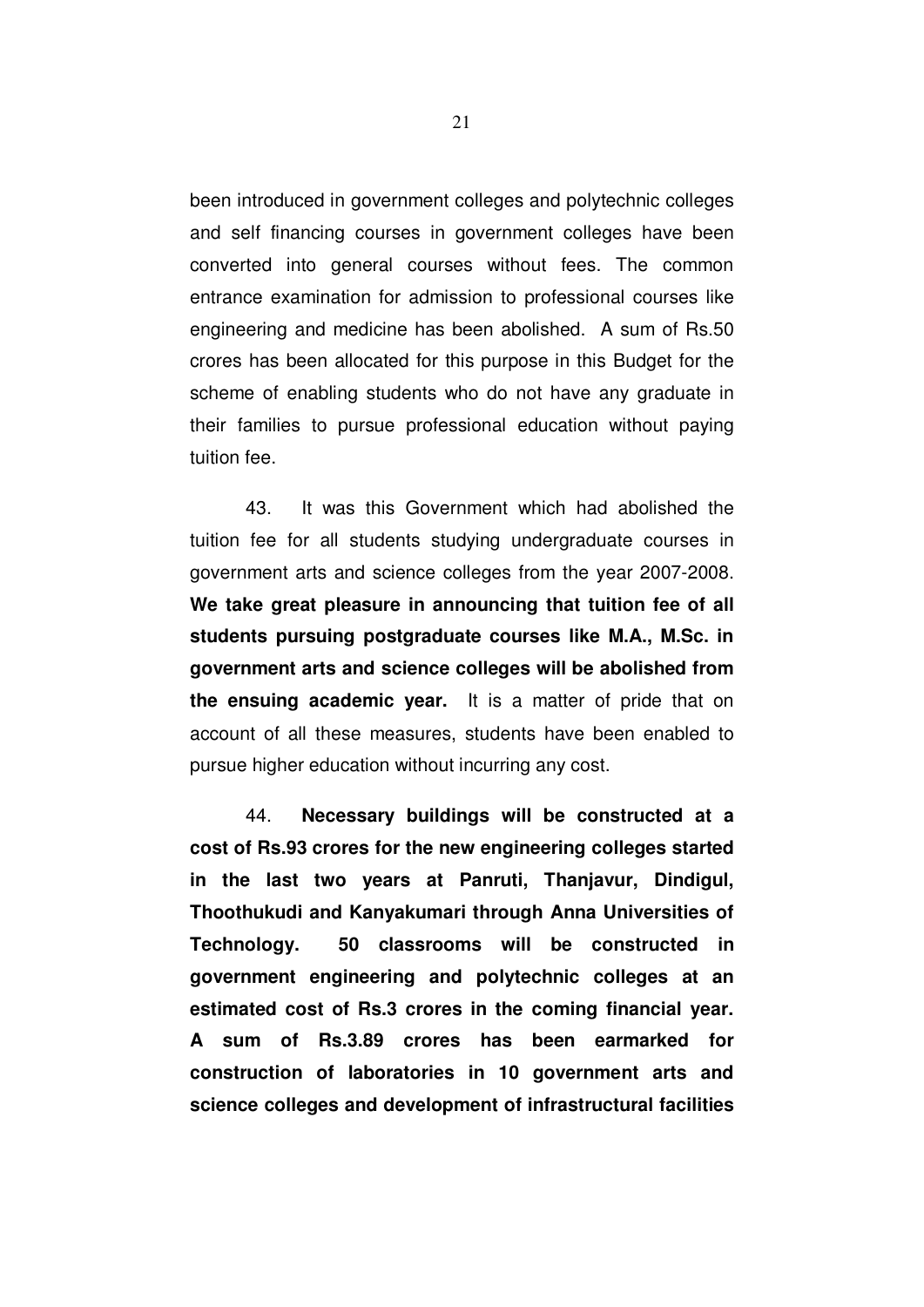**in 19 government arts and science colleges. A centre of excellence will be established in Manonmaniam Sundaranar University, Tirunelveli.** Government will provide financial assistance of Rs.one crore for this purpose. A sum of Rs.1,751 crores has been allocated to Higher Education Department in this Budget.

### **Health and Family Welfare**

45. It will not be an exaggeration to state that the Kalaignar Health Insurance Scheme is the jewel in the crown among all achievements of this Government under the leadership of Kalaignar. 1.44 crore poor families have been enrolled under this revolutionary scheme so far. 54,145 persons have so far undergone treatment for life threatening diseases at a cost of Rs.165 crores. A sum of Rs.750 crores has been allocated in this Budget for payment of insurance premium under this scheme by the Government itself.

46. The free emergency '108' ambulance service is another scheme which has been appreciated by one and all like the Kalaignar Health Insurance Scheme. Under this scheme, 385 ambulances are functioning very well in the entire state. As a result, a total number of 3,50,906 persons have been benefited so far including 16,620 persons in critical conditions saved because of immediate admission to hospitals. A sum of Rs.79 crores has been allocated for this scheme in this Budget.

47. After this Government assumed office, 6,118 doctors, 7,042 nurses and 2,980 hospital workers have been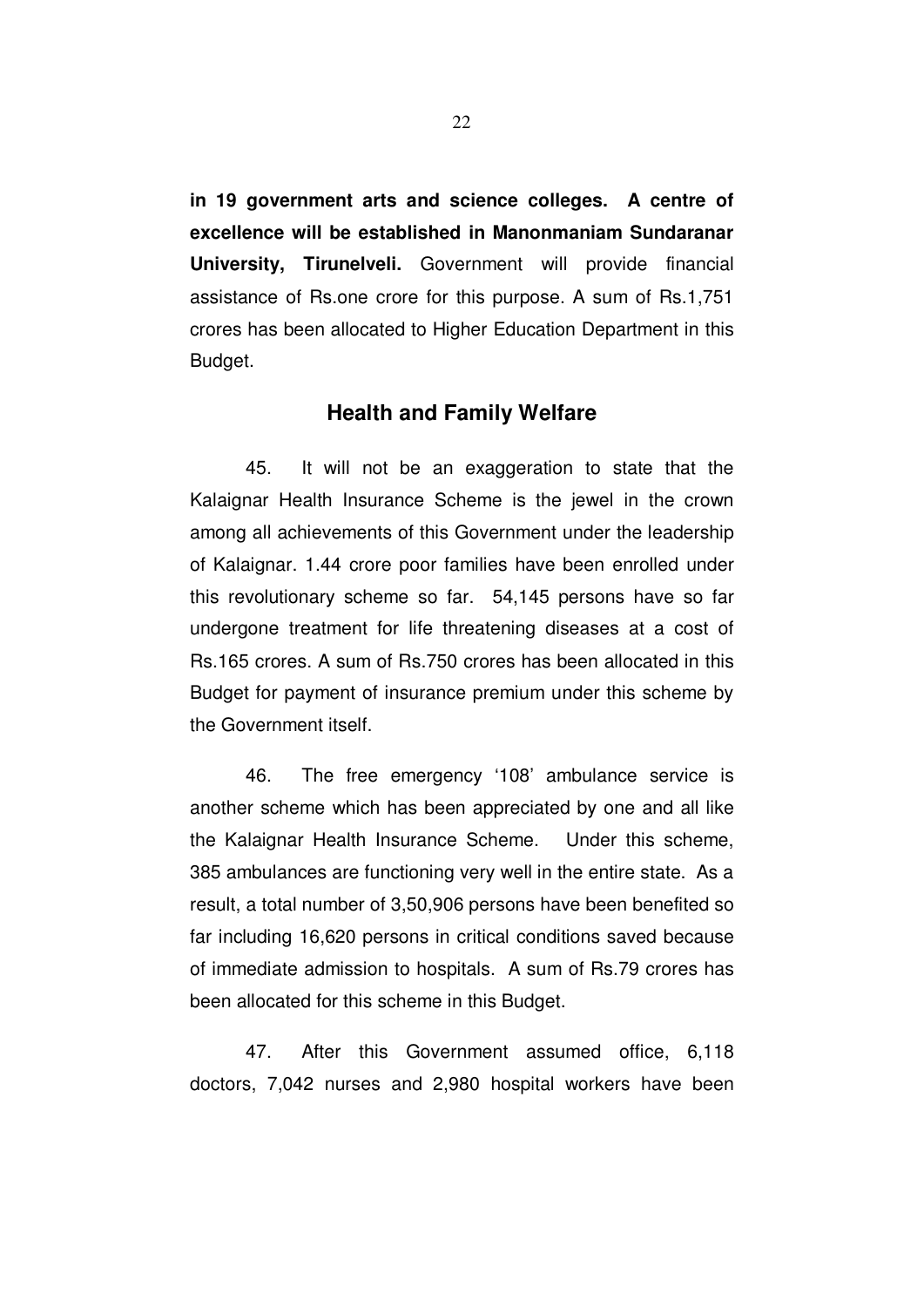newly appointed in government hospitals. 117 new primary health centers have been started. Under the 'Varumun Kaappom' Scheme, in the last four years, 14,184 camps have been conducted and 1.37 crore persons have benefited.

48. **With a view to alleviating the hardship faced by poor patients suffering from Haemophilia in buying costly drug on a continuous basis, this drug will be provided in government hospitals free of cost**.

49. Infrastructural facilities in government hospitals have been improved in the last four years. Taluk and District level government hospitals are being improved at an estimated cost of Rs.506 crores with the World Bank assistance. An additional assistance of Rs.627 crores is expected from the World Bank for this project soon.

50. New government medical college hospitals have been sanctioned at five district headquarters namely Dharmapuri, Viluppuram, Tiruvarur, Sivanganga and Perambalur. **In addition, a new medical college will be established at Tiruvannamalai in the coming financial year**. New buildings, equipments and hostels have been sanctioned for existing medical college hospitals at a cost of Rs.543 crores. To commemorate the completion of 175 years of Madras Medical College, Hon'ble Chief Minister has laid foundation stone for new buildings for the college on 28.2.2010 at a cost of Rs.70 crores on the land previously occupied by the Central Jail. **Necessary hostel and auditorium facility for the students of this college will be constructed at an estimated cost of Rs.20 crores**.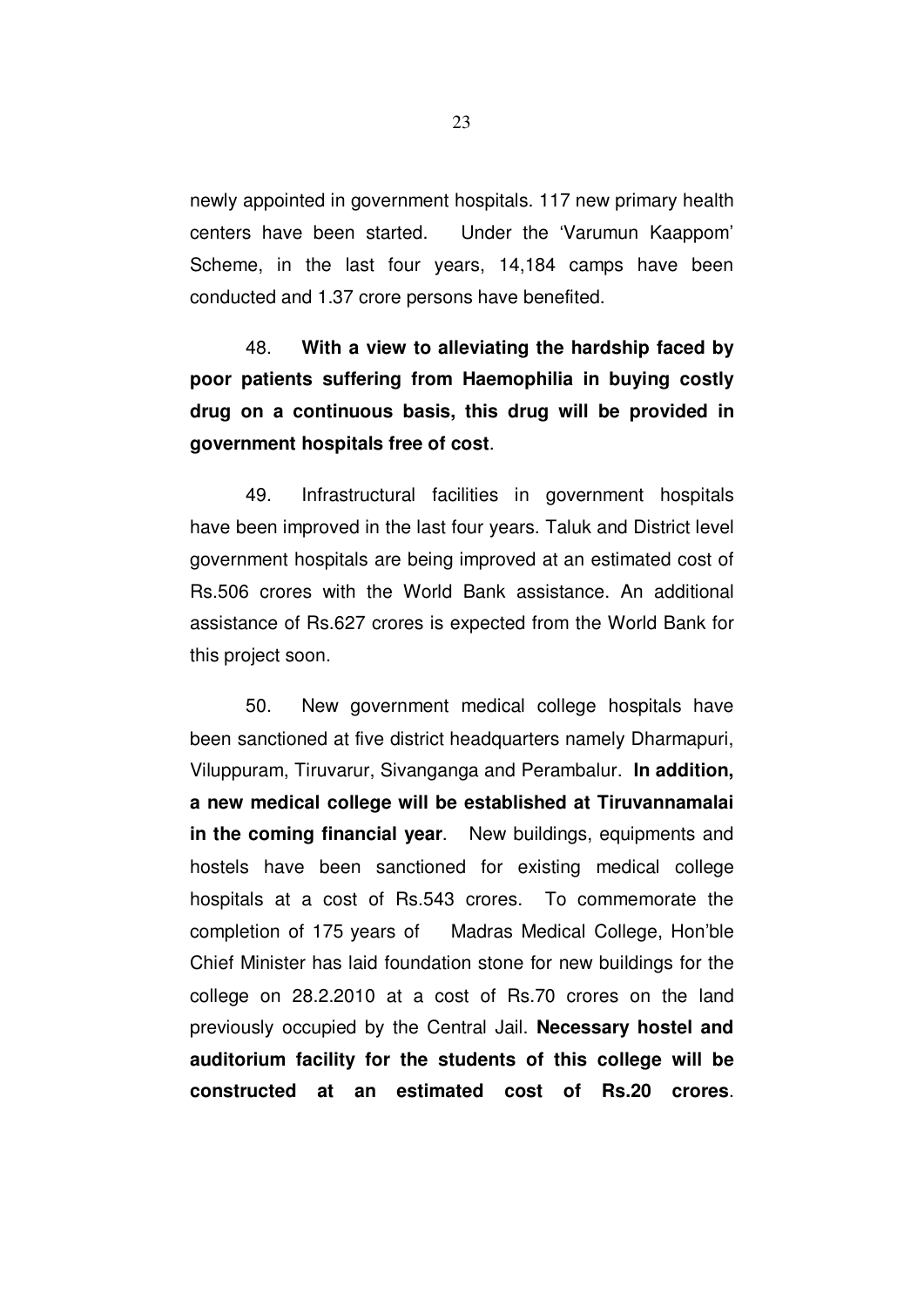**Department of Oncology in Government Royapettah Hospital, Chennai will be upgraded as an Institute of Oncology. A Cancer block with 150 beds will be constructed at an estimated cost of Rs.17 crores for this purpose. The Department of Anaesthesia at Madurai Government Rajaji Hospital, the largest department of Anaesthesia in the country, will be upgraded as an Institute of Anaesthesia**.

51. A provision of Rs.80 crores for maintenance of government hospitals and another provision of Rs.236 crores for purchasing medicine have been allocated. Overall, a sum of Rs.3,889 crores has been allocated for Health and Family Welfare Department in this Budget.

### **Electricity**

52. After this Government assumed charge, priority has been accorded to execute power generation projects in public sector itself through Tamil Nadu Electricity Board rather than solely depending on the private sector. Accordingly, works for 1,200 MW capacity in North Chennai thermal power station expansion project and 600 MW capacity expansion project at Mettur are under way at a fast pace. First unit of Koodankulam Atomic Power Plant is expected to be commissioned in the coming financial year. By way of projects of Tamil Nadu Electricity Board, Central Public Sector Undertakings and joint ventures, additional power generation capacity of 1,400 MW will be installed in the coming financial year.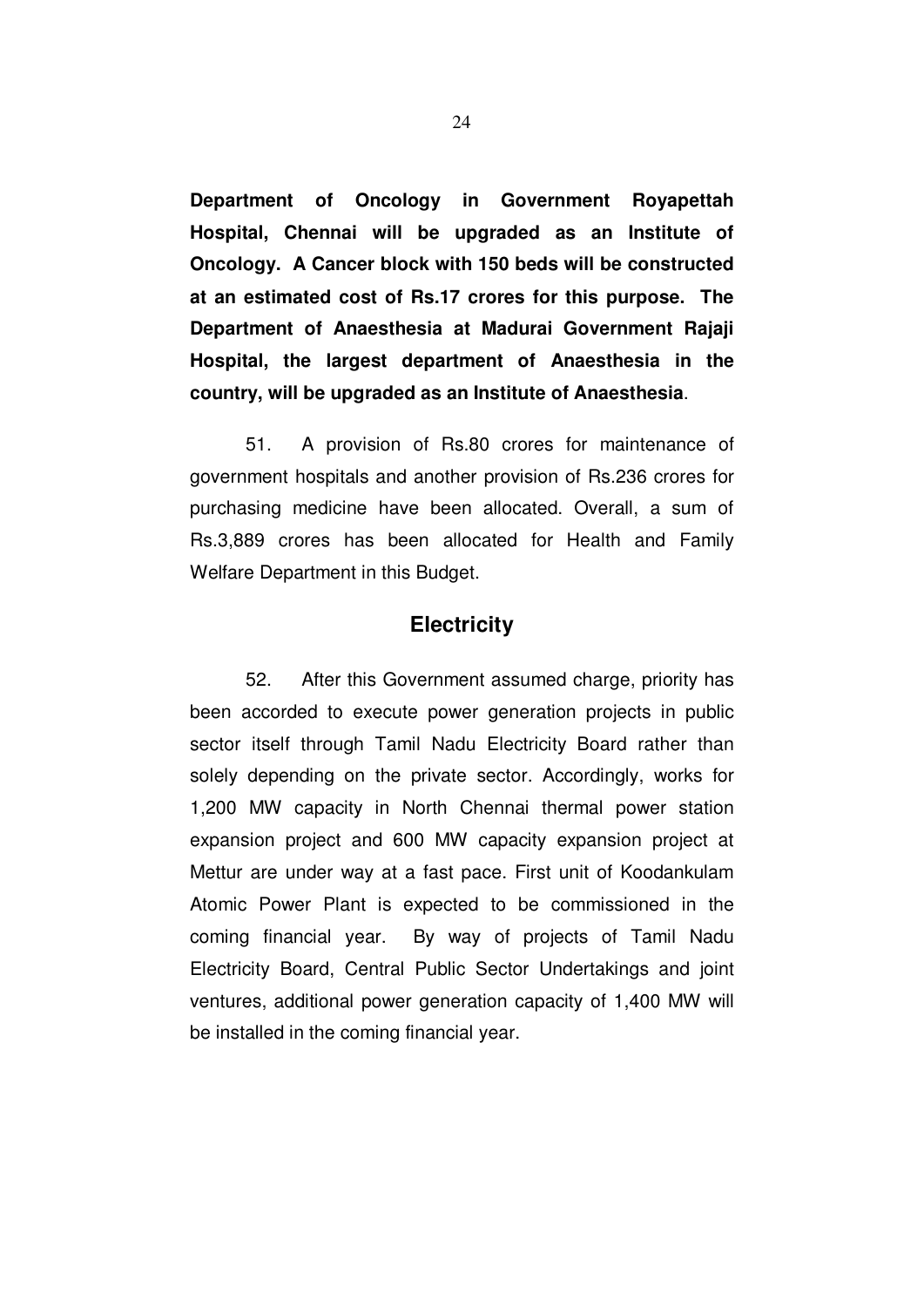#### **Industries**

53. Thanks to the transparent approach and speedy approvals of suitable incentives for attracting investments to Tamil Nadu by this Government, Tamil Nadu has emerged as a frontrunner among the states where large number of new industries are being established. The fact that the industrialists have come forward to set up 37 new industries with an investment of Rs.46,091 crores in the last four years demonstrates the success of the industrial policy of this Government. On account of this investment, 2.22 lakh persons will get employment. In continuation of the establishment of tyre manufacturing units by Apollo Tyres, MRF, ATC Tires Company and French tyre manufacturing company Michelin in the last four years, JK Tyres has come forward to establish a tyre manufacturing unit near Sriperumbudur with an investment of Rs.1,500 crores. These investments confirm the fact that Tamil Nadu has transformed into a leading state in tyre manufacturing industry. The Mahindra group has also proposed to establish an automobile plant near Cheyyar in Tiruvannamalai district with an investment of Rs.1,800 crores. A car manufacturing plant of Renault-Nissan at Oragadam in Kancheepuram district with a capacity to manufacture four lakh cars per annum at an investment of Rs.4,500 crores has been inaugurated by the Hon'ble Chief Minister on 17.3.2010. **An industrial park will be set up by the State Industries Promotion Corporation of Tamil Nadu (SIPCOT) in Viluppuram district**.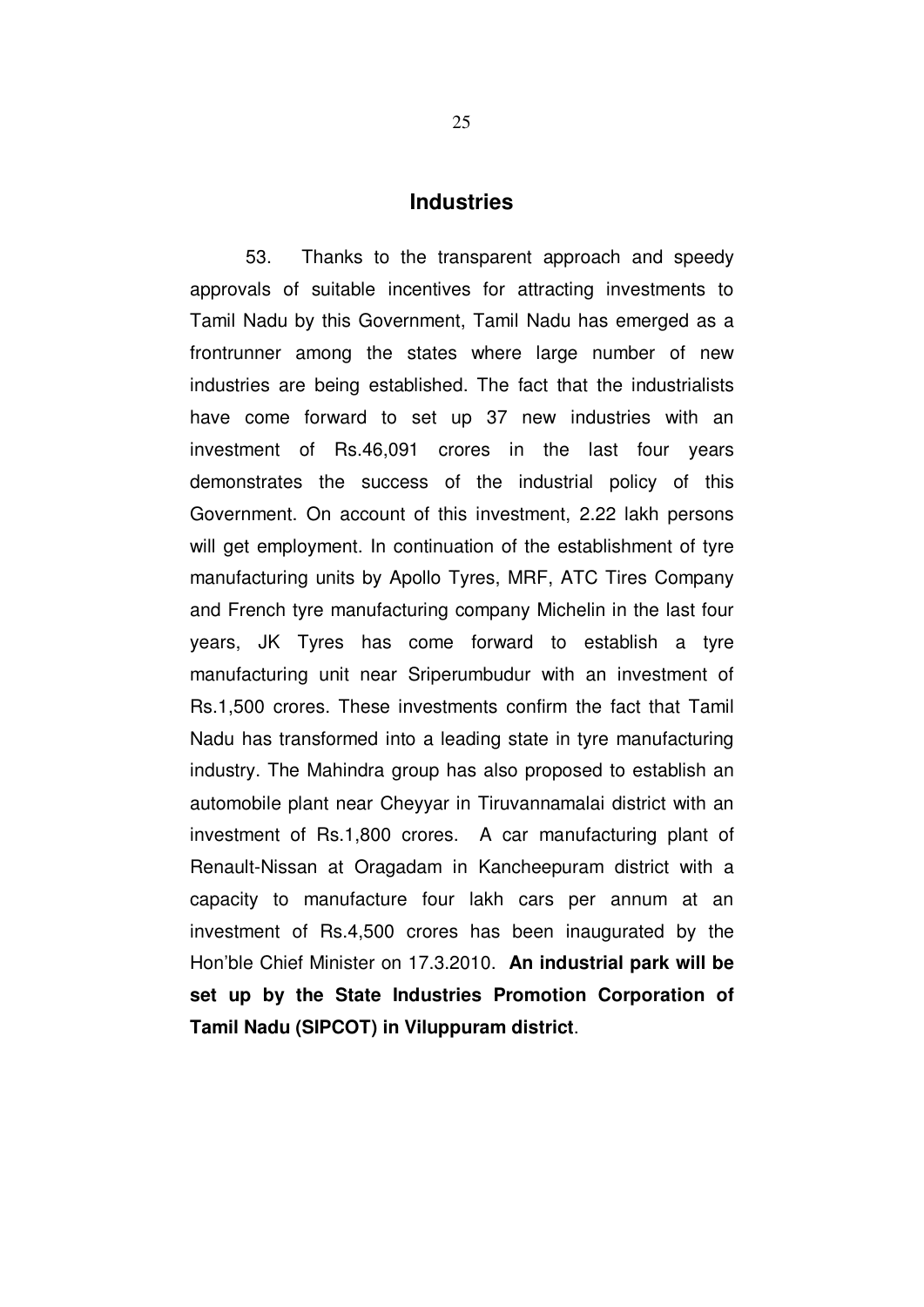54. With a view to encouraging dispersal of new industries throughout Tamil Nadu, additional incentives are being extended for setting up industries in industrially backward districts and particularly in the southern districts. As a result of this, Videocon group has come forward to establish a plant for manufacturing colour television sets and other electronic consumer durables, at Manamadurai in Sivaganga district with an investment of Rs.1,600 crores. Sundareshwar Alloys based in Indonesia and Hong Kong has come forward to establish industries in Madurai and Sivaganga districts for manufacturing tractors, steel alloys etc., with an investment of Rs.2,200 crores. Similarly, Chettinad Cement Corporation Ltd. has come forward to execute its second expansion project for manufacture of cement with an investment of Rs.680 crores in Dindigul district. Apart from this, 'Coastal Energen' is establishing a 1,200 MW capacity thermal power station with an investment of Rs.5,000 crores in Thoothukudi district.

### **Small Industries**

55. This Government is implementing the new small industries policy that was announced extending a lot of incentives to small scale industries which have the potential to generate large scale employment opportunities. Schemes according priority for improvement of infrastructural facilities in industrial estates and provision of common infrastructure as well as technical facilities in industrial clusters having concentration of specific industries in large numbers are being implemented. A sum of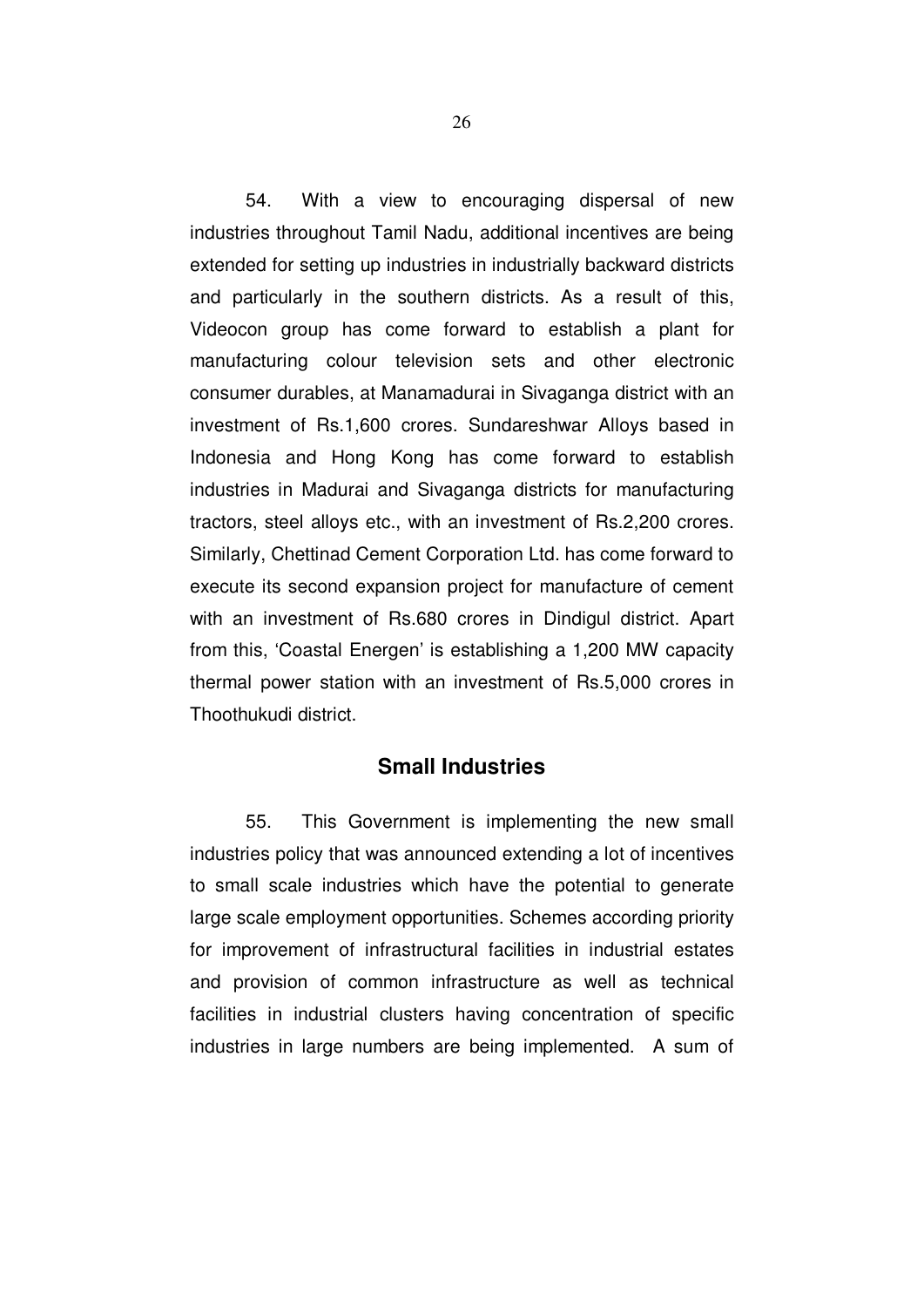Rs.98 crores has been allocated to small industries department in this Budget.

# **Information Technology**

56. Exports from Information Technology industries in Tamil Nadu have shown upward trend even in the face of worldwide economic recession. The value of software exports from Tamil Nadu has increased from Rs.28,426 crores in the year 2007-2008 to Rs.36,680 crores in the year 2008-2009. Recommencement of large scale recruitment of engineers and graduates by IT industries will help the youth from Tamil Nadu to continue to get jobs in this industry. In conformity with the policy of this Government that the employment opportunities generated by IT sector should be dispersed to all parts of the state, IT parks are being established in Municipal corporations like Coimbatore, Madurai and Trichy. 'TIDEL' IT Park at Coimbatore being established at an estimated cost of Rs.380 crores will be completed by May this year.

57. **Tamil Nadu State Wide Area Network (TNSWAN) which connects headquarters of various departments of Government of Tamil Nadu with offices at district, divisional and block levels through internet will be expanded at a cost of Rs.22 crores**.

58. The scheme for providing free colour televisions to families having no colour television is being implemented in an exemplary manner. Under the five phases of this scheme, 1,52,80,000 colour television sets have been ordered to be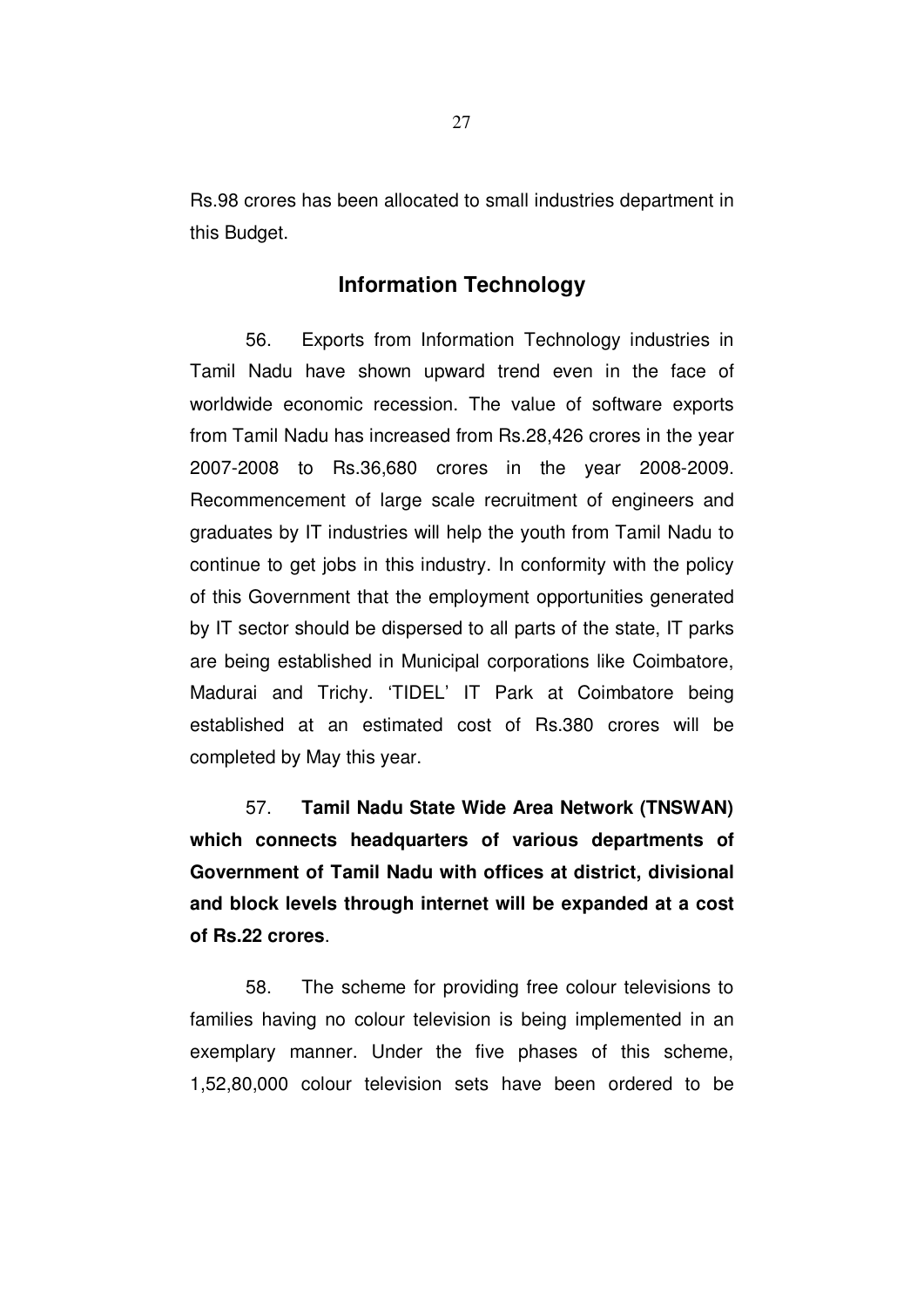procured and 1.08 crore colour television sets have been distributed to families of beneficiaries so far. Remaining 44.8 lakh colour television sets will be distributed by the month of December this year. A sum of Rs.500 crores has been allocated for this scheme in this Budget.

## **Development of Roads**

59. This Government is giving high priority to the maintenance and development of roads. Road works for a length of 55,100 Km have been undertaken in the last four years. Having regard to increasing traffic, highways for a length of 10,488 Km have been widened. Like never before, 92 railway over bridges (ROBs) have been sanctioned at a cost of Rs.1,967 crores and works taken up. Works for development of 725 Km roads from Arcot to Thiruvarur and from Nagapattinam to Thoothukudi taken up at a cost of Rs.1,333 crores with World Bank assistance under Tamil Nadu Road Sector Project are in an advanced stage of completion.

60. Works will commence soon for the Outer Ring Road taken up at a cost of Rs.1,081 crores with a view to augmenting road facilities in the periphery of Chennai Metropolitan Area (CMA). This work will be completed by the month of September, 2012. This six lane road will pave the way for the development of periurban areas of Chennai Metropolitan Area and also serve as an alternative road for goods transport.

61. Works for development of Singaperumalkoil - Oragadam - Sriperumbudur road are being taken up at a cost of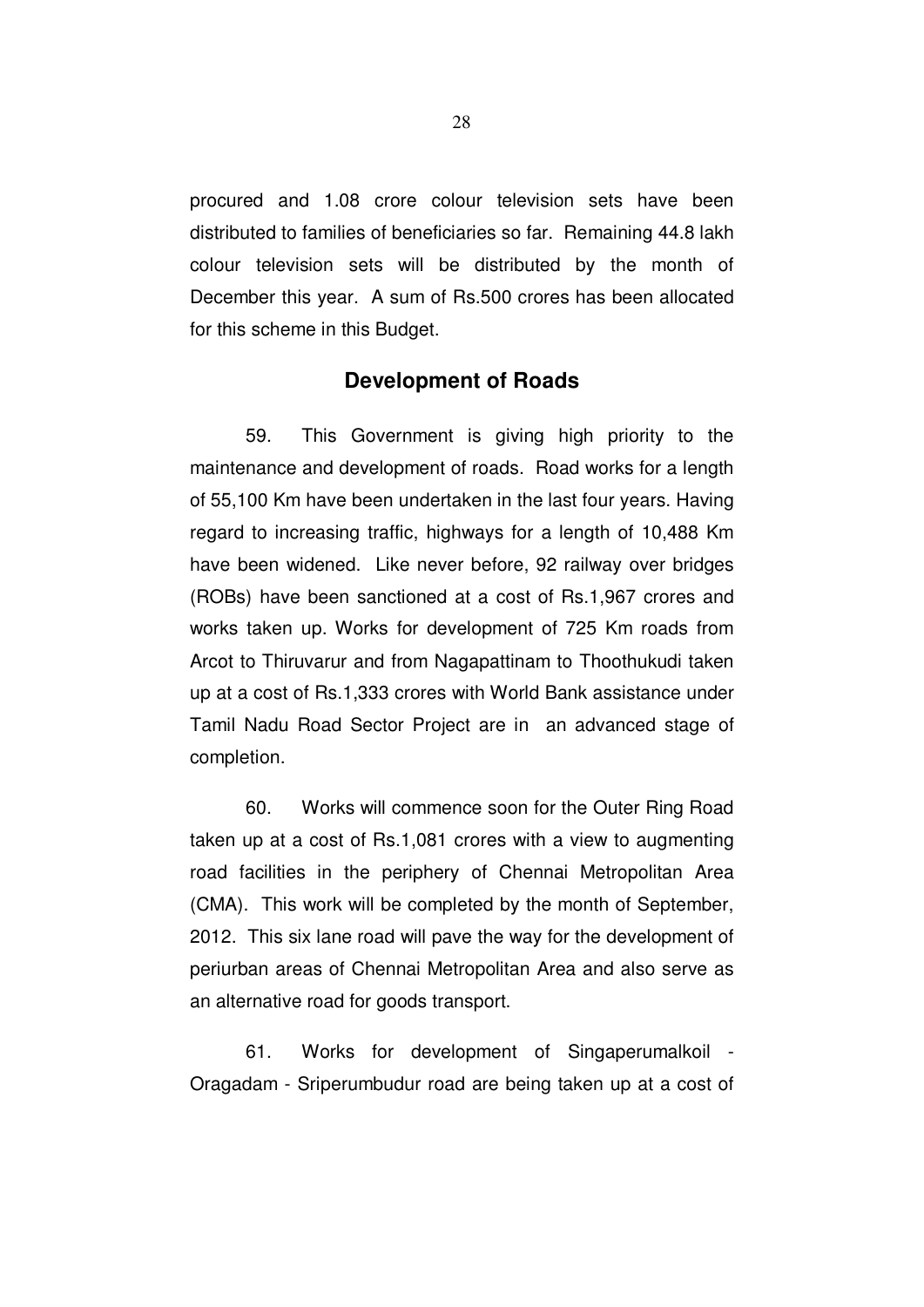Rs.300 crores. A sum of Rs.165 crores has been allocated for this project in this Budget. **After provision of six laning of Rajiv Gandhi Salai, works for construction of grade separators at its major junctions will be taken up at an estimated cost of Rs.171 crores**.

62. **With a view to reducing the traffic congestion as well as considering the future growth prospects of the city of Coimbatore which is developing at a very rapid pace next only to Chennai, this Government has decided to build Western Outer Ring Road for Coimbatore as in the case of Chennai. This mega project for building a new 26 Km four lane road at a cost of Rs.284 crores will be implemented through public sector.** Along with reducing the traffic congestion in the western parts of the city, this new road which links all important roads of Coimbatore City will also provide a good opportunity for the future development of the sub-urban areas like Kuniyamuthur, Perur, Vadavalli, Marudhamalai and Thudiyalur.

63. **With a view to fulfilling the long standing demand of the people of Coimbatore and the Nilgiris districts, Union Government has accorded sanction for upgrading a portion of Coimbatore- Mettupalayam-Udhagamandalam road as a four lane road based on the request of the Hon'ble Deputy Chief Minister made in person to the Hon'ble Union Minister for Road Transport and Highways. This widening work will be immediately taken up through the State Highways department at a cost of**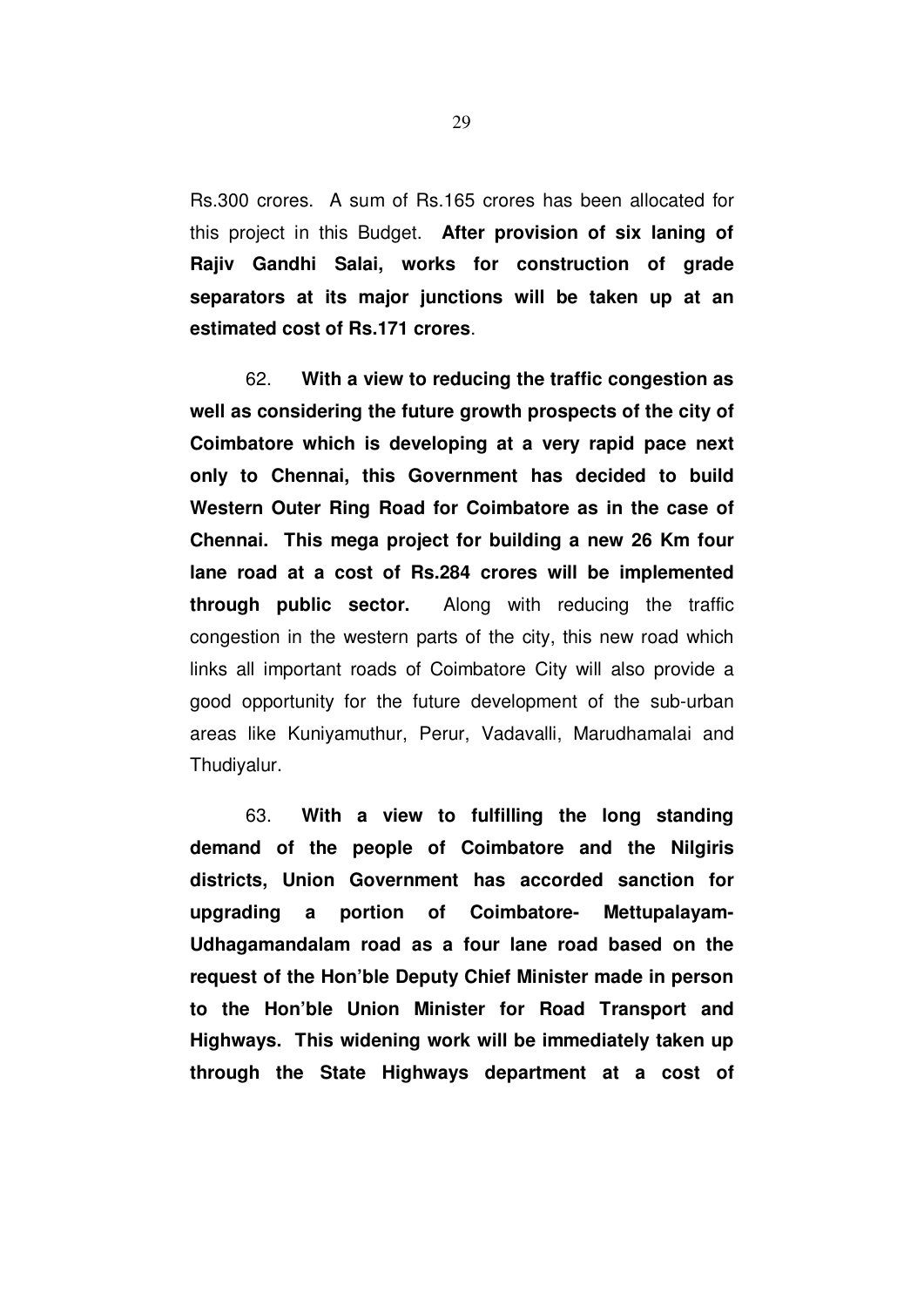**Rs.50 crores.** We convey our gratitude to the Union Government for this on behalf of the Government of Tamil Nadu.

### **Road Safety**

64. With the objective of averting road accidents, accident prone spots are identified and necessary rectification works are being carried out. Road Accident Data Management System that registers and analyses data in the computer regarding road accidents has been implemented. Moreover, officials from related departments such as police, highways and transport departments inspect every accident spot and take appropriate measures to avert accidents. The World Bank Mission reviewing the Tamil Nadu Road Sector Project has commended the fact that, eventhough, the overall number of vehicles has increased by 78 percent during the period from 2002 to 2008 as per the available statistics, the number of fatal accidents has gone down from 19 per 10,000 registered vehicles to 12 per 10,000 registered vehicles. A sum of Rs.40 crores has been allocated for road safety fund in this Budget.

### **Transport**

65. After this Government assumed charge, 12,137 new buses have been procured for the State Transport Undertakings during the last four years. **In addition, 3,000 more new buses would be purchased in the coming financial year**. A sum of Rs.250 crores has been allocated in this Budget for this purpose.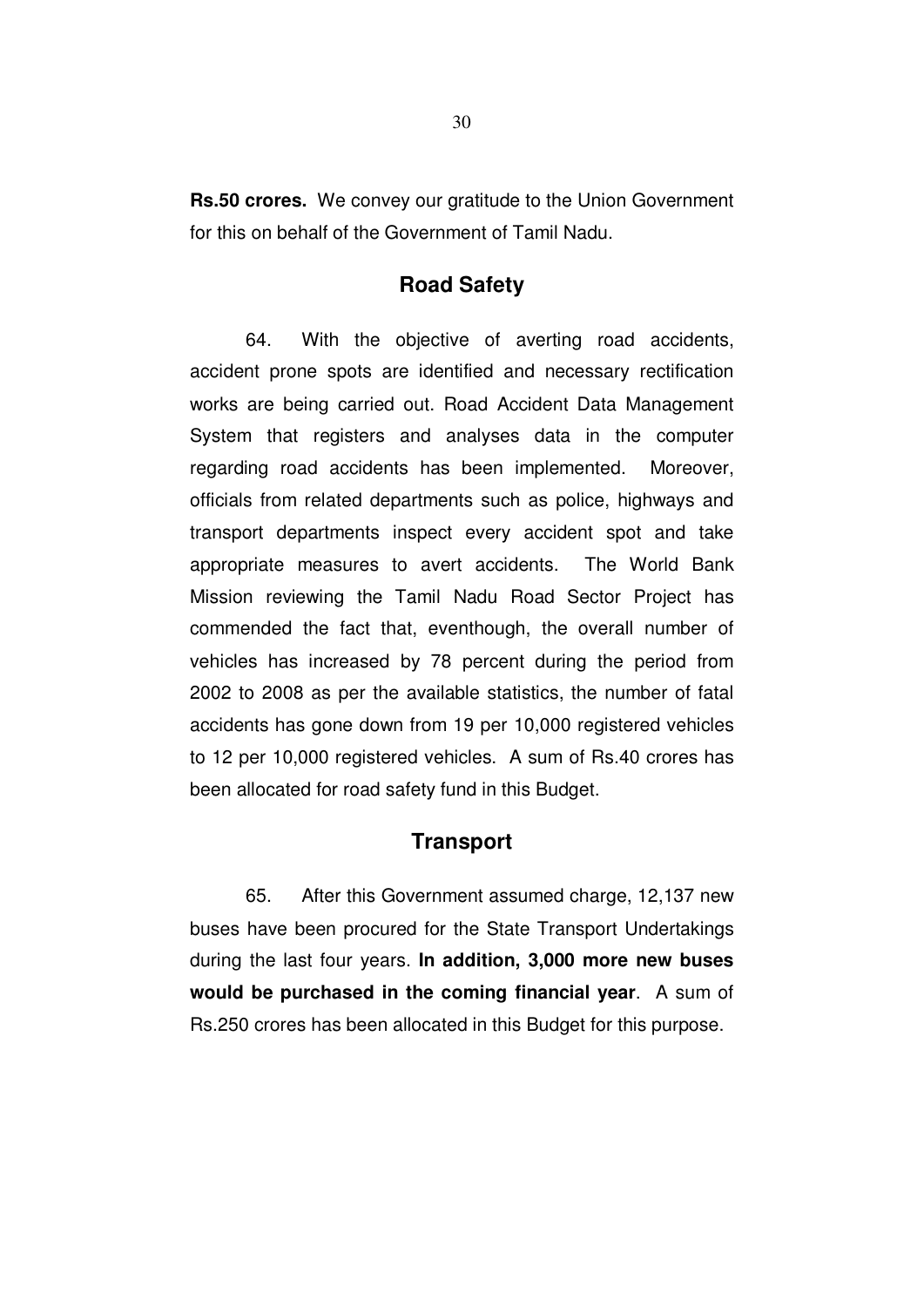#### **Housing**

66. Even now, poor people in rural areas of Tamil Nadu are living in thatched roof huts without having any protection from natural calamities. With a view to completely changing this pathetic situation, the revolutionary scheme of 'Kalaignar Veetu Vasadhi Thittam', envisaged to create hut free villages in Tamil Nadu by converting all thatched roof huts in rural areas to permanent concrete houses was launched by Hon'ble Chief Minister Kalaignar in Trichy on 3.3.2010. Under this scheme, in the first phase, 21 lakh thatched roof huts in rural areas will be converted to permanent concrete houses within a period of six years, with Tamil Nadu poised to become the first hut free state in India. Three lakh houses will be built at a cost of Rs.1,800 crores during the coming financial year, the first year of the scheme. **The work of constructing permanent houses under this scheme for all families living in thatched roof huts irrespective of their caste will commence in all village panchayats from the coming financial year itself**. **A sum of Rs.1,800 crores has been provided for this scheme in this Budget**.

67. **As in the case of 'Kalaignar Veetu Vasadhi Thittam', the unit cost for the houses to be constructed under the scheme of the Union Government - Indira Awaas Yojana will also be increased to Rs.60,000 from the coming financial year by the State Government**. **A sum of Rs.262.50 crores has been allocated as State Government's share for**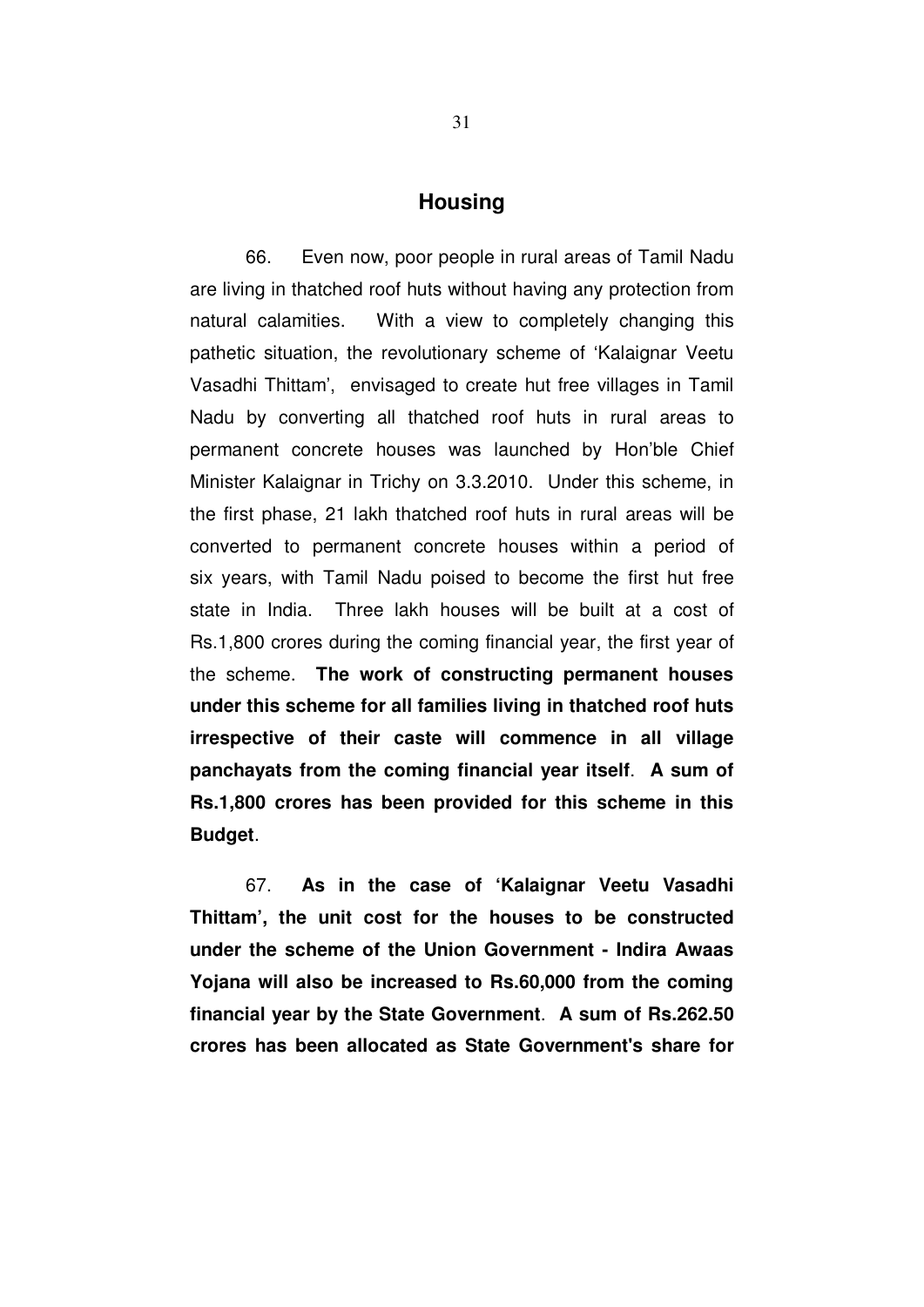# **building one lakh houses under this scheme also in the coming financial year**.

68. In the urban areas also, permanent houses are being constructed in lieu of huts under the Jawaharlal Nehru National Urban Renewal Mission. In the coming financial year, 60,000 houses will be completed under this scheme.

### **Municipal Administration**

69. Tamil Nadu is the most urbanized state in the country measured in terms of the percentage of urban population to the total population. Recognising the need for providing infrastructural facilities commensurate with the increasing population in urban areas, the Government of Tamil Nadu has been implementing various schemes. Under the Jawaharlal Nehru National Urban Renewal Mission, schemes for providing drinking water, sewerage facilities, storm water drains, solid waste management, housing etc., are being taken up at an estimated cost of Rs.9,271 crores. Urban infrastructural facilities are being created with financial assistance of Rs.2,728 crores from institutions like World Bank, Japan International Co-operation Agency, German funding agency KfW.

70. With a view to fulfilling drinking water needs of people of Chennai city, this Government is implementing two major desalination projects for converting sea water to drinking water. A desalination plant at Minjur with a capacity of 100 Million litres per day is in its final stage of completion. Works for another desalination project at Nemmeli at a cost of Rs.669 crores have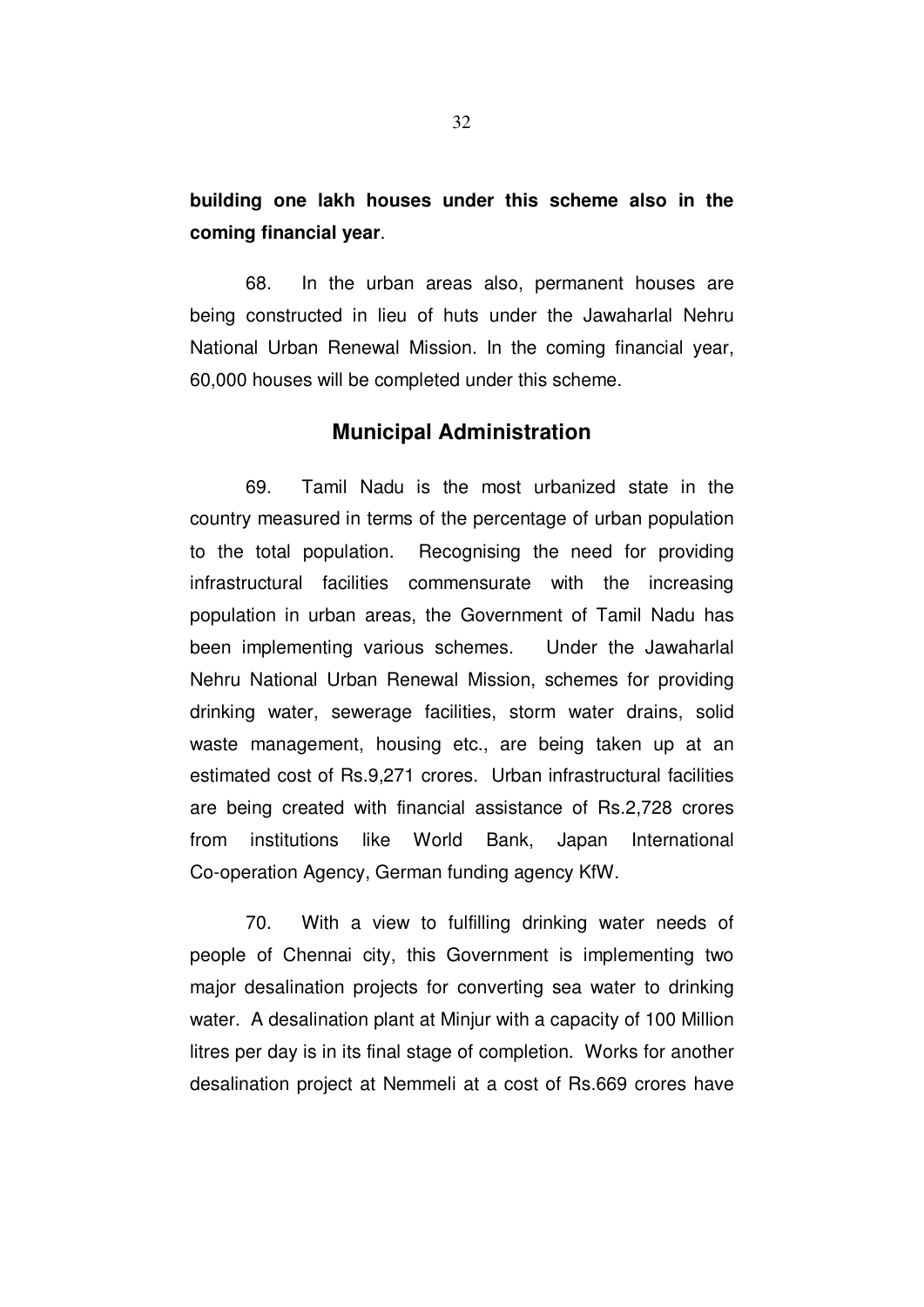commenced recently. **A sewage treatment plant with 120 million litres per day capacity will be constructed at Koyambedu at a cost of Rs.130 crores in the coming financial year**. Works for storm water drains and flood protection in Chennai Corporation sanctioned at a cost of Rs.1,447 crores will commence this month and would be completed in three years.

71. A comprehensive study conducted by The Chennai Metropolitan Development Authority regarding existing and future transport scenario in Chennai Metropolitan area has recommended provision of various transportation facilities with an investment of Rs.88,200 crores. In accordance with these recommendations, Government will consider augmenting the transport facilities in Chennai Metropolitan area in the coming years. **With the view of reducing the traffic congestion at intersections on Anna Salai, grade separators will be constructed at a cost Rs.500 crores utilising the resources of the Chennai Metropolitan Development Authority.**

72. The works of Chennai Metro Rail Project capable of fulfilling the transportation needs of Chennai City are underway. Works for the construction of the elevated viaduct from Koyambedu to Ashok Nagar are under progress. Contracts for the construction of the elevated viaduct from Ashok Nagar to St.Thomas Mount and Saidapet to Officers Training Academy have been awarded recently. As announced in the Governor's Address for the year 2009, investigation for including Thiruvottriyur in this project is under progress. A provision of Rs.600 crores has been made in this Budget as share of Tamil Nadu Government towards the Metro Rail Project.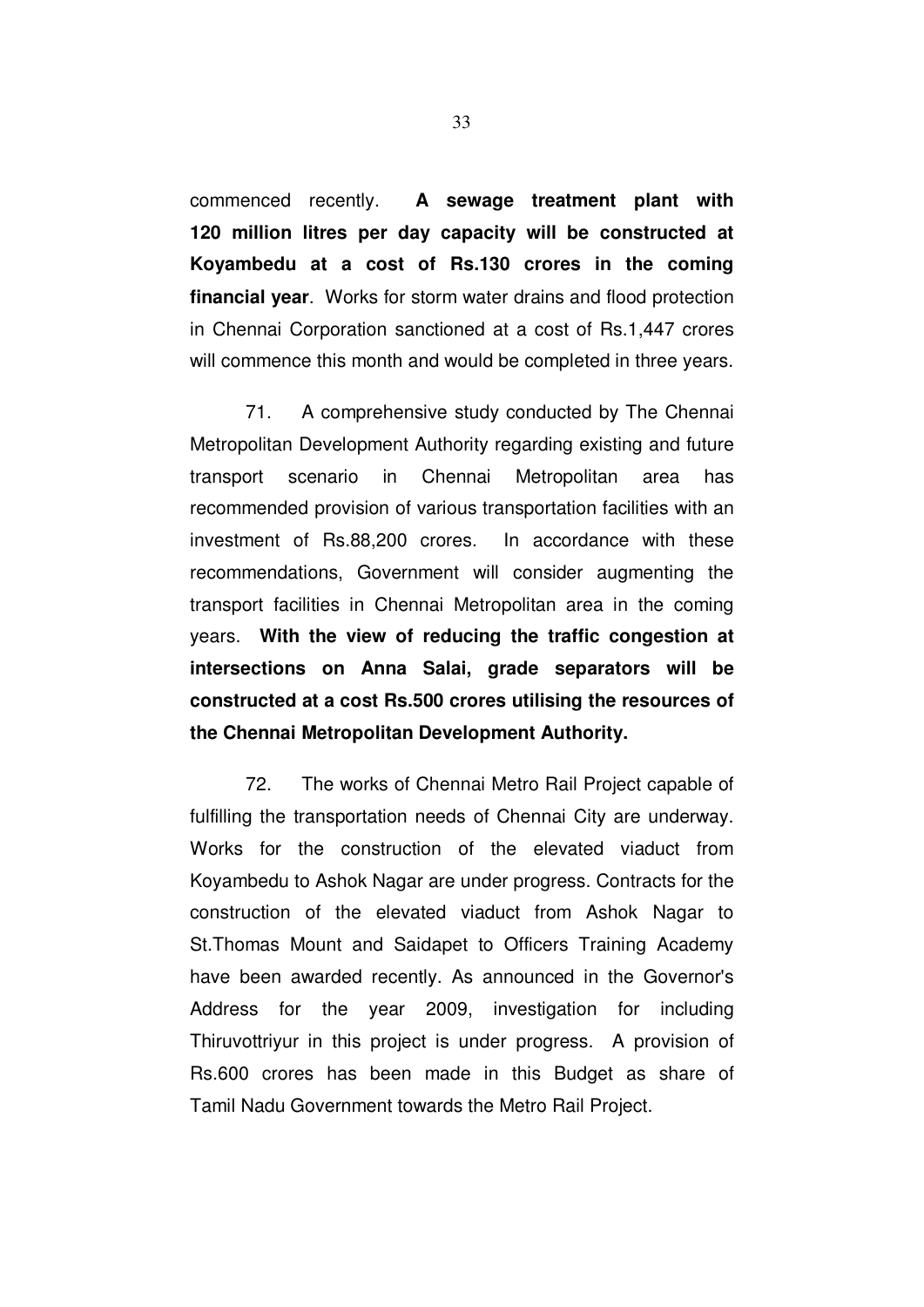#### **Drinking Water**

73. Works have commenced for the Hogenakkal Combined Water Supply Scheme sanctioned at a revised estimate of Rs.1,929 crores with financial assistance from the Japan International Co-operation Agency. This project will be completed in December 2012. A sum of Rs.400 crores has been allocated for this scheme in this Budget. Further, a scheme for providing drinking water to the urban areas of Vellore district will be taken up in the coming financial year at an estimated cost of Rs.1,800 crores.

74. 7,000 rural habitations will be provided with protected drinking water supply in the coming financial year. Further, combined water supply schemes benefiting 5 municipalities and 45 town panchayats will be completed and put into beneficial use. A sum of Rs.1,183 crores has been provided for drinking water supply schemes in this Budget.

### **Rural Development**

75. Under Anaithu Grama Anna Marumalarchi Thittam envisaged and implemented for providing basic amenities to all the village panchayats in Tamil Nadu within a period of 5 years, basic amenities have been provided in 10,104 village panchayats at a cost of Rs.2,041 crores over the last four years. After taking up this scheme in remaining 2,514 village panchayats in the coming financial year, Tamil Nadu will achieve the distinction of being the first state in the country that has provided a library and a sports centre to all its village panchayats by the end of year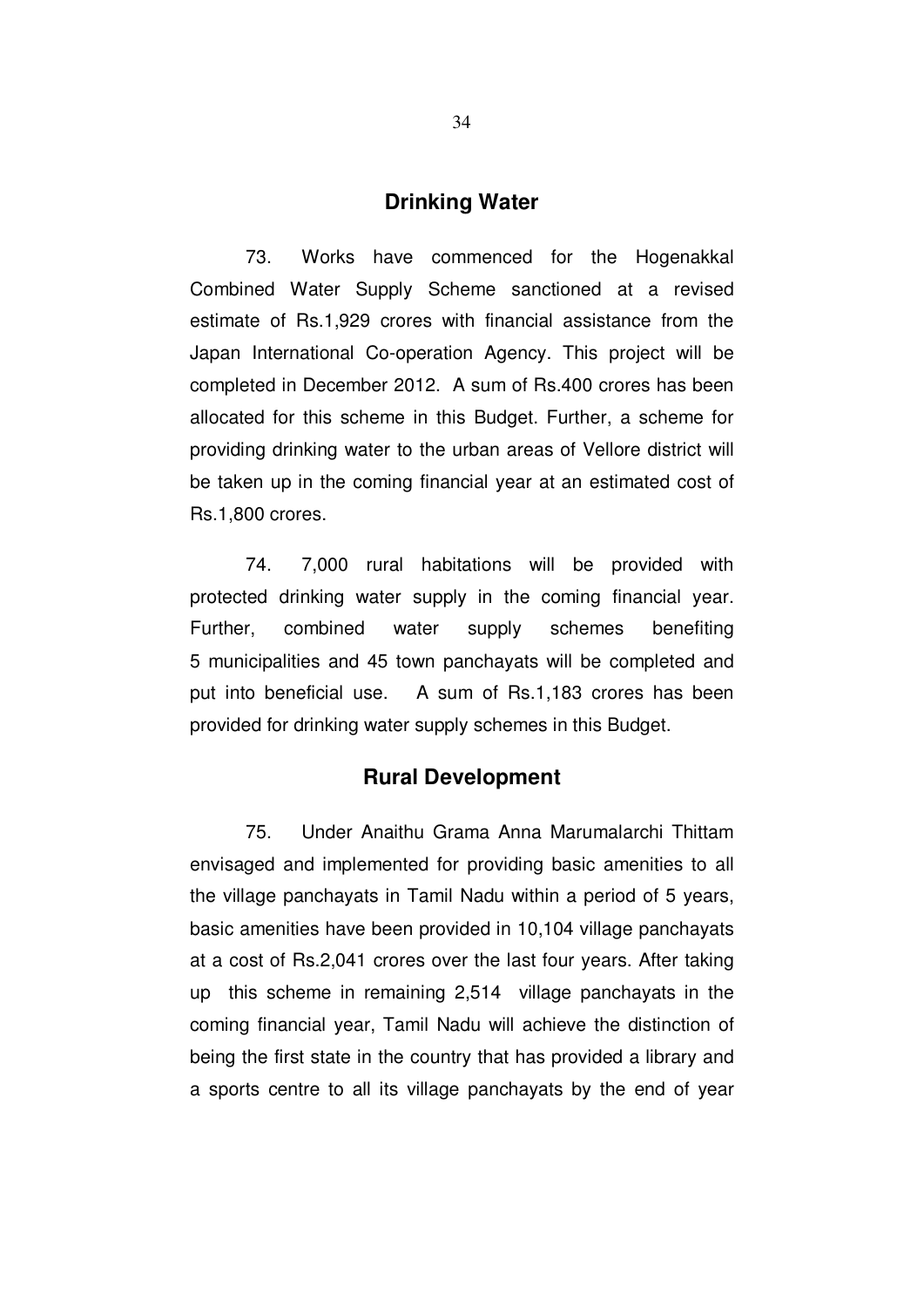2010-2011. A sum of Rs.508 crores has been allocated for this scheme in the coming financial year.

76. Works for 22,758 Km rural roads have been completed at a cost of Rs.3,089 crores utilizing financial assistance from NABARD and grants under Pradhan Mantri Gram Sadak Yojana and  $12<sup>th</sup>$  Finance Commission during the last four years.

77. Under the Mahatma Gandhi National Rural Employment Guarantee Scheme, daily wages have been disbursed for works taken up at an estimated cost of Rs.3,002 crores over the last four years. Villupuram and Nagapattinam districts have been selected for receiving awards for exemplary implementation of this scheme for the year 2008-2009 from Union Government. Further, Tamil Nadu continues to be one of the leading states in implementation of this scheme. This scheme will be implemented at an outlay of Rs.2,500 crores in the coming financial year. A sum of Rs.250 crores has been provided in this Budget as State Government's share in this scheme.

78. Under the scheme for establishing Periyar Memorial Samathuvapurams, 29 Samathuvapurams have been constructed in the last two years and works for another 30 Samathuvapurams are under progress. **Remaining 36 Samathuvapurams will be established in the coming financial year**. A sum of Rs.75 crores has been provided for this purpose.

79. 'Vazhnthu Kaattuvom' Project with the financial assistance from World Bank is being implemented successfully.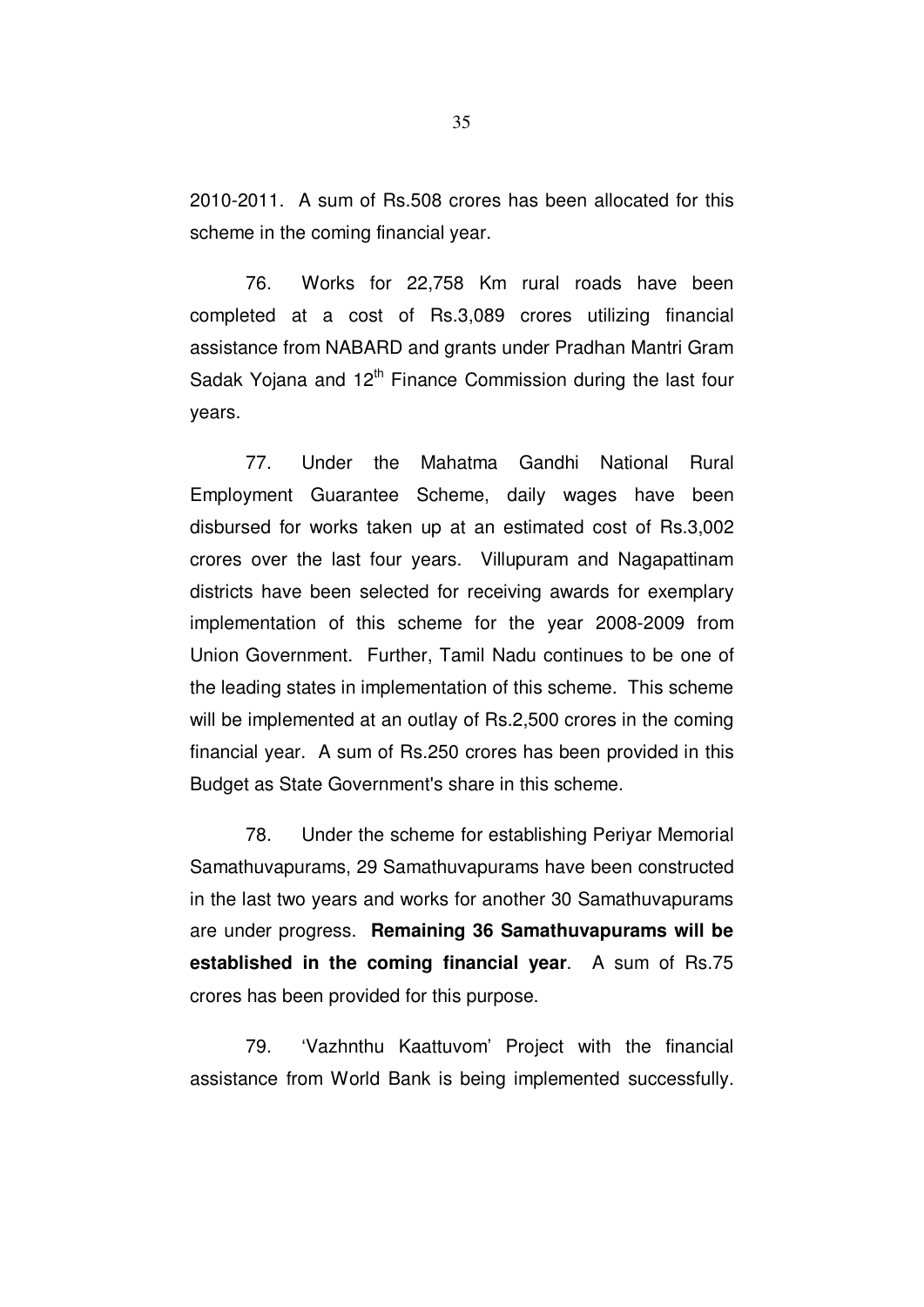Under this project, income generating schemes for removing poverty of the poorest of the poor families are being implemented in 2,515 village panchayats of 15 districts at a cost of Rs.717 crores. A sum Rs.184 crores has been provided for this scheme.

80. There are over 20,000 community centres in rural areas of Tamil Nadu at present. Nevertheless, there has been a demand for constructing community halls for poor people in rural areas for the purpose of family functions and public functions. **With a view to fulfilling this need, all village Panchayats that do not have either a community hall or a marriage hall will be provided with a community hall, based on need, utilizing 13th Finance Commission grants for local bodies. On similar lines, in urban areas also, this facility will be provided in municipal corporations, municipalities and town panchayats after identifying suitable sites.**

81. **The devolution of funds to local bodies from state's own tax revenue would be increased from the present 9.5 percent to 10 percent in the coming financial year.** A sum of Rs.7,701 crores will be provided to local bodies in the form of devolution, assigned revenue and assistance for schemes in the coming financial year. Apart from this, I would like to mention that including expenditure incurred by the Government for providing basic services relating to primary education, water supply and public health on behalf of the local bodies, the total amount incurred by the State Government as direct financial assistance to local bodies and towards expenditure incurred by the State Government for the functions to be discharged by these bodies account for about 33% of the State's own tax revenue.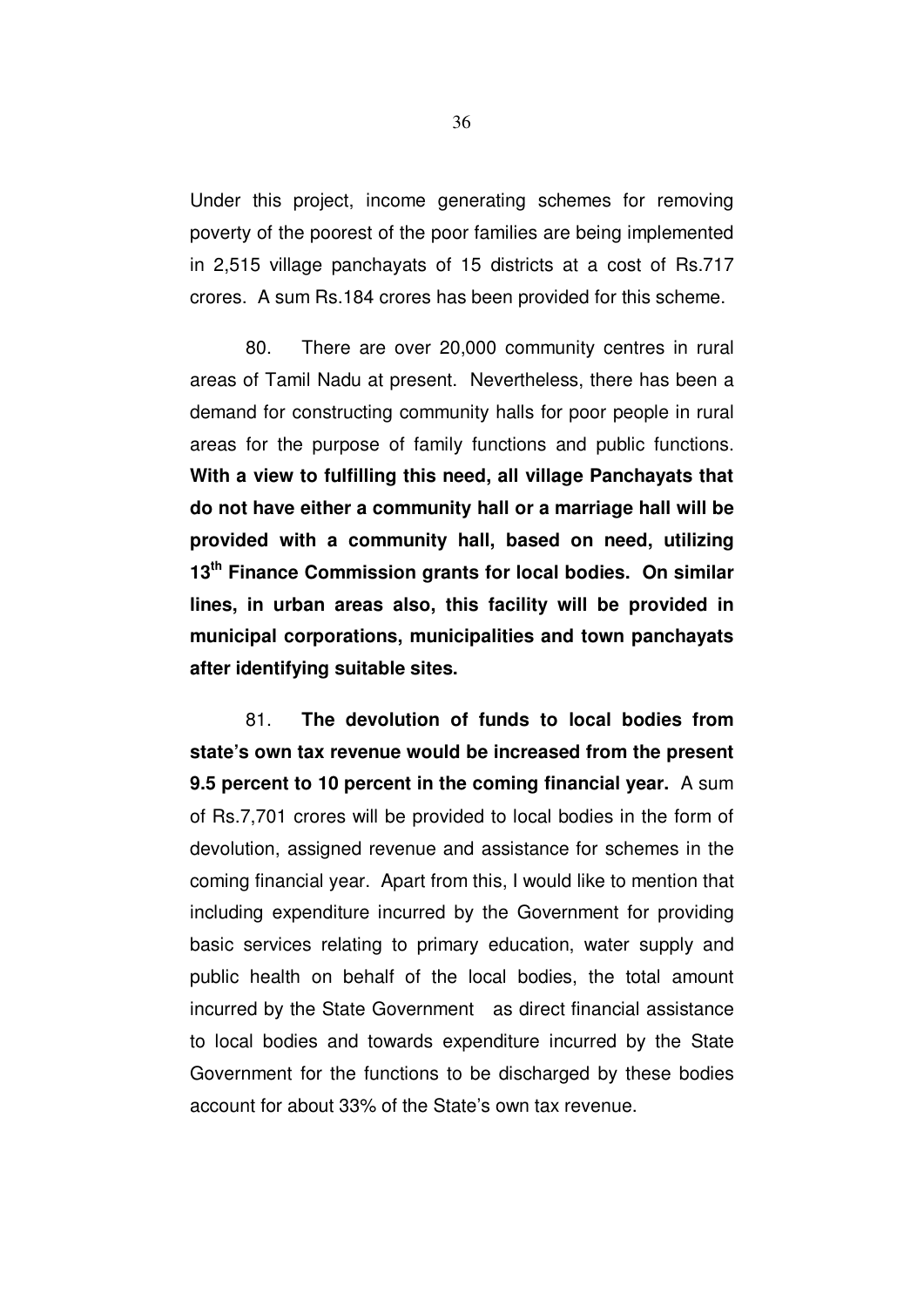## **Welfare of Women**

82. This Government, after implementing reservation of seats to women in local bodies in Tamil Nadu, has been demanding for a long time for due representation to women in the Parliament and the Legislative Assemblies. We commend the Union Government for its determined act of getting the constitutional amendment passed in the Rajya Sabha in fulfillment of our long standing request. Recently, the United Progressive Alliance Chairperson Mrs. Sonia Gandhi has thanked our Hon'ble Chief Minister by saying that, "it would not have been possible to get this bill passed without the support and advice of the Hon'ble Chief Minister of Tamil Nadu Kalaignar." We firmly believe that this constitutional amendment bill will very soon be passed in Lok Sabha also.

83. Under the Moovalur Ramamirtham Ammaiyar Memorial Marriage assistance scheme for providing marriage assistance to women belonging to poor families, 2.92 lakh women have received financial assistance to the tune of Rs.520 crores over the last four years. The assistance amount under this scheme was increased from Rs.10,000/- to Rs.15,000/- in 2006-2007 and to Rs.20,000 in 2008-2009 by this Government. **I am glad to announce that, assistance amount under this scheme which brings light to the lives of poor women, will be further increased to Rs.25,000 from the coming financial year. A sum of Rs.300 crores has been provided for this scheme in the coming financial year.** Under the Dr. Muthulakshmi Reddy Memorial Maternity Assistance scheme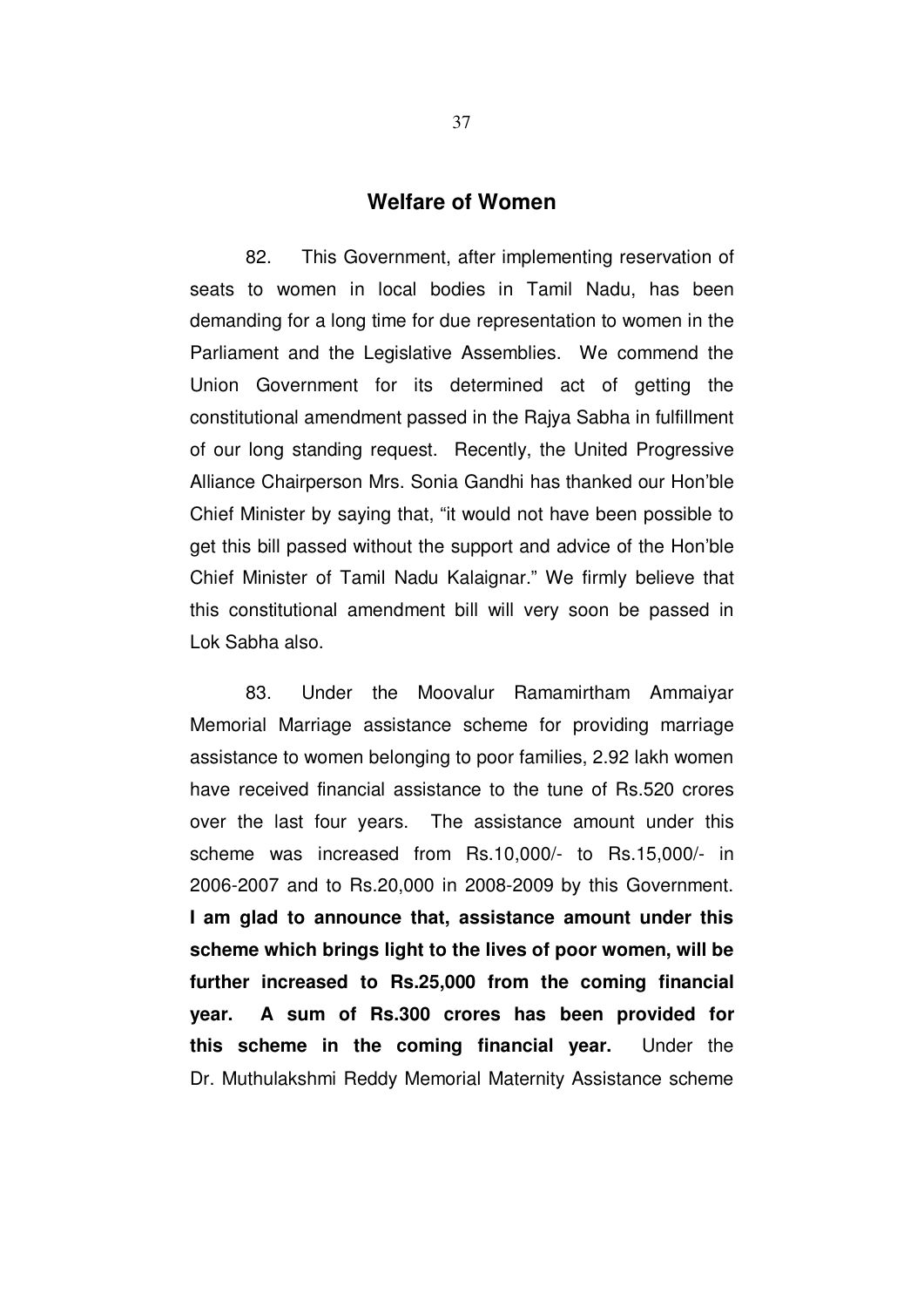providing financial assistance to pregnant women, 19 lakh women have received financial assistance to the tune of nearly Rs.1,000 crores at the rate of Rs.6,000 each over the last four years. A sum of Rs.360 crores has been provided for this scheme in the coming financial year. **Further, with a view to enabling pregnant women getting iodine which is very essential for the development of the foetal brain, iodised salt will be provided to them free of cost in all fair price shops through Tamil Nadu Salt Corporation**.

84. Under the scheme for distribution of free gas stove and connection to those families who do not have the same, 17 lakh families have benefited at a cost Rs.381 crores so far. A sum of Rs.140 crores has been allocated to benefit additional six lakh families in the coming financial year under this scheme.

85. 1,11,728 new women self help groups comprising of 17.12 lakh women have been started over the last four years. A sum of Rs.229 crores has been disbursed to 2.29 lakh of self help groups as revolving fund. Moreover, as a result of the tremendous efforts taken by this Government, self help groups in Tamil Nadu were able to receive Rs.5,990 crores as bank loan. **In addition, 50,000 new self help groups will be formed in the coming financial year.** In view of the fact that only a small number of women self help groups have been formed particularly in urban slum areas, **priority will be given for formation of self Help groups consisting of women from the urban slum areas in the coming financial year. Similarly, in rural areas, self help groups will be formed from amongst the poor women participating in the Mahatma Gandhi National Rural**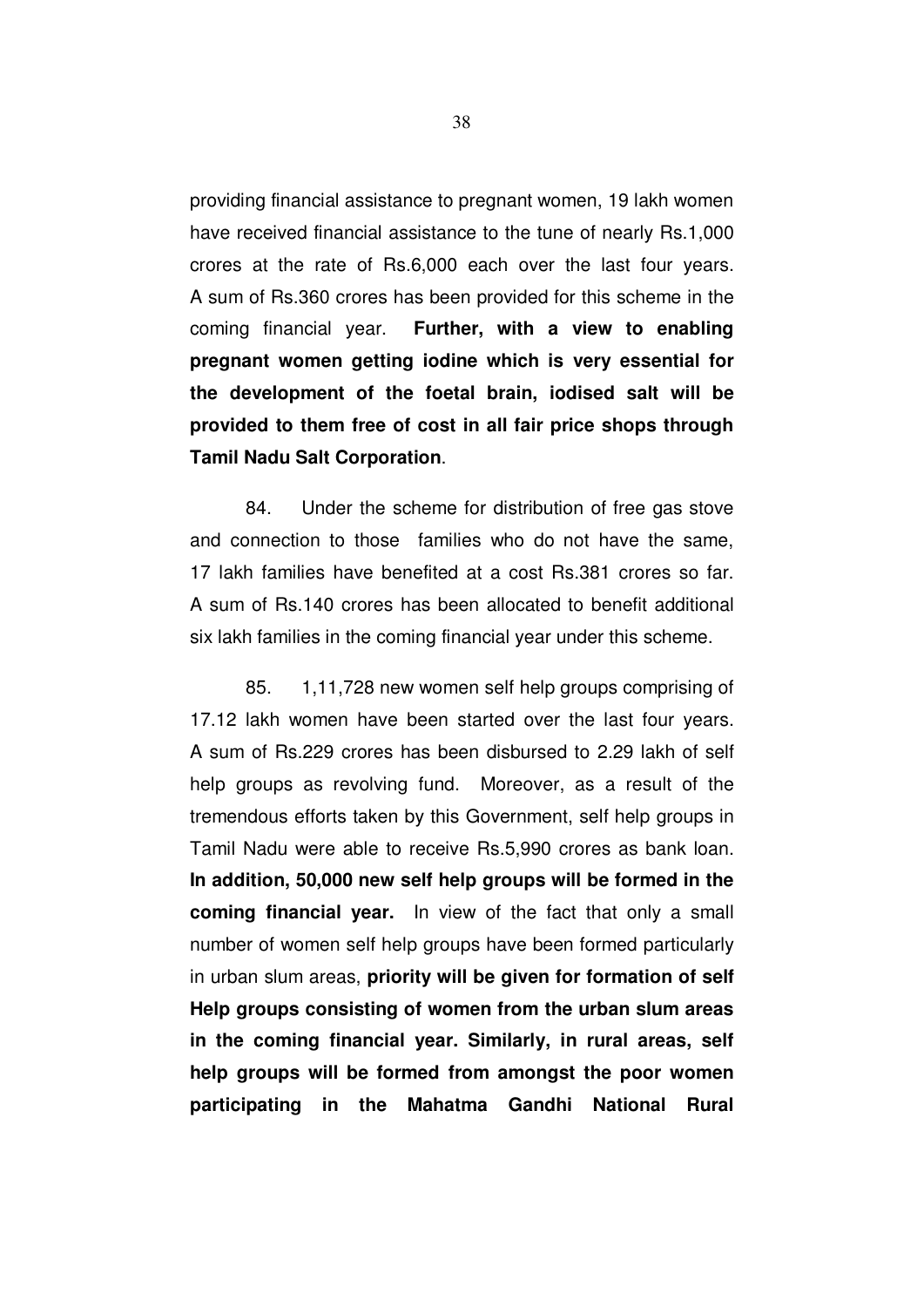**Employment Guarantee Scheme.** A sum of Rs.124 crores has been allocated for Tamil Nadu Corporation for Development of Women for providing various supportive measures to the women self help groups.

# **Welfare of Children**

86. After this Government assumed office, 6,822 new children centres and 4940 children mini-centres have been started over the past four years. With this addition, 18 lakh children and 5 lakh pregnant women and lactating mothers benefit through 54,439 children Centres in Tamil Nadu. **9,045 Nutritious Meal Centres will be provided with kitchen sheds for at an estimated cost of Rs. 200 crores in the coming financial year. A sum of Rs.178 crores has been allocated for providing three eggs per week to 69 lakh children and students having nutritious food.** A sum of Rs.891 crores for the Integrated Child Development Scheme and a sum of Rs.924 crores have been provided for the M.G.R. Nutritious Meal Programme.

## **Welfare of Differently Abled Persons**

87. List of physically disabled persons includes all those human beings who suffer from hearing impairment, loss of vision, speech disorder and loss of limbs. Instead of ignoring these persons as being incapable of using a particular organ or without putting them in some special list; without calling them by the existing categorisation like blind, deaf, lame, dumb, crippled, mentally ill which sound derogatory; and instead of using the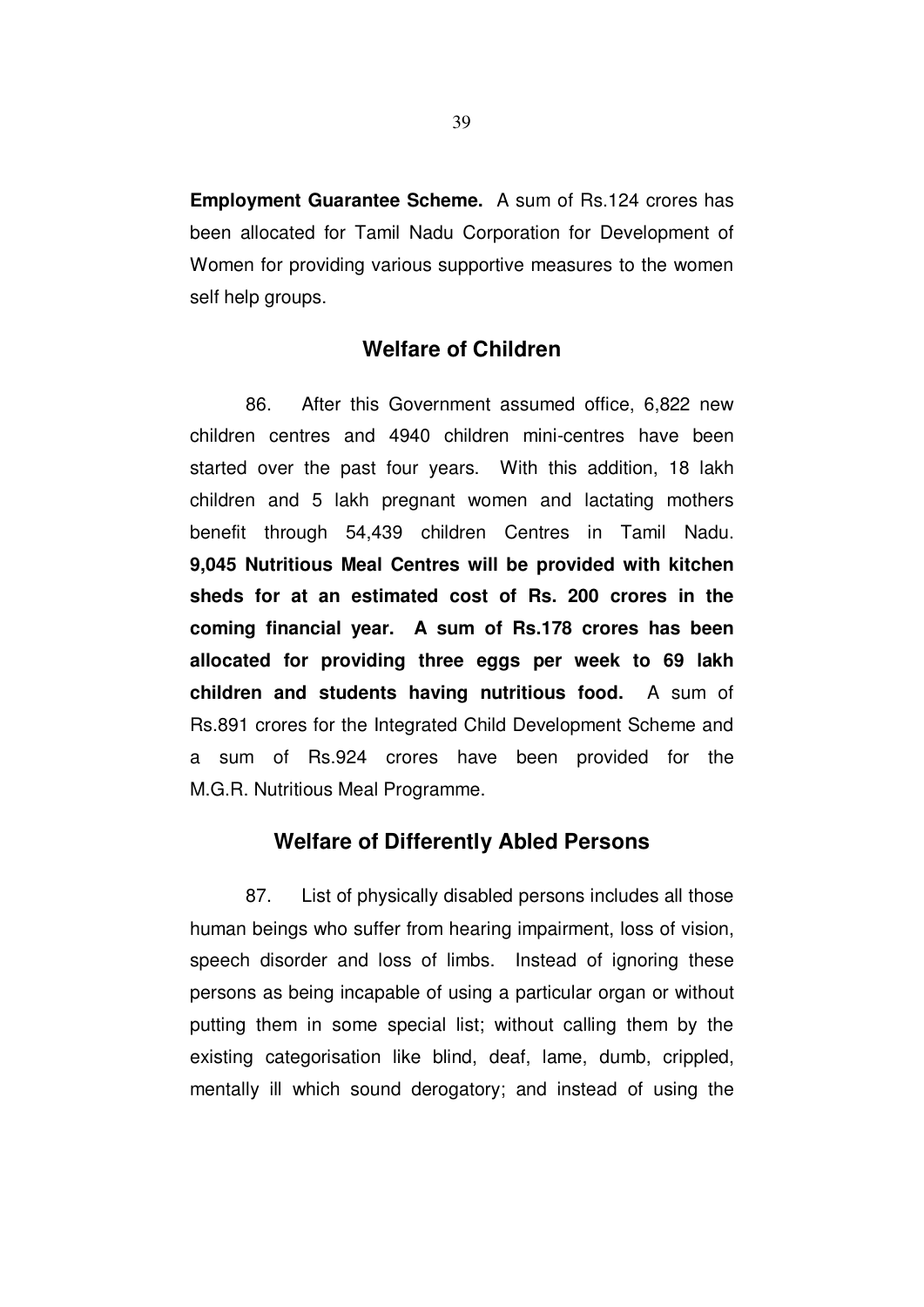general term 'physically handicapped', based on the scientific fact that if the functioning of one organ of the body diminishes, then the capacity of some other organ of the body naturally improves to an extent, referring them as 'differently abled' was discussed a few years back in 2007 in the United Nations and a convention was adopted and ratified.

88. India is seventh amongst the countries which have adopted and signed this convention. **This Government will take all necessary steps for enabling the differently abled persons to lead their lives getting their due share in all livelihood rights such as education, health facilities, employment and with equal rights and opportunities in the society, in accordance with this convention. Further, we urge the Union Government to expeditiously amend the Persons with Disabilities (Equal opportunities, protection of Rights and Full Participation) Act, 1995 in consonance with this Convention.** 

89. **The upper income limit prescribed for 'differently abled persons' availing assistance under various welfare schemes of Government will be completely removed. After having exempted the differently abled persons from the payment of the tuition fee enabling them to pursue higher education, this Government will also exempt them from paying special fees from the coming academic year. Monthly assistance of Rs.200 towards food charges to the students staying in the homes for the 'differently abled persons' run by the Government and voluntary organizations will be enhanced to Rs.450 henceforth.**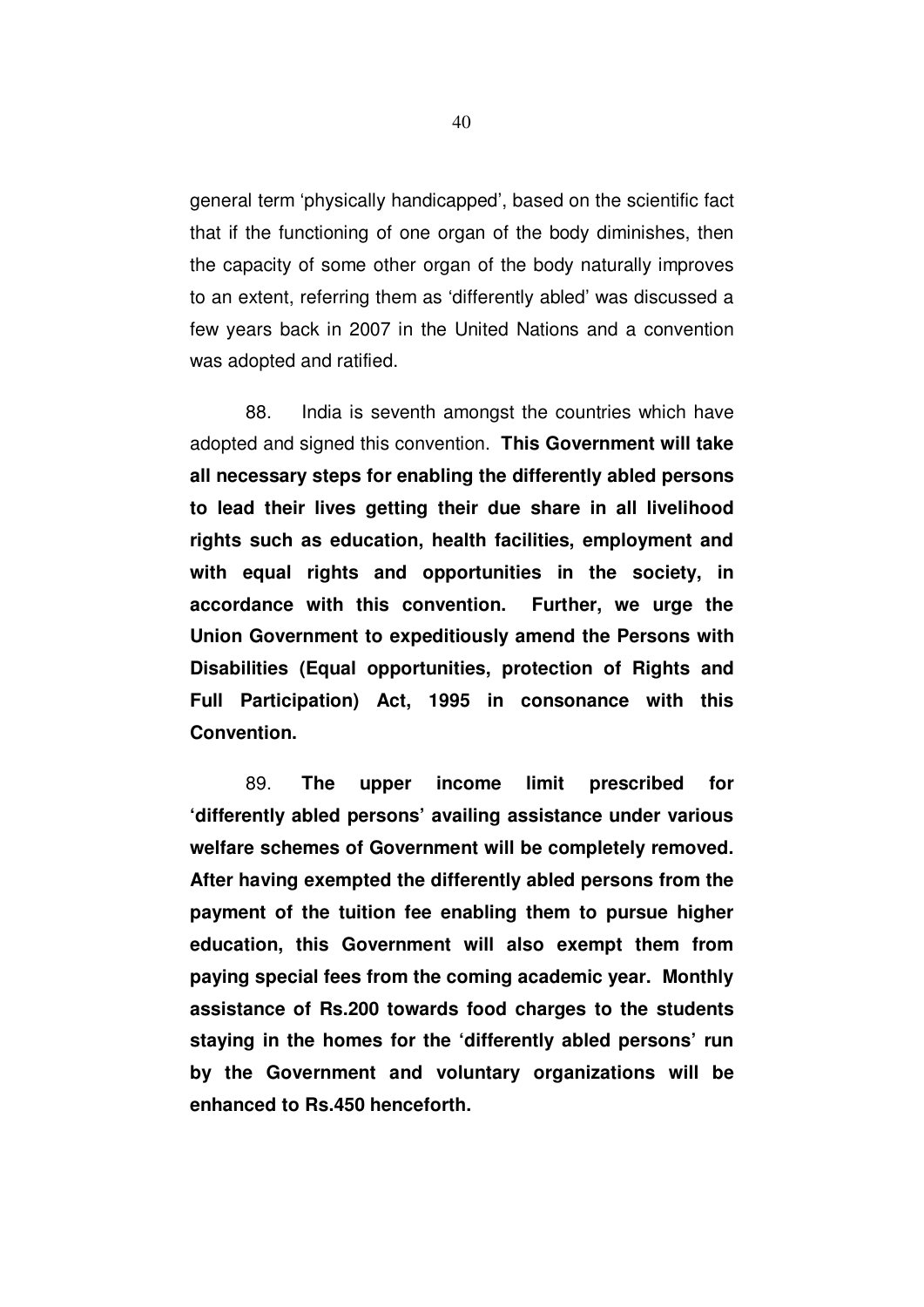90. Presently only Chennai in our state has an exclusive government hospital for mental health with inpatient facilities. Having regard to the fact that mentally ill patients from southern districts also have to come to this hospital for treatment, **an Institute of Mental Health will be established at Theni for southern districts at an estimated cost of Rs.10 crores.** This Government will provide financial support to voluntary organisations running rehabilitation homes for the mentally ill providing them accommodation and medical counselling. **Under this scheme, financial assistance will be provided to 10 rehabilitation homes for mentally ill at the rate of one home for every three districts in our state**. Government will provide Rs.one crore every year for this purpose.

91. For the first time in India, a separate welfare board was formed for extending social security and giving assistance under welfare schemes to the differently abled persons in Tamil Nadu. This Government has introduced a scheme for providing maintenance allowance of Rs.500 per month without income ceiling to mentally retarded persons who are not even able to take care of themselves. About 50,000 persons are benefited every year. Various scholarships to visually impaired persons and other differently abled persons have been doubled. Special employment opportunities have been created for them to work as teachers. Special schools have been established in every district for identifying hearing impairment in early stages of the childhood and giving specialised education to the affected ones. Besides providing travel concessions, the persons suffering from the disabilities of limbs have been provided with various forms of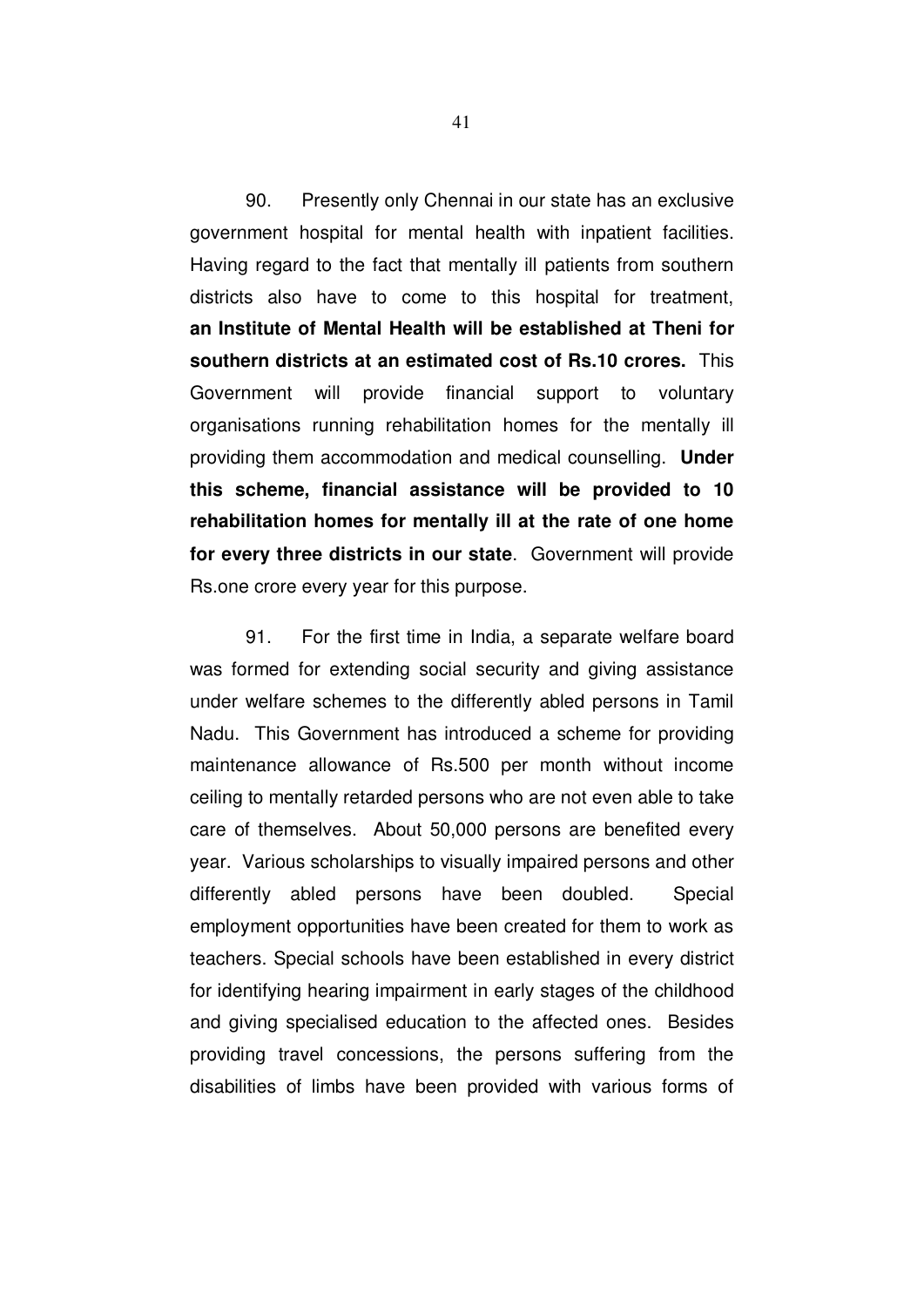assistance such as motorised tricycles for the first time in India. As a result of extending the scheme for providing monthly assistance to the unemployed visually impaired persons to all the differently abled persons, 60,000 persons have been benefited under this scheme. With a view to providing assistance to the persons affected with Muscular Dystrophy, for the first time in India, monthly assistance of Rs.500 is being provided to around 1,000 persons from the year 2008-2009.

92. A scheme for providing treatment to the persons affected with elephantiasis is under implementation through Health and Family Welfare Department. **Nevertheless, the severely affected patients coming under Grade IV category of this disease, who are not able to use their limbs, will be provided with monthly assistance of Rs.400 starting from the coming financial year.** 

93. With a view to bringing light to the lives of differently abled persons, this Government is implementing various welfare schemes by allocating funds unmatched before. Besides increasing the expenditure on the welfare of differently abled persons form Rs.49 crores in the year 2005-2006 to Rs.176 crores in the coming financial year, **I am glad to announce that a separate department for differently abled persons will function under the direct supervision of the Hon'ble Chief Minister**.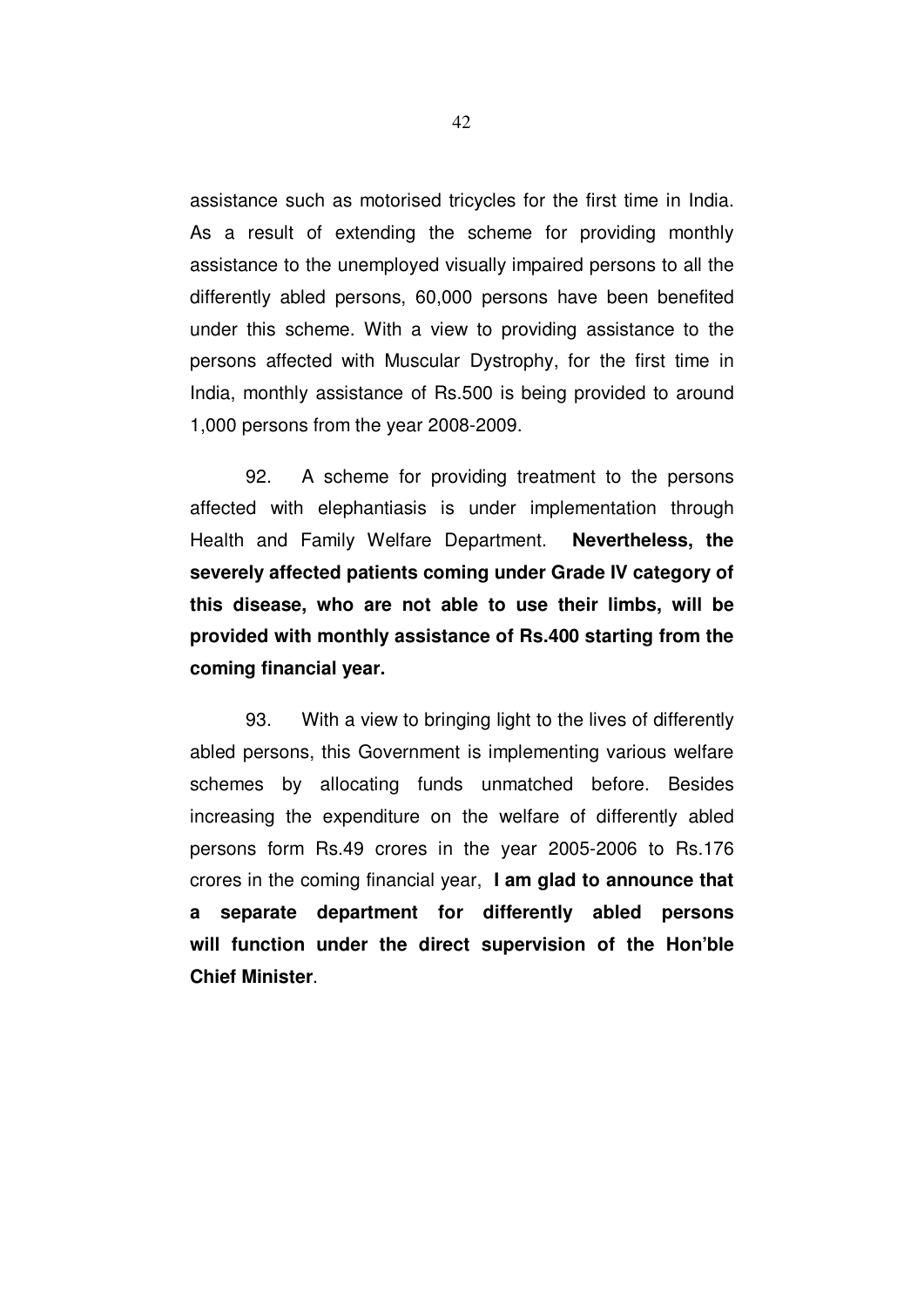# **Welfare of Old and Destitute**

94. Under the Indira Gandhi National Old Age Pension Scheme, over 9 lakh old persons are receiving a monthly assistance of Rs.400. Union Government and State Government are contributing equal amount for this scheme. With this, 1 lakh differently abled destitute persons, 6 lakh widow destitutes, 1.69 lakh agricultural labourers and 1 lakh destitute women receiving monthly pension, a total number of 19 lakh old age and destitute persons are receiving monthly pension in Tamil Nadu. In this Budget, a sum of Rs.1,002 crores has been allocated for giving monthly pension to the old and destitutes.

# **Welfare of Fishermen**

95. This Government is implementing various welfare schemes for the fishermen such as waiving the loans taken by them, providing financial assistance during the period of ban on fishing, establishing Fishermen Welfare Board, providing nets, bicycles, torches, life saving jackets, first aid boxes to Tsunami affected fishermen and providing infrastructural facilities like development of Fishing Harbours and Fish Landing Centres. A sum of Rs.193 crores has been allocated to the Fisheries Department in this Budget.

# **Welfare of Backward Classes, Most Backward classes and Denotified Communities**

96. This Government has been instrumental in allowing additional 4,000 students to stay and study in the Backward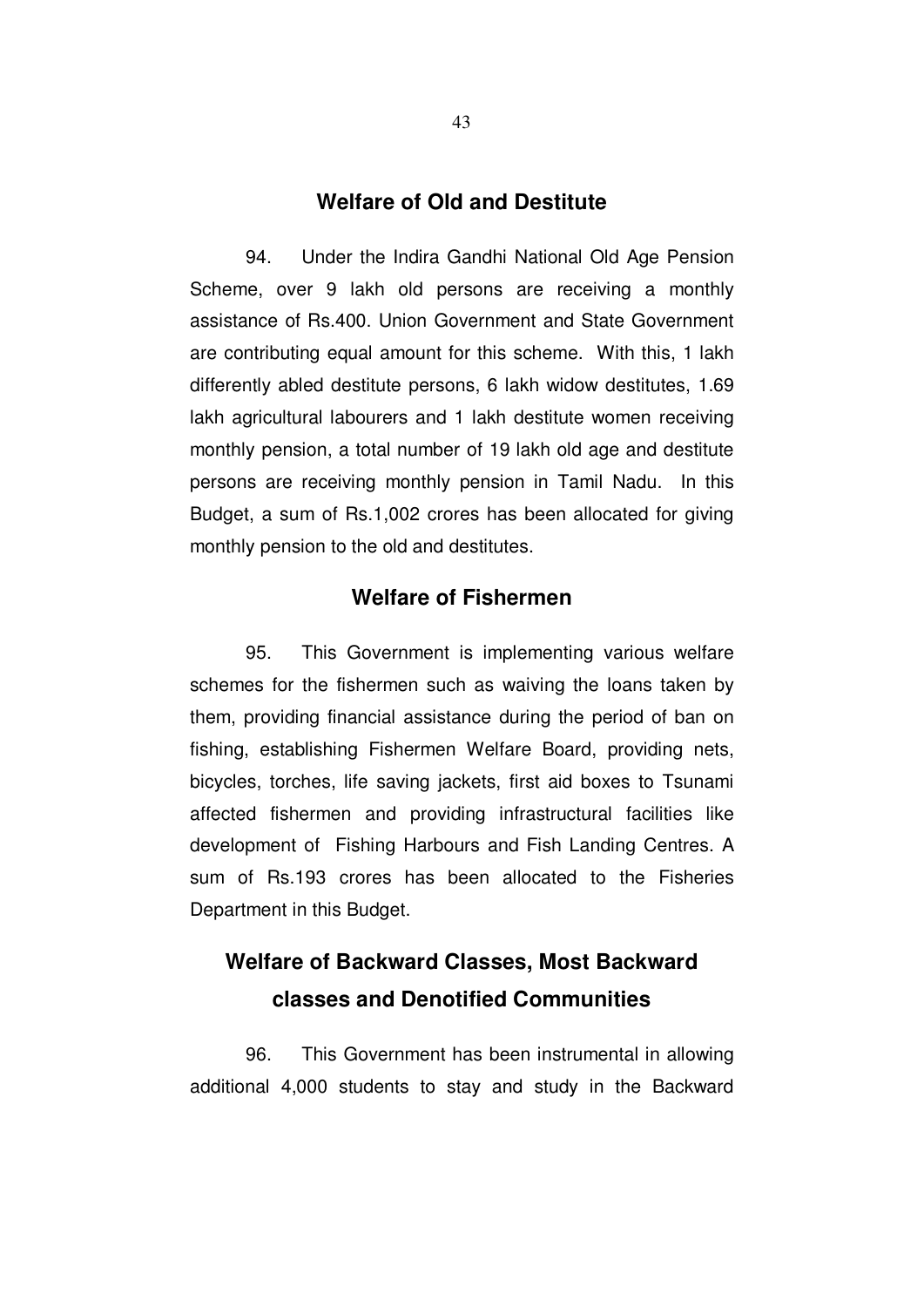Classes, Most Backward Classes and Denotified Communities hostels, providing colour television sets in these hostels, increasing the income ceiling for availing scholarship to Rs.one lakh and providing entirely free education to the students from Backward Classes studying in government and aided colleges. **Own buildings will be constructed for 25 hostels presently functioning in private buildings at a cost of Rs.12.5 crores**. A sum of Rs.10 crores has been allocated to impart employment oriented training to 10,000 youth belonging to Backward Classes, Most Backward Classes and Denotified Communities in the coming financial year. **Business loans to the tune of Rs.35 crores will be provided to the entrepreneurs belonging to Backward Classes, Most Backward Classes and Denotified Communities through the Tamil Nadu Backward Classes Economic Development Corporation**. A sum of Rs.459 crores has been provided in this Budget for the welfare of the Backward Classes, Most Backward Classes and Denotified Communities.

# **Minorities Welfare**

97. This Government established a separate Directorate for the welfare of the minorities in 2007. In addition to this, 3.5 percent special reservation has been implemented by this Government for Backwards Class Muslims. 1.5 lakh students belonging to minority communities are pursuing education in schools, colleges and technical education institutions availing financial assistance of Rs.40 crores under the scheme of scholarship of the Union Government. With a view to enabling Muslim girls to pursue their education without any break,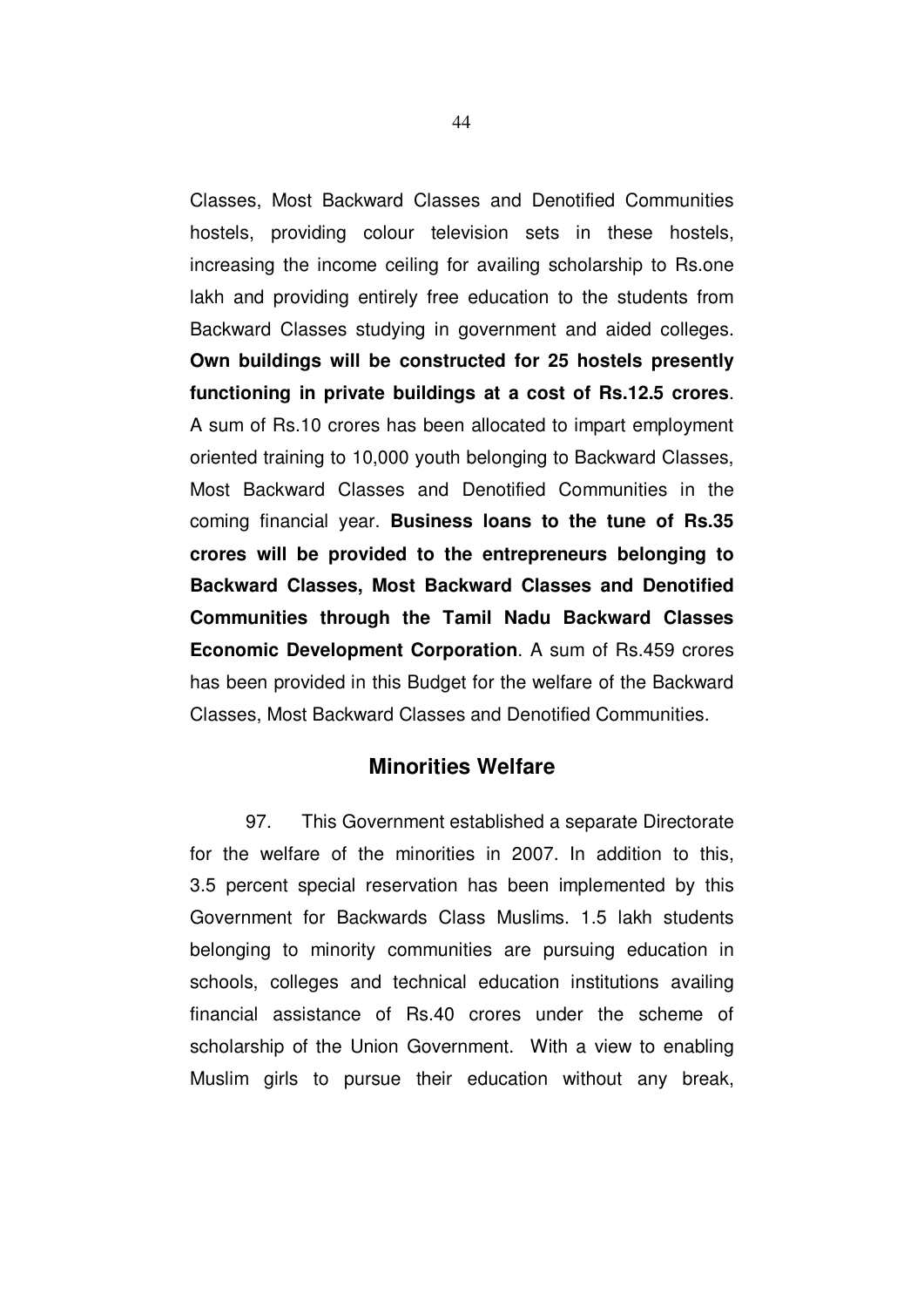5 new girls' hostels have been established in 2008-2009. Training programs are being implemented for enabling youth belonging to minority communities to equip them to avail employment opportunities. A sum of Rs.2.5 crores has been allocated for imparting skill development training to 8,000 youth belonging to minority communities in the coming financial year also. Loans are being sanctioned by the Tamil Nadu Minorities Economic Development Corporation for self employment of minorities. **Business loans to the tune of Rs.25 crores will be sanctioned to 12,500 entrepreneurs belonging to Minority Communities in the coming financial year**.

98. Adi Dravidar Christians have been demanding for a long time that they should be included in the list of Scheduled Castes and should be given all concessions including reservation granted to Scheduled Castes. Having regard to the fairness in that demand, the Government of Tamil Nadu urges the Union Government to bring necessary constitutional amendment in fulfillment of the demand.

# **Adi Dravidar and Tribal Welfare**

99. This Government is implementing various schemes for the educational and economic development of the Adi Dravidars and Tribals. 51 new hostels have been established over the last four years. Own buildings have been sanctioned for 99 hostels. Moreover, all these hostels have been provided with colour television sets and computers. **Own buildings will be constructed for additional 25 hostels at a cost of Rs.12.5 crores in the coming financial year.** From the year 2008-2009,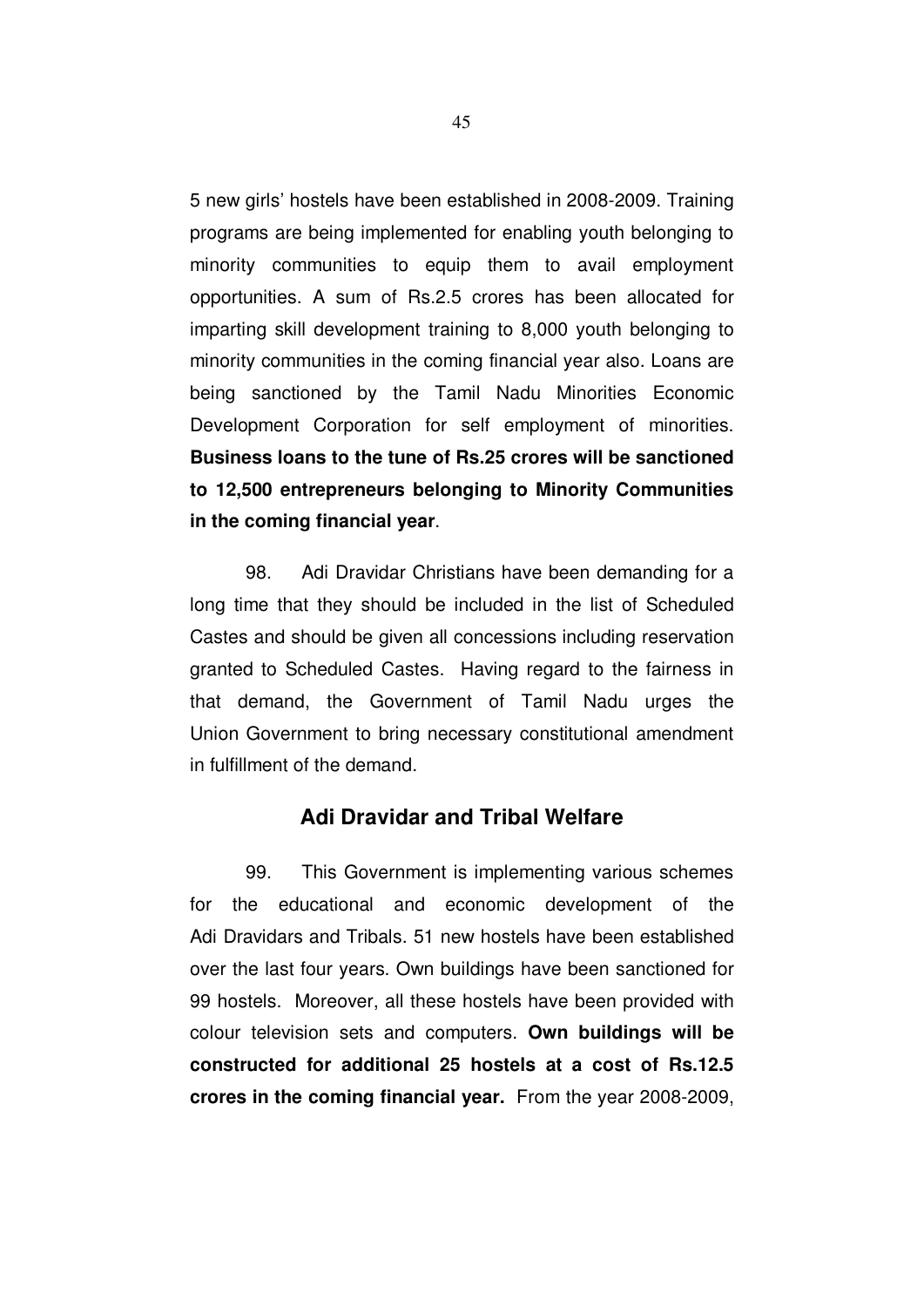this Government is implementing the scheme of selecting outstanding students from Adi Dravidar and Tribal communities with a view to enabling them to pursue studies in the best schools from sixth and eleventh standards onwards. A sum of Rs.198 crores has been allocated in this Budget for providing scholarships to the students belonging to Adi Dravidar and Tribal communities.

100. As a result of provision of special reservation to Arundhatiars within the overall reservation by this Government with a view to ushering a new beginning in the lives of Arundhatiars living in the lowest strata of the society, more number of Arundhatiar students are able to pursue higher education and secure government jobs. Hon'ble Members of this Assembly are aware that this Government has endeavored to lit light in their lives abolishing the abhorrent practice of manual scavenging with determination; by providing financial assistance and training to the people previously engaged in this work enabling them to take up alternative employment; by constituting a welfare board for sanitary workers and by using desilting machines to clean sewer lines.

101. The scheme for imparting vocational training to youth belonging to Adi Dravidar and Tribal communities will continue to be implemented in the coming financial year also. 20,000 youth will be benefited by utilising the allocation of Rs.25 crores as the special state assistance along with the special central assistance. **With a view to enabling Adi Dravidar students pursuing degree in engineering secure employment in Information Technology sector, 1,200 of them will be given**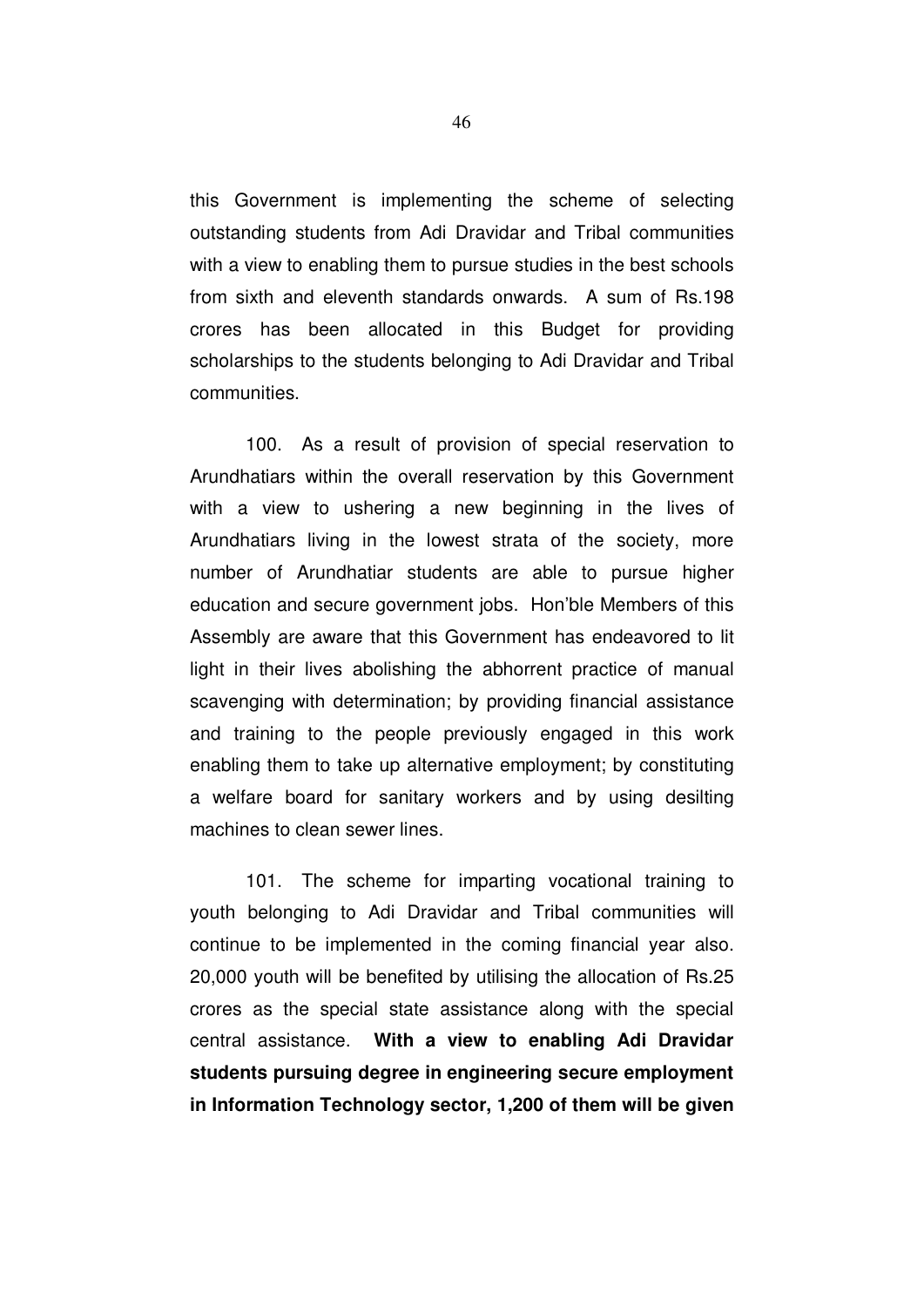**training in computer software, spoken English etc., through Finishing Schools.** Overall, a sum of Rs.894 crores has been allocated to Adi Dravidar and Tribal Welfare Department. **I am glad to inform that, the allocation for Scheduled Castes Sub-Plan has been increased from Rs.567 crores in 2005-2006 to Rs.3,828 crores in this Budget and this allocation is 19 percent of the total plan outlay**.

#### **Welfare of Weavers**

102. With a view to providing employment opportunities to handloom weavers, a sum of Rs.256 crores has been allocated in this Budget for implementing the scheme for distribution of dhotis and sarees to the poor people on the occasion of the Pongal, the festival of Tamils, in the coming year also. In order to promote the sales of handloom cloth, a sum of Rs.118 crores has been allocated in this Budget for the scheme of providing rebate subsidy. It is this Government which is providing power supply free as well as at subsidized rates to handloom and power loom weavers. A sum of Rs.78 crores has been allocated for this scheme.

103. Hosiery industry in the town of Tiruppur is providing jobs to lakhs of workers and has acquired a special place in Indian exports by way of exporting goods worth over Rs.10,000 crores every year. **Besides expressing our gratitude to the Union Government for accepting the request of this Government and announcing a financial assistance of Rs.200 crores in this year's Union Budget for the effluent treatment plants being established by the dyeing units which are**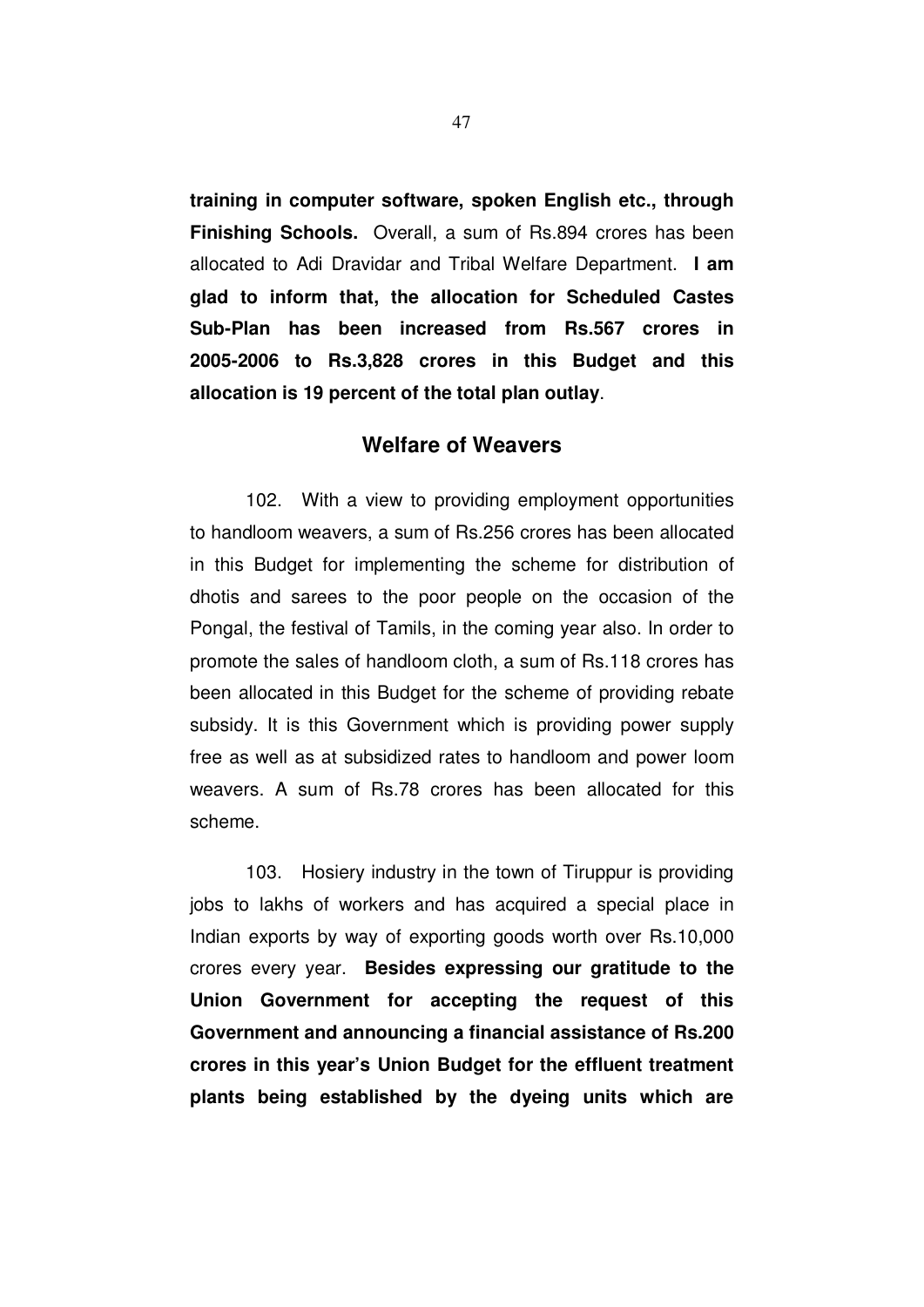**very essential for this industry, I would like to inform that this Government will also provide a financial assistance of Rs.120 crores as its share as already promised. A sum of Rs.320 crores has been provided in this Budget for this purpose. Besides this, necessary steps are being taken for implementation of the project for marine discharge of treated liquid effluents containing salt by availing the financial assistance of Rs.200 crores provided by the Thirteenth Finance Commission for this purpose.**

# **Welfare of Palm Workers**

104. Palm Workers Welfare Board was constituted by this Government and 31,000 palm workers have registered so far with the Board and have received welfare assistance of over Rs.80 lakhs. They have also been given free tools. **I am glad to inform that, accepting the demand of the palm workers for enhancing the price of Rs.7 per litre given by the Palm Board for procuring Neera from them, henceforth, the procurement**  price for Neera will be increased to Rs.10 per litre. **addition to this, the Tamil Nadu Palm Board will be given Rs.one crore as grant from the Government of Tamil Nadu to install chilling facilities to store Neera procured by it, acquiring necessary transport facilities and supplementing working capital required for procuring jaggery and Neera.**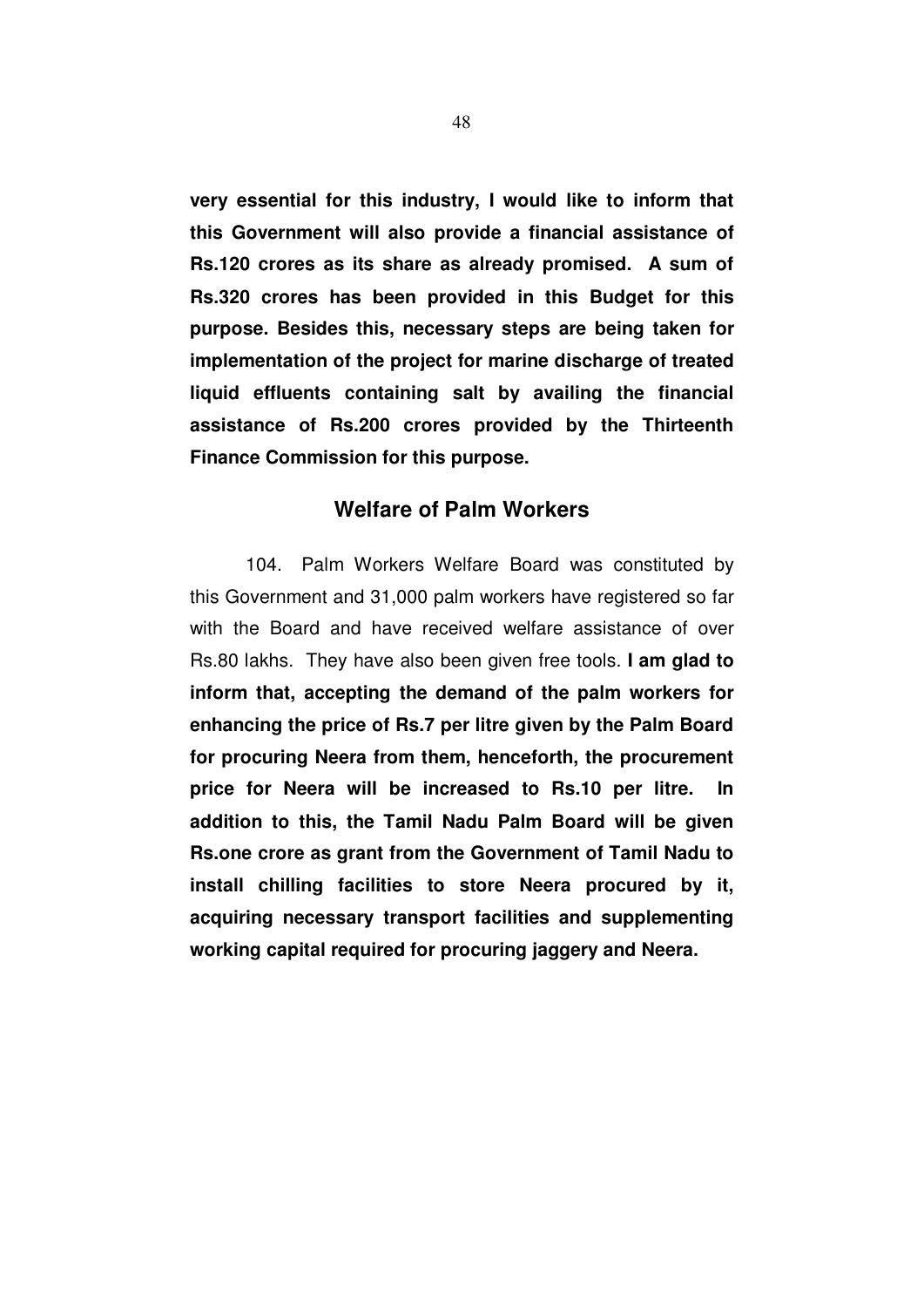## **Welfare of Khadi Workers**

105. **24,000 workers are engaged in khadi spinning and weaving industry. A Khadi Spinners and Weavers Welfare Board will be established for their welfare.** 

# **Welfare of Labourers**

106. This Government is providing various forms of welfare assistance to the unorganised labourers and their families by establishing various welfare boards for them. 25.9 lakh persons have been registered in these welfare boards since this Government assumed office. 8.33 lakh persons have received welfare assistance valued Rs.208 crores. Over the last four years, Government has granted assistance of Rs.128 crores to these welfare boards. A sum of Rs.50 crores has been allocated in this Budget for this purpose.

# **Welfare of Potters**

107. **This Government is providing various welfare benefits to potters by forming a welfare board for them. With a view to helping them, 500 electrically operated potter's wheels will be provided free of cost**.

# **Welfare of unemployed**

108. 3.53 lakh unemployed persons have been provided with financial assistance of Rs.52 crores during the financial year 2009–2010. A sum of Rs.60 crores has been allocated for this scheme in the coming financial year.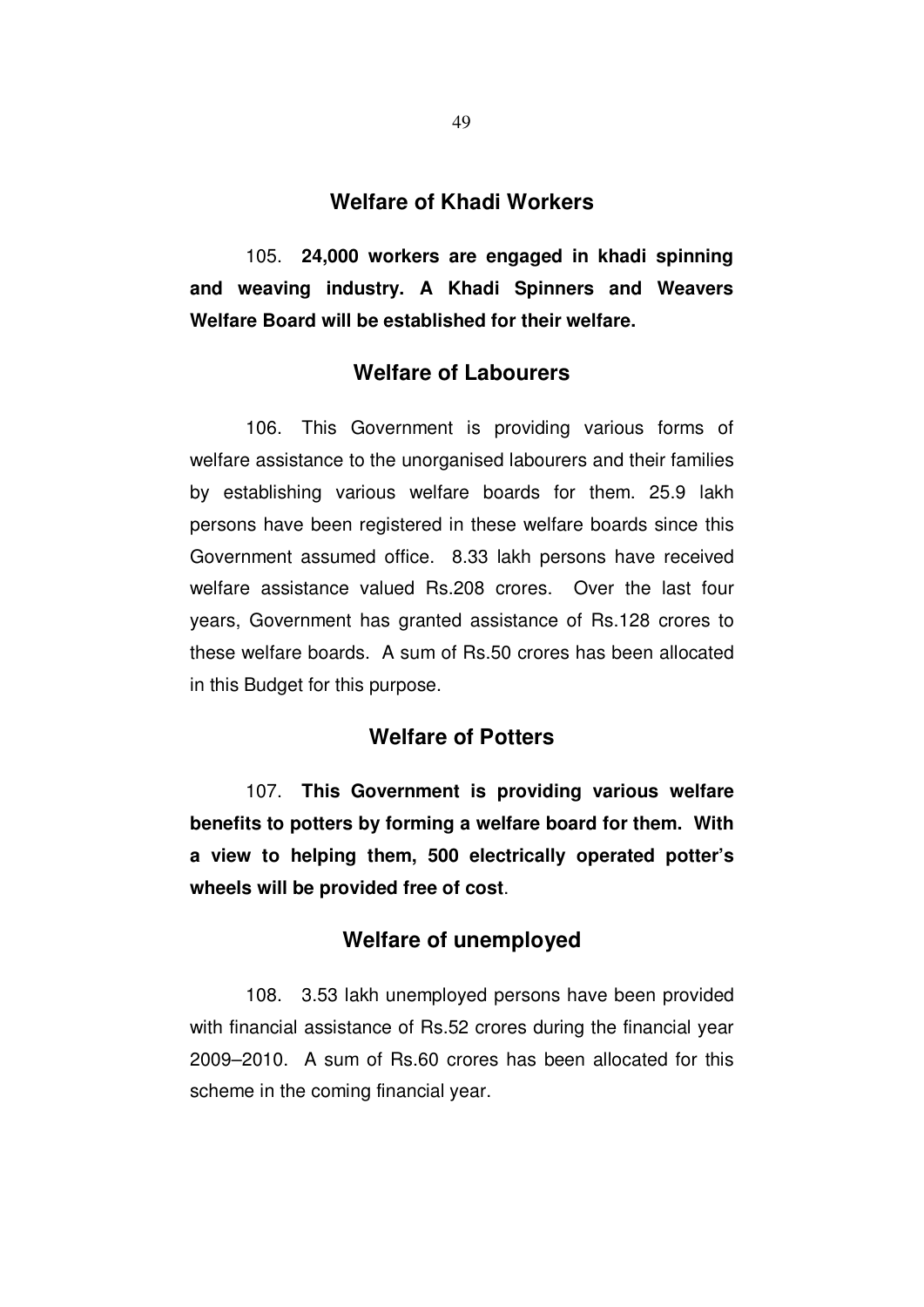## **Government Employment**

109. This Government has lit light in the lives of youth who were waiting to secure government jobs for a period of five years by taking a number of effective measures to fill up the vacancies in government departments, local bodies, boards and public sector enterprises by appointing 4,65,748 persons in the time scale of pay in the last four years.

# **Vocational Training**

110. In order to produce students with technical skills as expected by the industry, 22 government industrial training institutes are being upgraded as centres of excellence at a cost of Rs.63 crores. In addition to this, another 24 government industrial training institutes are being developed under Public – Private Partnership. **In the coming financial year, vocational training will be imparted to 1,27,000 persons comprising of 50,000 youth through government industrial training institutes, 42,000 youth and women through Rural Development Department and 35,000 youth through Polytechnic colleges**.

#### **Forests**

111. For the first time in the country, this Government is implementing the scheme for growing trees on private farm lands since 2007-2008. In view of the good response to this scheme from the farmers, the provision for this scheme will be raised to Rs.15 crores in the coming financial year. The scheme for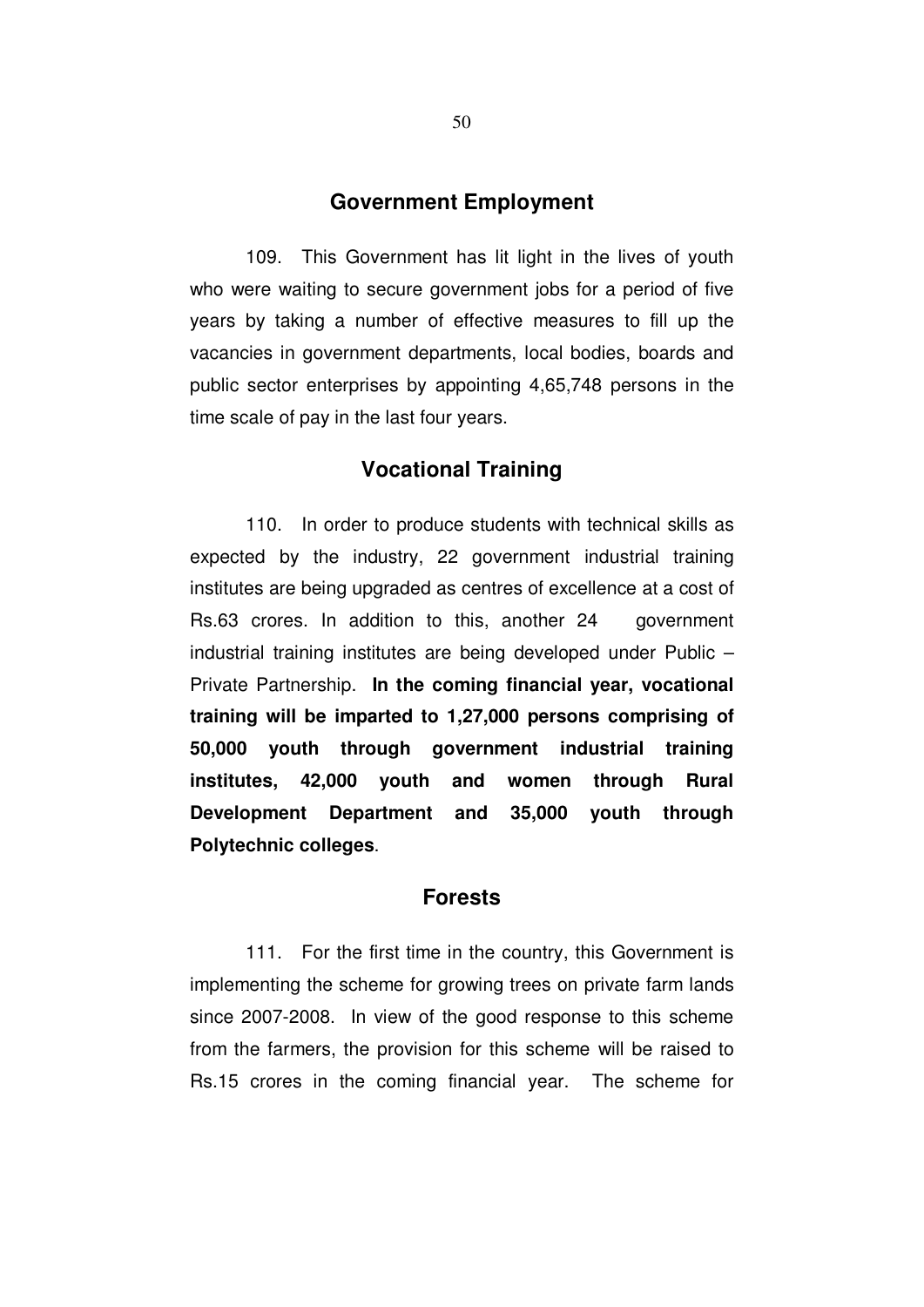growing teak trees for preventing soil erosion on river banks will be continued in the coming financial year also with an allocation of Rs.10 crores. As announced in the Governor's address, 'Environment Protection and Renewable Energy Development Fund' has been established. A sum of Rs.10 crores is allocated for this fund in the coming financial year. National Bamboo Mission is being implemented since 2007 for growing thornless Bamboo trees that absorb green house gas emissions, on the lands not used for growing food crops. Training and subsidy have been provided to farmers under this scheme for planting bamboo over an extent of 3,250 acres. This scheme will continue to be implemented in the coming financial year also and more area will be covered. Overall, a sum of Rs.385 crores has been allocated to Forest Department in this Budget.

## **Nationalisation of Books of Tamil Scholars**

112. The Government of Tamil Nadu has been implementing the scheme of nationalisation of books of Tamil scholars who have rendered great service to the Tamil language and Tamil society by way of their creations with a view to ensuring their works benefit not only the present but also the future generations. Government of Tamil Nadu has nationalised works of 117 Tamil Scholars so far. The credit for nationalising the works of 110 of these scholars goes to DMK Government alone. In that, books of 87 Tamil scholars such as Parithimarkalaignar who was the first to give a call that Tamil meets the criteria of a classical language, Pulavar Kuzhanthai, Muttamil Kavalar K. A. P. Visvanatham, Sollin Selvar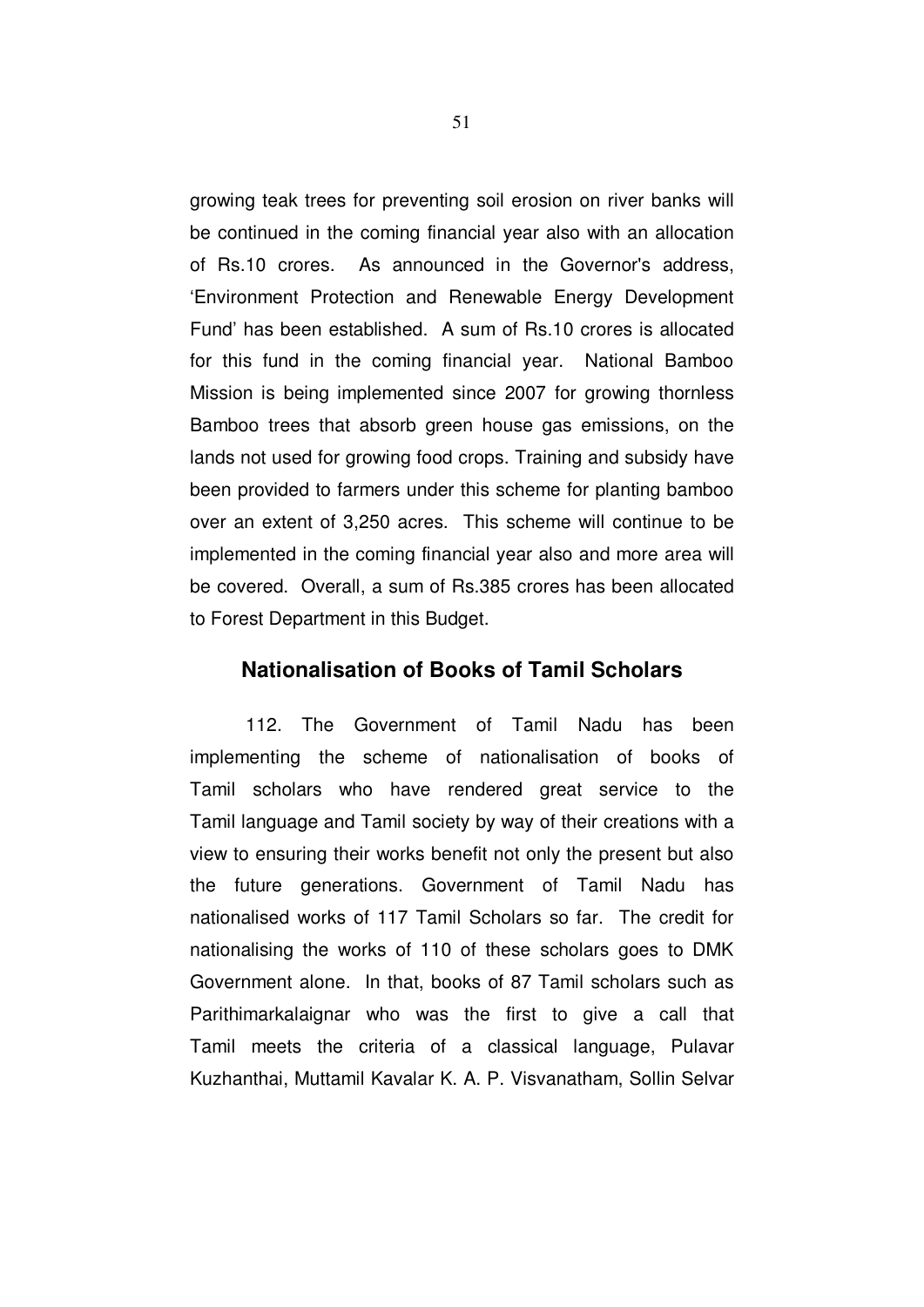R.P.Sethupillai have been nationalised after this Government assumed office since 2006 paying a solatium of Rs.5.70 crores to their legal heirs. **In continuation of this exemplary service to Tamil, works of 22 Tamil Scholars, namely, Prof.A.M. Paramasivanandam, Prof. A. Krishnamurthi, Dr. S.M. Kamal, P.Ramasami, Prof. R.Seenivasan, V.S.Sengalvaraya Pillai, Kavignar Velliyangattan, N.D.Sundaravadivelu, Dr.C. Balasubramanian, Mayilai Sivamuthu, Kazhi Siv. Kannusami Pillai, K.P.Neelamani, Kaviraj Pandit Jagaveerpandiyan, A.Thirumlaimuthusami, Navraj Chellayya, Thirukudasundharam, Prof. Sundara Sanmuganar, Thanjai Ramayyadas, Kavignar Tharabharathi, Aruthanakutti Adigalar, Saroja Ramamurthi and A.Seenivasan will be nationalised in the year 2010-2011**. The solatium to be paid to the legal heirs of these scholars will be decided on the basis of the number of books written by these scholars, their impact on the society and their significance.

## **Tamil Development**

113. It was this DMK government, which after forming the Government under Perarignar Anna in 1967 renamed the Madras State as 'Tamil Nadu'; conducted the Second World Tamil Conference in 1968 proclaiming the principle "Tamil everywhere, Tamil in everything"; installed the statues of ten Tamil savants on the Chennai Beach Kamarajar Road; displayed Thirukkural along with the picture of Saint Thiruvalluvar on government buses; established the system of commencing the daily business of the Legislative Assembly after reciting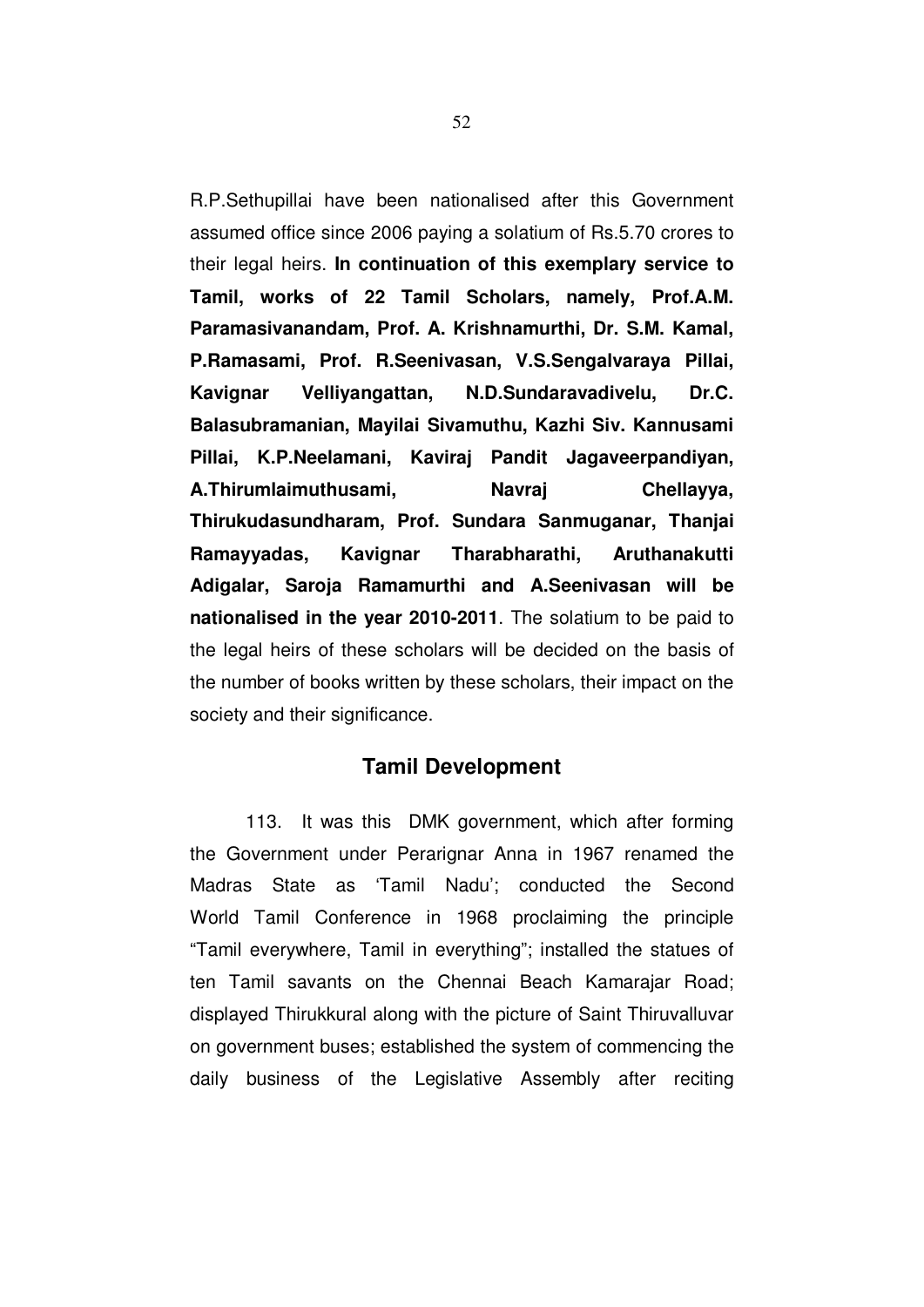Thirukkural; started mentioning the Thiruvalluvar Year in the Diary of the State Government from January 1971 and the Gazette of the State Government from the January 1972 based on the opinion of the scholars that Saint Thiruvalluvar was born in 31 B.C.; erected the world famous 133 feet high statue of Saint Thiruvalluvar at the Cape in Kanyakumari in addition to establishing the Valluvar Kottam in Chennai; introduced the practice of celebrating the next day after Pongal as Thiruvalluvar Day; added to the glory of Tamil culture by enacting a law and declaring that the first day of Thai will be the Tamil New Year day; established the Silappadikaram Art Gallery in Poompuhar; erected memorials, statues and memorial halls in the memory of Tamil kings, poets and great men; created a separate department for Tamil development; along with the teaching of Tamil as first language in schools and colleges, enacted the law that learning of Tamil language will be compulsory in schools till Class X with a view to further improving the situation that about 75% of the 1.49 crore students studying in the 53,548 schools, that is, 1.10 crore students are studying in Tamil medium; honoured Tamil scholars by instituting government awards in the names of Tamil scholars; nationalised the works of 110 Tamil scholars including Parithimar Kalaignar, Devaneya Pavanar, Thiru.Vi.Ka, Maraimalai Adigal and Pulavar Kuzhanthai; conducted the World Internet Tamil Conference in 1999; established the Tamil Virtual University to promote the growth of Tamil in computing; secured the status of Classical Language for Tamil from the Union Government, a landmark achievement in the development of Tamil; took efforts to establish the Central Institute of Classical Tamil in Chennai and succeeding in it; facilitated the award of the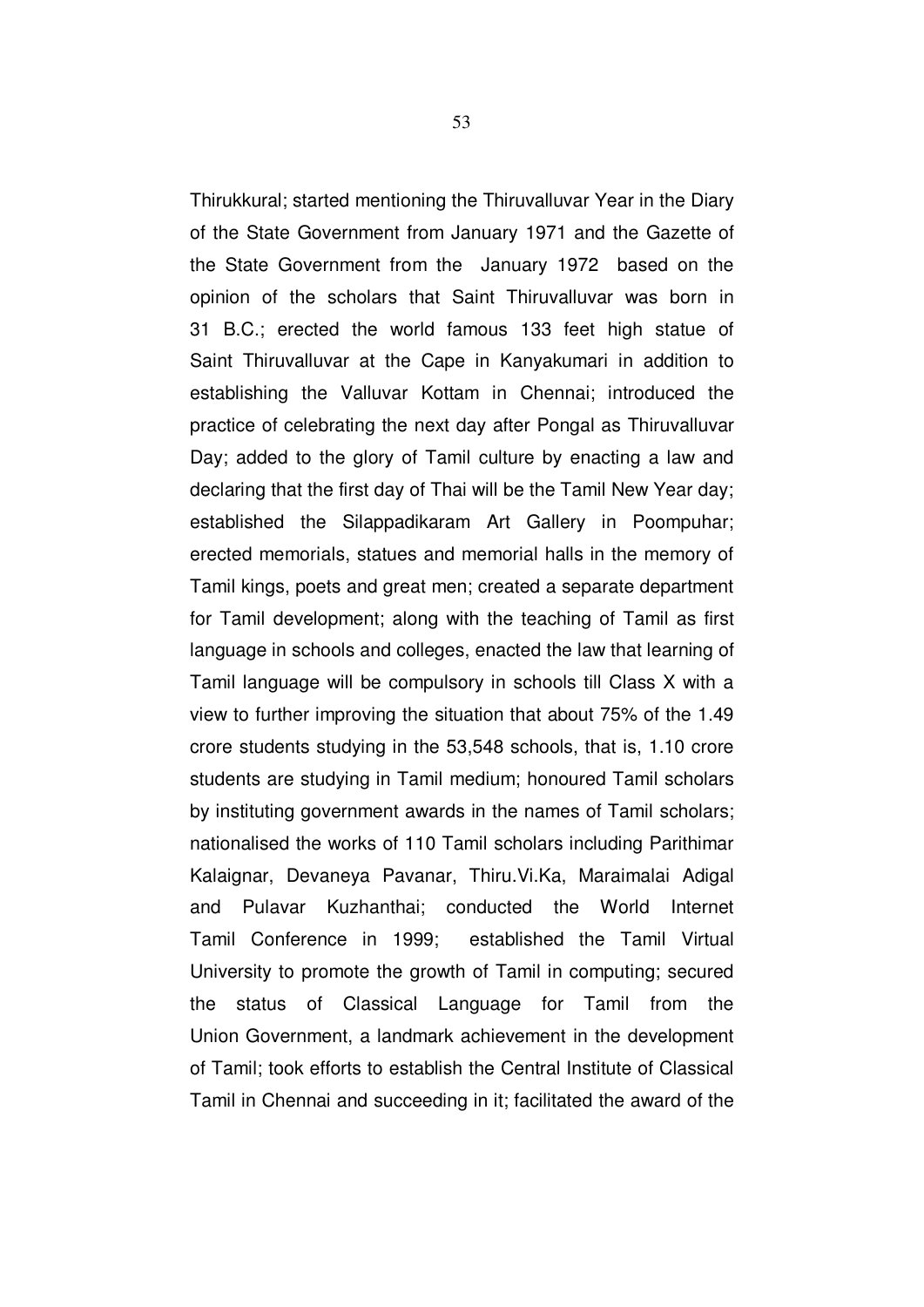President's "Kuralpeeda Award" and "Tholkappiar Award" on nationally and internationally renowned Tamil Scholars and is now going to conduct the World Classical Tamil Conference in June 2010 in a grand manner astonishing the entire world, thus establishing the greatness of Classical Tamil. The credit for the most of these achievements goes to the Hon'ble Chief Minister Muthamil Arignar Kalaignar. All these have been possible due to the good fortune of having the scholar Kalaignar in power who has been working faster than the wheels of time, day and night without rest and sleep, and with a zeal that even if seasons fail, he shall not fail in his duty.

It is for this reason that, the Union Government and the media compliment the State Government and commend that in terms of achievements in various sectors, the Tamil Nadu Government stands first in the country and in some sectors it is a role model for other states. I am very happy to see the entire country being amazed at the welfare promoting achievements of Hon'ble Chief Minister Kalaignar who has been working in accordance with the truths in the Kurals.

 $\lq\cdot$ ஒளியொருவற்கு உள்ள வெறுக்கை; $\lq\cdot$ 

'Greatness consists in aspiration for noble achievement', and  $\lq$ கடனென்ப நல்லவை எல்லாம் $\lq$ 

'For those pursuing the path of rectitude and perfection, whatever is good.

Will become a bounden duty to be performed'.

114. This Government will continue to strive for making Tamil one of the official languages of the Union Government and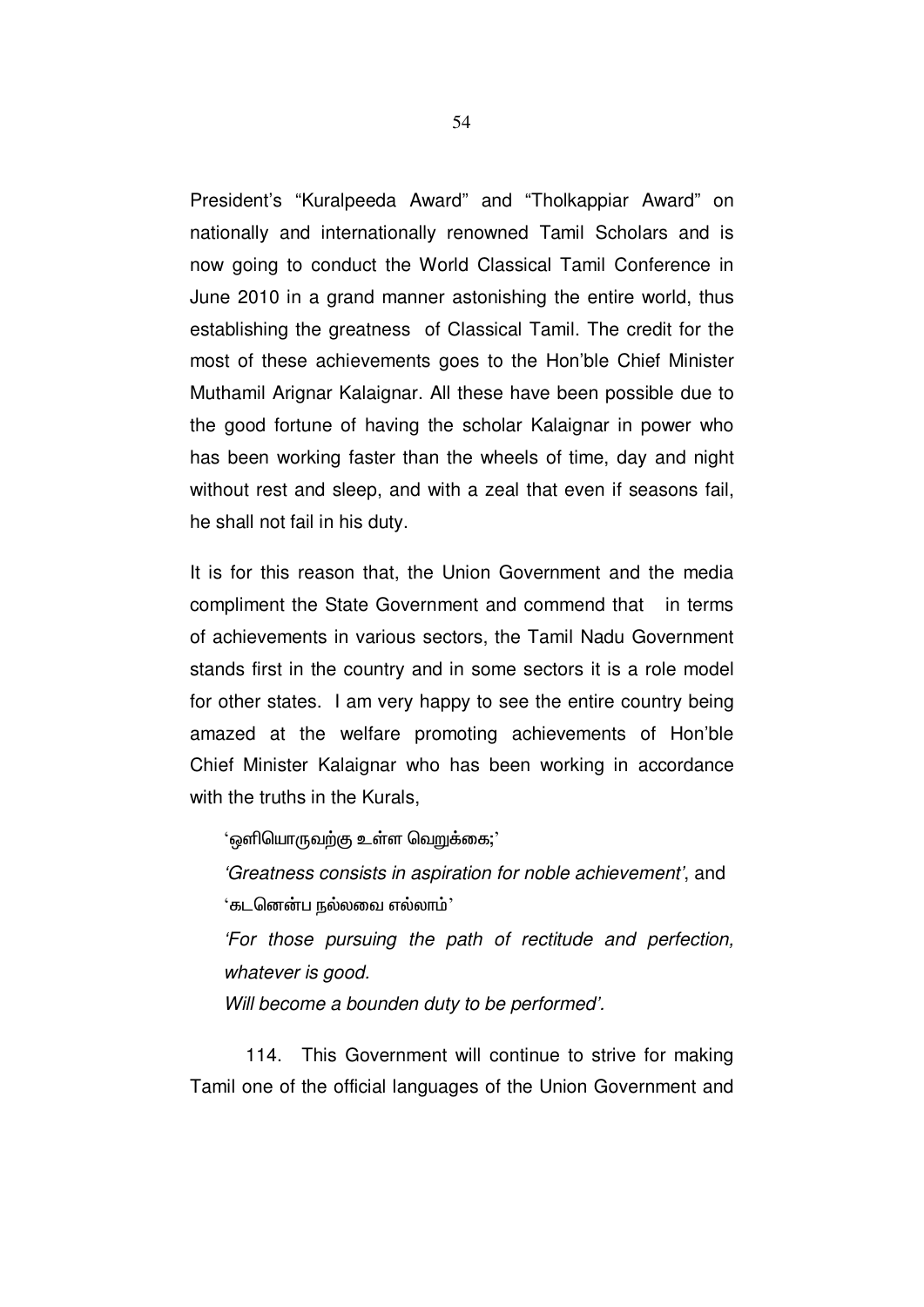a language of transaction in the Madras High Court. **The facility for pursuing engineering degree in Tamil medium will be introduced in Anna University engineering colleges from the coming academic year**.

115. **This Government has decided to establish 'Tolkappiar World Tamil Sangam' on an extent of 14.15 acres of levelled land in Tallakulam area in Madurai ordered earlier to be earmarked for establishing World Tamil Sangam in 1982. A museum depicting the pinnacle of arts, literature and culture of Tamil Nadu and a convention centre for Tamils all over the world which will also facilitate research in Tamil with the statues of poets of Sangam age and Tamil Scholars in chronological order duly installed therein.**

# **World Classical Tamil Conference**

116. The World Classical Tamil Conference will be held in Coimbatore from  $23^{rd}$  June to  $27^{th}$  June, 2010 in a grand manner. In this connection, 21 committees consisting of Hon'ble Ministers, Tamil scholars and eminent persons have been constituted and the Hon'ble Chief Minister has been providing necessary guidance and leadership to them for identifying the necessary tasks and executing them well. Under his leadership, preparations are being made to conduct this conference in a manner which would find a permanent place in the hearts of Tamils all over the world. Works amounting to Rs.300 crores have been approved by various departments for this purpose and they are under different stages of execution.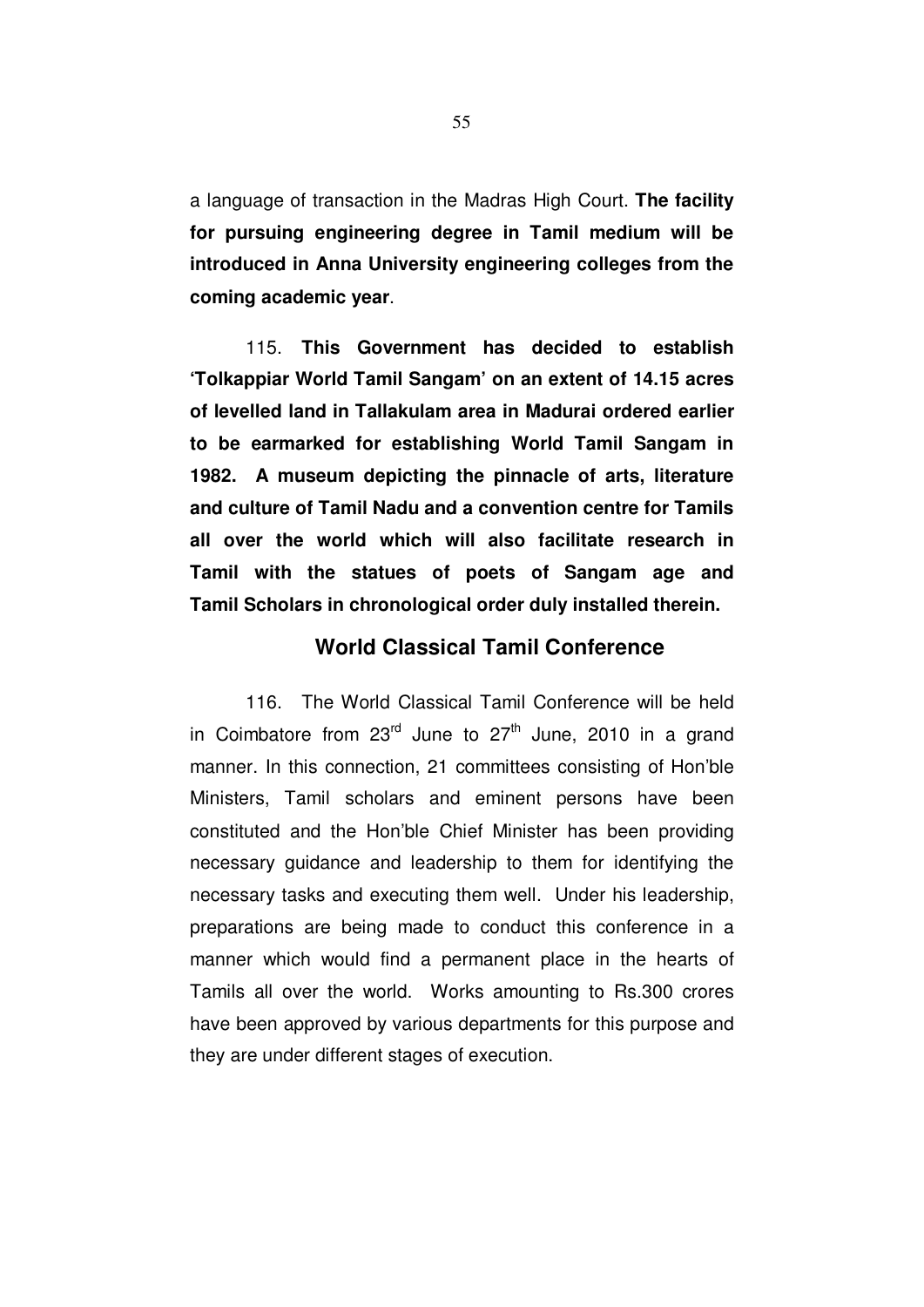117. This is the first World Classical Tamil Conference being held after the Union Government honoured our mother tongue Tamil by declaring it as a classical language. Opportunities have been provided for all Tamil scholars to participate in this conference and for presenting papers on their views regarding literary heritage and greatness of Tamil and evidence thereof, present trends and its future needs under 56 broad subjects. As never before, 6,086 scholars proposing to present research papers and 1,270 delegates belonging to 50 countries including India have registered their participation signifying the tremendous response accorded by the Tamil speaking world to this historic event being held under the leadership of the Hon'ble Chief Minister Kalaignar. Several seminar halls will be erected in the CODISSIA complex at Coimbatore where research papers, selected by committees of experts, will be presented by their authors. A Tamil Internet Conference will also be held as a part of this conference.

118. In connection with the World Classical Tamil Conference being held with the motto 'All beings are born equal', it is proposed to establish a large botanical garden named 'Garden of Classical Tamil' on the 165 acres of land presently occupied by the Coimbatore Central Prison. In the first phase, works will be commenced soon on 49.4 acres of land at this site. In consultation with reputed landscape architects, this garden will be established at a cost of Rs.20 crores in a manner that would allow the general public to see and enjoy all plant species at a single place.

56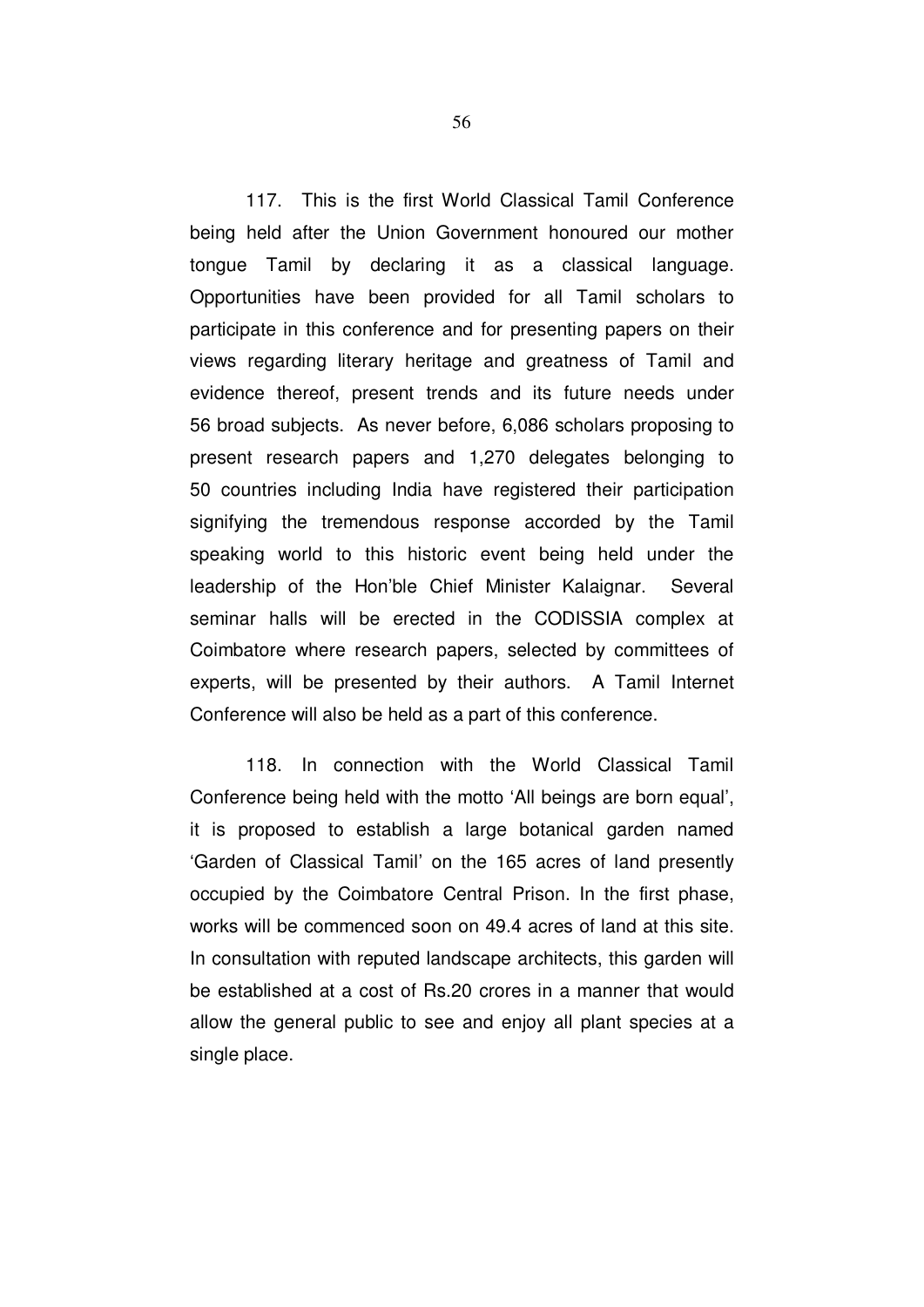## **Tourism**

119. A number of new initiatives have been undertaken such as development of lesser known tourist destinations, eco-tourism, adventure tourism, rural tourism, inculcating the culture of hospitality among those employed in tourism related industry under the 'Virunthinar Potruthum, Virunthinar Potruthum' (care for the guest) scheme.

120. Various tourist destinations have been developed at a cost of Rs.219 crores over the last four years. Significant development works have been undertaken at the tourist places like Yelagiri, Kollimalai, Tharangambadi, Mamallapuram, Puliancholai, Valparai, Hogenakal, Courtallam, Tirukkadaiyur, Pazhaverkadu, Tirparappu, Suruli falls, Kovai Courtallam, Madurai Meenakshi Amman temple complex, Marina Beach, Chettinad, Kancheepuram, Arupadai Veedugal, Chozhanadu thirupathigal, Kodaikanal, Udhagamandalam, Mudumalai, Anaimalai, Rameswaram, Tiruvannamalai, Thanjavur, Tiruvarangam, Kumbakonam, Sapthavidanga thalangal and Tiruchendur. **An Eco-Park will be established at Tirupparankunram in Madurai district at an estimated cost of Rs.4 crores.**

121. **The scheme for providing financial assistance to the entrepreneurs who undertake hotel and tourism projects in lesser known tourist destinations will be extended to Kalvarayan hills, Thali, Parali, Kodiveri, Pollachi, Pachaimalai, Koothanur, Pichhavaram, Kurangani, Vaigai dam, Srivilliputhur, Kattabomman fort, Tiruchengode, Sikkal.**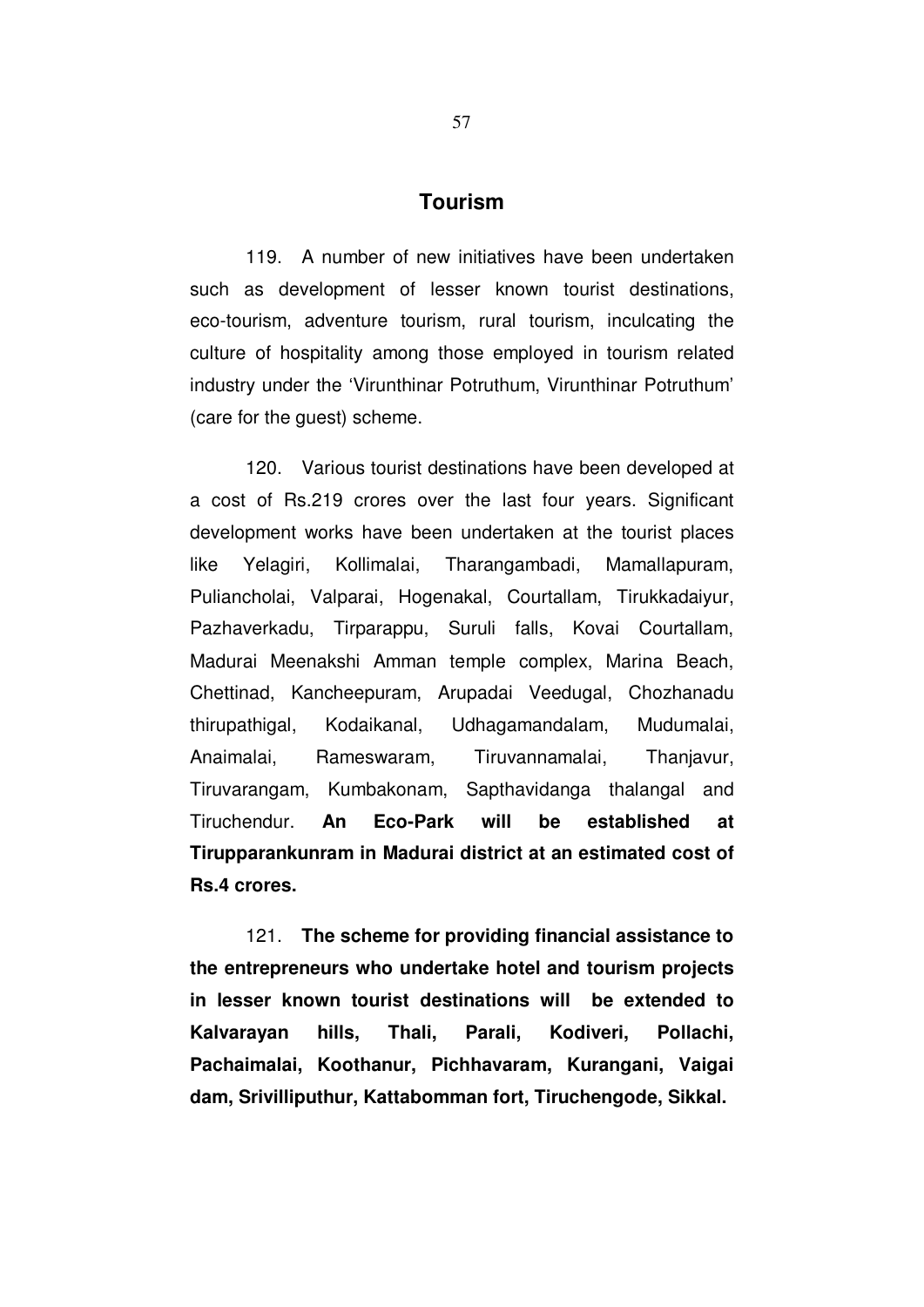#### **Memorials**

122. It has been brought to the notice of the Government that memorial of martyr Vanchinathan - who shot dead Mr.Ashe, the then British District Collector of Tirunelveli, at Maniyachi Railway station and killed himself - for which the foundation stone was laid on 8.8.1957 still remains unbuilt. **This Government has decided to build a memorial in Shenkottai the birth place of this martyr**.

123. Virupatchi Gopal Naicker fought from the frontline in the battle against the British in Dindigul area. He provided military assistance and protection to Rani Velu Nachiyar of Sivaganga and Umaidurai of Panchalankurichi. He had established contact with the ruler of Mysore Tipu Sultan and was of great support to him in the battle against British. Gopal Naicker was the one who brought together Marudu brothers, Kannada chieftain Tundajiwagh, Keralavarma and Haji Khan of Kovai to fight the South Indian war of independence against the British. Finally, he and his son Muthuvellaia Naicker were hanged by the British. **A memorial will be constructed at Virupatchi in memory of Gopal Naicker who sacrificed his life for the independence of the country**.

124. If one facet of history is that of Sundaralingam- one of the illustrious generals of Veerapandiya Kattabomman in his fight against the British- who belonged to Adi Dravidar community and finally ending his own life, the other facet of history is that of the great warrior Nelkatumseval Pooli Thevan who fought against the British in Nellai region even prior to Veerapandiya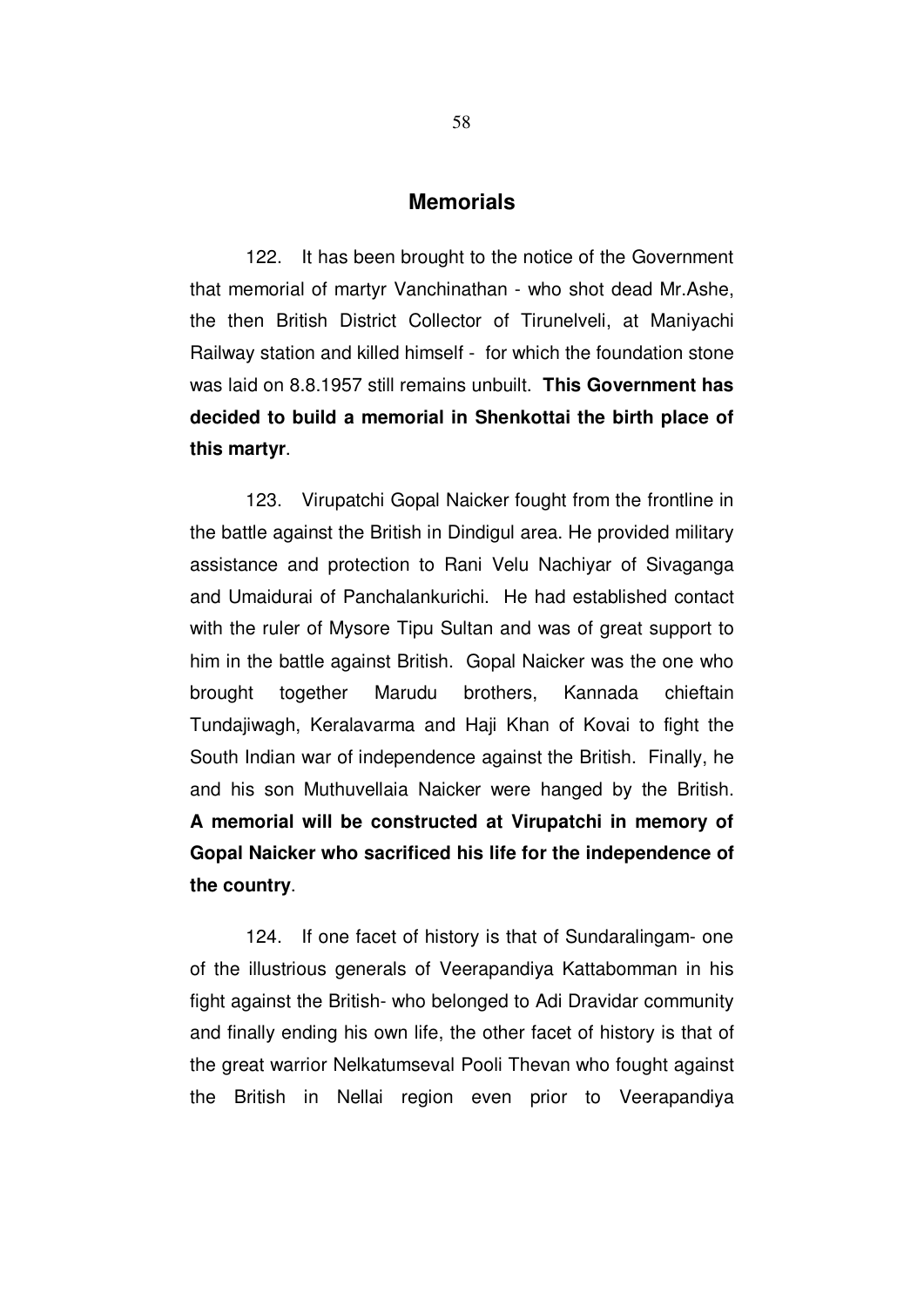Kattabomman. 'Ondiveeran' belonging to Arundhatiar community, was commander-in-chief of Pooli Thevan's army in various fights against the British. Having erected the memorials for Kattabomman, Pooli Thevan and Sundaralingam, **this Government which provided three percent reservation within the overall reservation to Arundhatiars, will build a befitting memorial for Ondiveeran- freedom fighter belonging to Arundhatiar community- in Tirunelveli region**.

125. Everyone is well aware of the fact that it was this Government which named the Government Estate on the Anna Salai at Chennai as Omandurar Government Estate in 1998. **As an everlasting tribute to Omandur Ramasami Reddiar, who was the Chief Minister of Tamil Nadu from 1947 to 1949, this Government will construct a memorial at Omandur, his native village**.

## **Welfare of Transgenders**

126. Having constituted a welfare board for the Transgenders living on the margins of the society, welfare benefits such as family cards, house site pattas, housing, job training and financial assistance to start a business either individually or through self help groups are provided to them. Further, a sum of Rs.one crore is provided in this Budget for their welfare.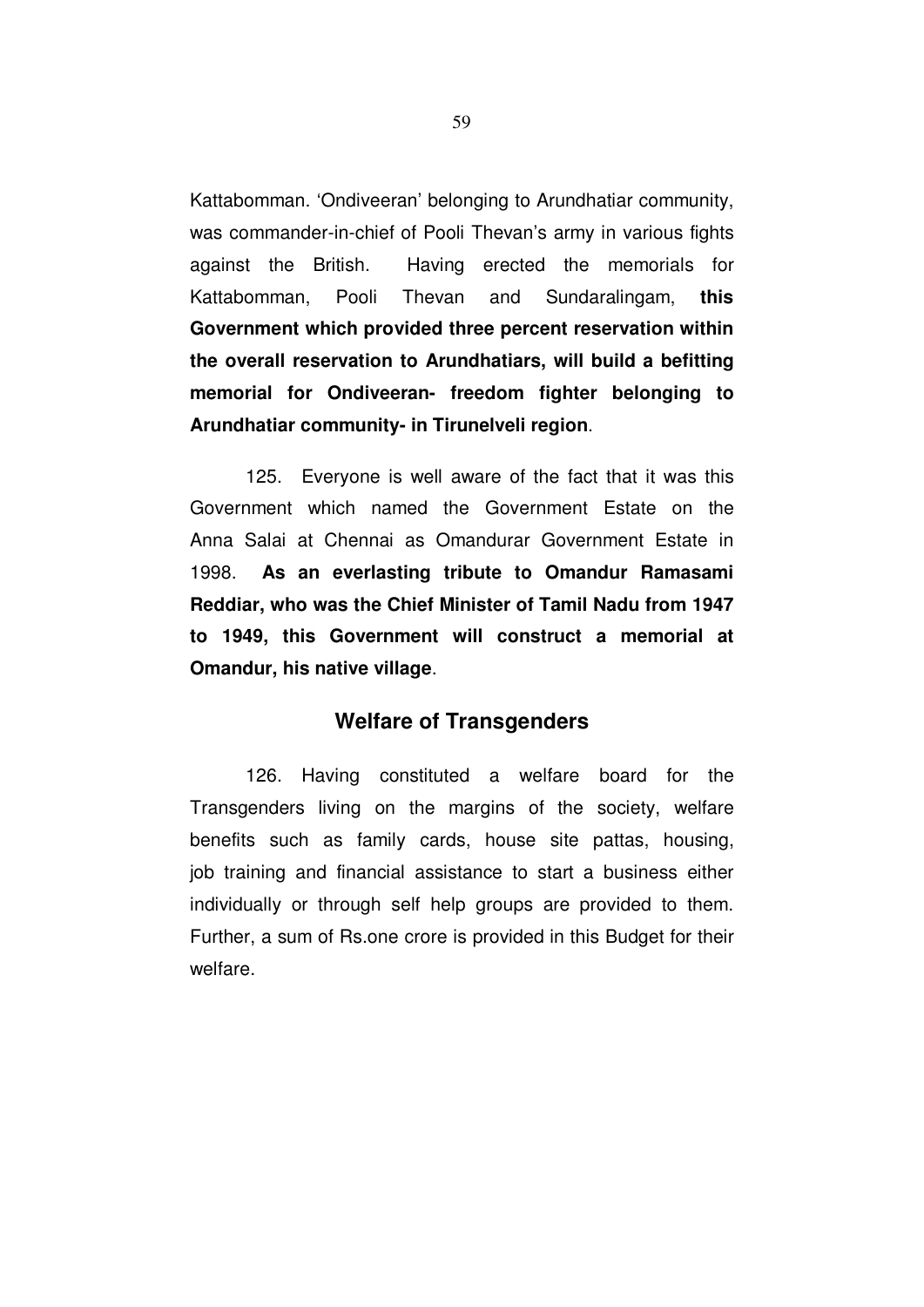### **Sports and Youth Welfare**

127. The scheme for establishing playgrounds and supplying sports material to village panchayats is being implemented through the Rural Development Department. By the end of the coming financial year, all the village panchayats will have this facility. In addition to this, sports stadiums and swimming pools have been built in many towns of Tamil Nadu over the last four years. **Further, two swimming pools and two sports stadiums and sports grounds at five Taluk headquarters will be established in the coming financial year**.

# **Hindu Religious and Charitable Endowments Department**

128. Since this Government assumed office, 4,020 temples have been renovated at a cost Rs.387 crores in the last four years and Kudamuzhukku has been performed. **In the coming financial year, 1,100 temples will be renovated at a cost Rs.100 crores and Kudamuzhukku will be performed**.

## **Welfare of Journalists**

129. This Government is implementing welfare schemes for journalists by increasing their pension to Rs.4,000 and their family pension to Rs.2,000; establishing a Journalists Welfare Fund with a corpus of Rs.one crore and providing house site pattas to 203 journalists at concessional prices. These welfare schemes will continue to be implemented in the coming financial year. After this Government assumed charge, journalists have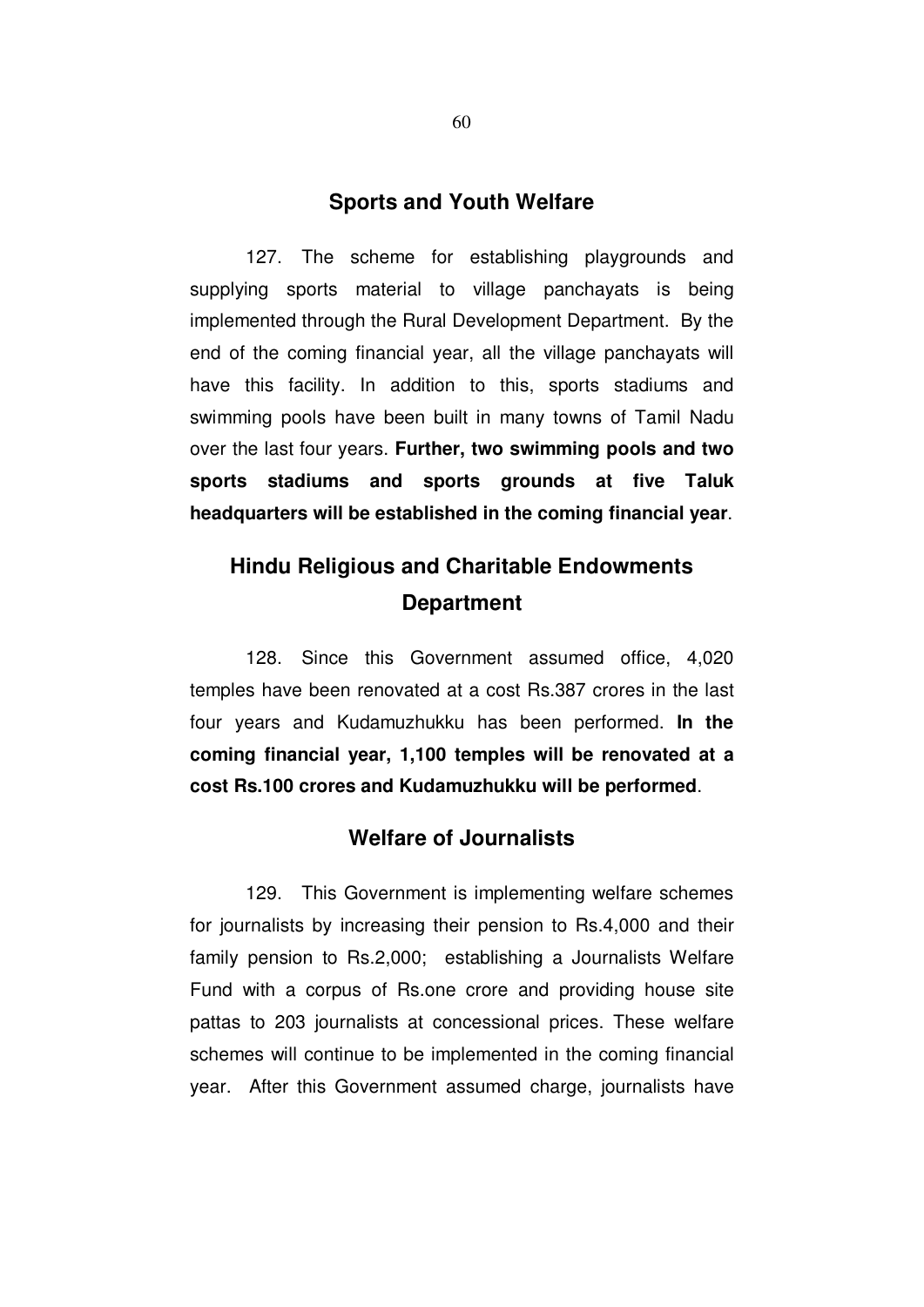been given house site pattas in cities like Chennai, Tirunelveli, Dindigul, Trichy, Thanjavur, Vellore and Salem. On similar lines, **eligible journalists in Coimbatore also will be provided house site pattas in the coming financial year.** 

# **Welfare of Advocates**

130. **Accepting the demand of the Bar Council of Tamil Nadu, Government of Tamil Nadu will provide an one time grant of Rs.two crores to enable disbursement of financial assistance to the family members of deceased advocates from Advocates Welfare Fund administered by this council**.

### **Film and Television Industry**

131. This Government has provided 90 acres of land near Chennai for constructing multistoried residential apartments for those engaged in film and television industry including workers. A welfare fund for television artists with a corpus of Rs.one crore and a welfare board for artists from film and television industries have been established. With a view to encouraging film industry which generates thousands of jobs, films having title in Tamil will continue to be exempted from the entertainment tax.

132. **This Government has decided that the birth centenary of M. K. Thyagaraja Bhagavathar who was a master of the seven notes of music and an outstanding actor**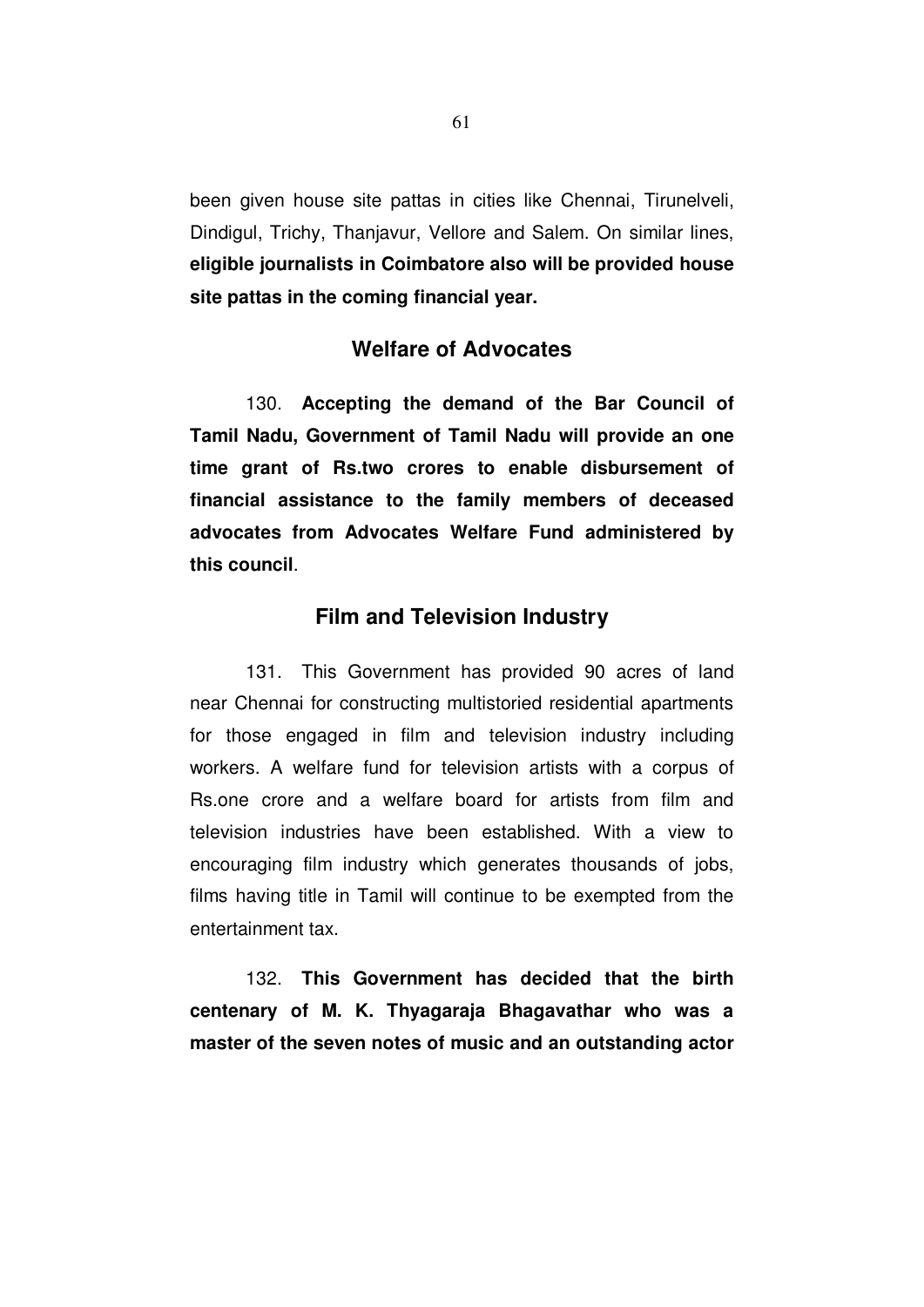**of Tamil film industry of yesteryears, will be celebrated in a grand manner**.

## **Welfare of Government Employees and Pensioners**

133. This Government has not only restored the benefits withdrawn from government employees, but has also implemented the revised pay scales based on the recommendations of the central  $6<sup>th</sup>$  pay commission. Services of about three lakh employees who were on consolidated pay have been regularised by granting time scale of pay. 10,413 legal heirs of deceased government employees have been provided with government jobs. Maximum amount provided to government employees as house building advance has been increased from Rs.6 lakhs to Rs.15 lakhs. Noon Meal Workers who were getting consolidated pay have been given special time scale of pay and retired Noon Meal Workers have been provided with special pension. I would like to inform that, the report of the one man commission constituted to examine anomalies, if any, in the revised pay scales and make suitable recommendations to the Government is expected to be received by the end of this month and appropriate orders will be passed shortly. Tamil Nadu is the first state in India where a health insurance scheme has been started for government employees. Under this scheme, 12 lakh employees have enrolled and so far 73,648 employees have benefited with medical treatment worth Rs.227 crores.

134. Besides sanctioning revised pension to the pensioners, this Government has been showing its concern for the welfare of pensioners by various measures like increasing the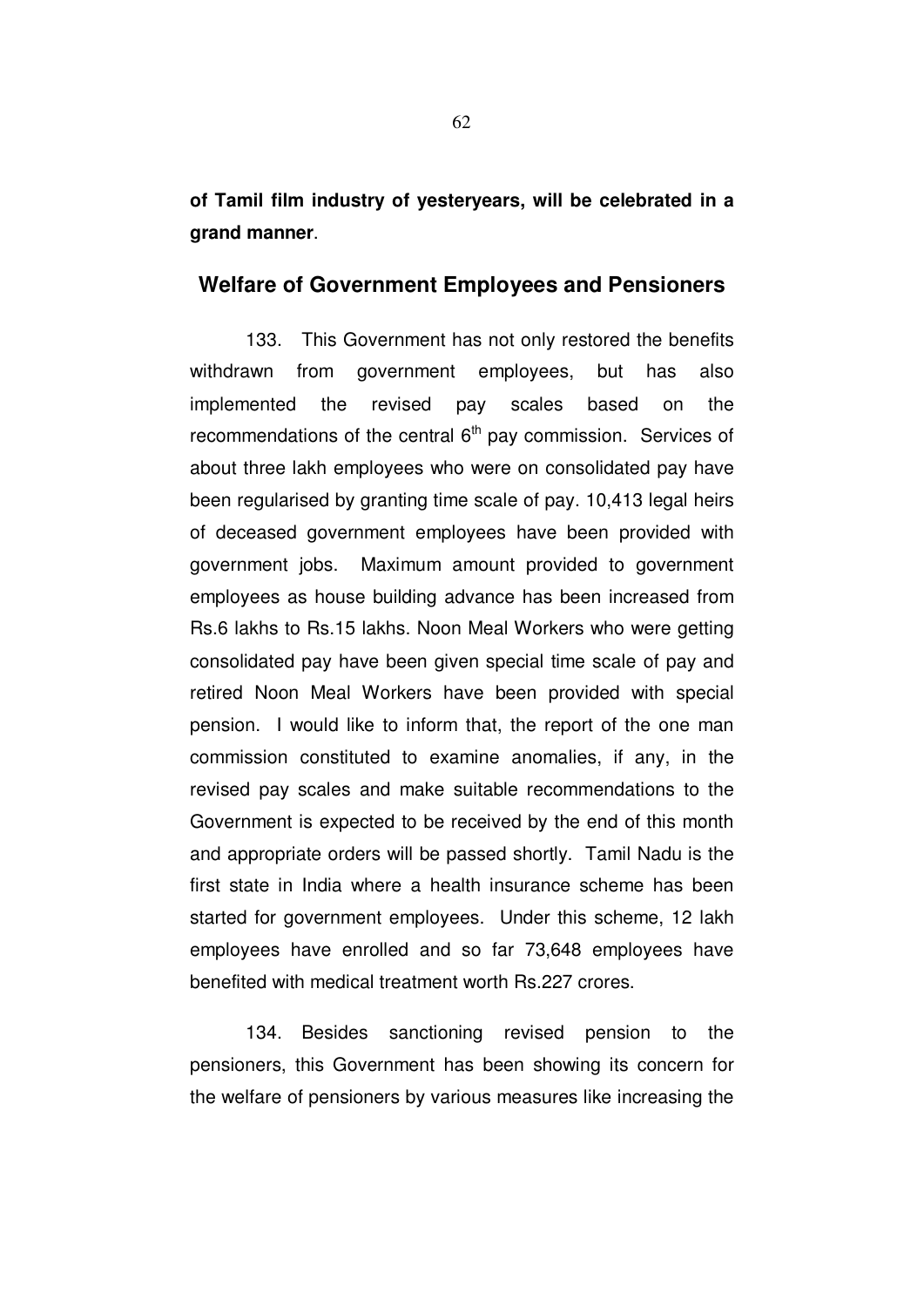ceiling on financial assistance form Rs.50,000 to Rs.one lakh under the Pensioners Health Fund scheme for medical treatment, declaring the spouse of the pensioner also eligible for assistance under this scheme, extending this scheme to the family pensioners as well and providing Rs.27 crores to make good the shortfall in this scheme.

### **Annual Plan**

135. With the objectives of ensuring social justice and inclusive growth, the Eleventh Five Year Plan is being implemented with an outlay of Rs.85,344 crores from the year 2007-2008. Annual Plans have been implemented at an outlay of Rs.14,000 crores in the year 2007-2008, Rs.16,000 crores in the year 2008-2009 and Rs.17,500 crores in the year 2009-2010. **It is proposed to enhance the annual plan outlay further and implement the Annual Plan for 2010-2011 with an outlay of Rs.20,000 crores**.

### **Taxes**

136. Value Added Tax (VAT) was introduced in our state with effect from 1.1.2007. In the last four Budgets, this Government has announced exemptions from and reductions of tax on several commodities, giving priority to essential food items to contain the rise in price. Considering various representations, the Government has granted exemption on major food items like Pulses and Grams, Flour of Pulses and Grams, Edible oil, Tamarind, Chillies, Coriander, Turmeric, Asafoetida, Mustard and Spices. Jaggery and Gur (including Nattu sakkarai) were fully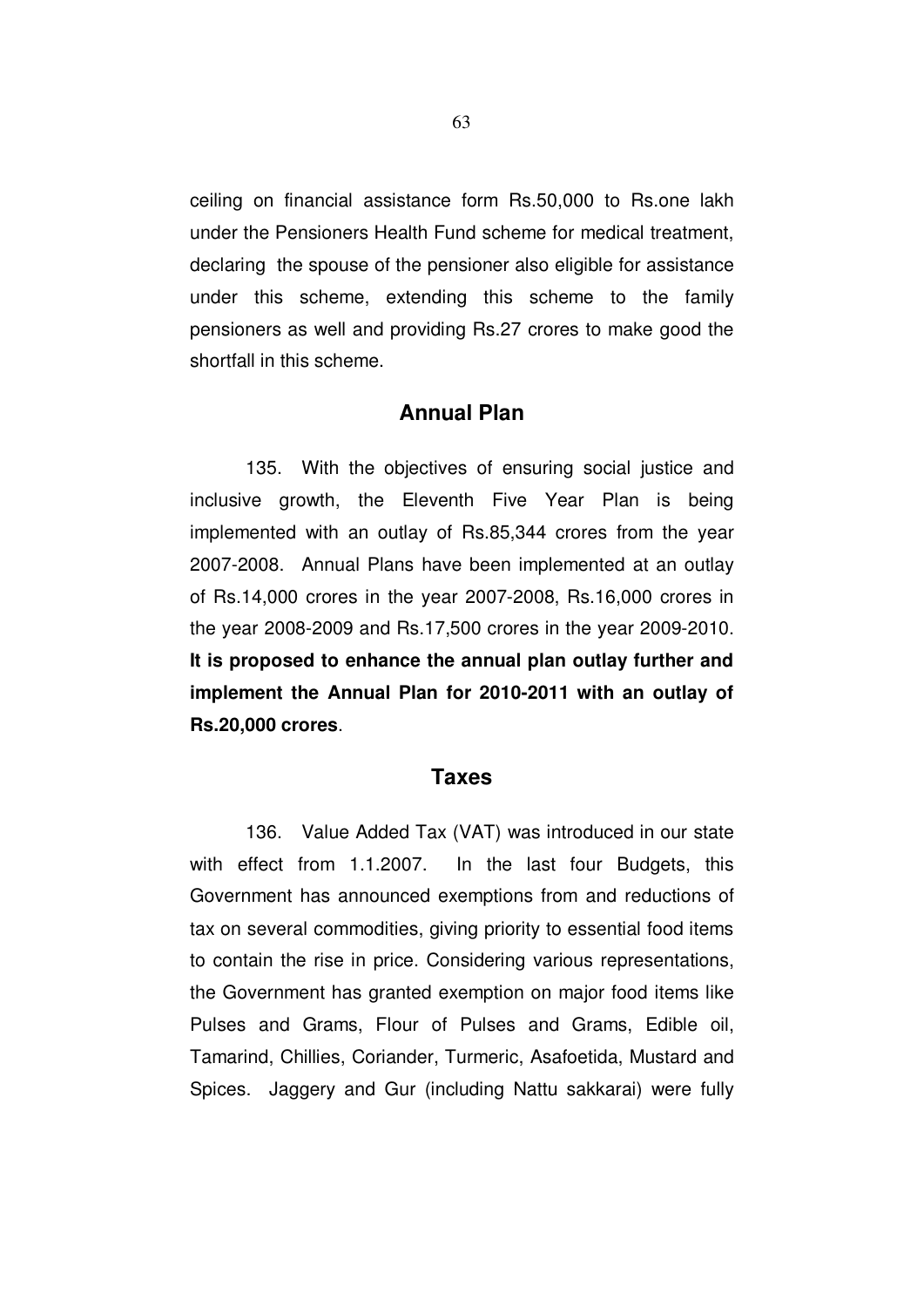exempted from tax. The small manufacturers of other goods like Flour were also granted exemption in respect of the tax payable on the purchase of Pulses and Grams, Peas and Peas Dhall.

137. Further the standard rate of 12.5% applicable to the following commodities was reduced to 4%.

- (1) Unbranded Coffee
- (2) Masala Powder with Brand Name
- (3) Bajji Flour
- (4) Energy Flour (Sathu Mavu)
- (5) Ghee
- (6) Vanaspathi
- (7) Unbranded Bakery Products.
- (8) Branded Pickles
- (9) Dry Grapes.

138. To benefit the small manufacturers, the rate of tax was also reduced to 4% on sale of Wet Grinders, unbranded Steel Furniture, All Plastic Goods (Other than Doors, Windows, Frames, Profiles, Automobile, Industrial and Sanitary Items), Mop made of Cotton Yarn, Fasteners, including Nails, Bushes, Washers and Rivets, unbranded Footwear (exceeding sale value of Rs.200/-), Mosaic Chips, Files and Plastic Photo Frames.

139. Ever since this Government has assumed office, Pre-Budget meeting is convened every year with representatives of the trade and industry. Taking into consideration the requests made during the Pre-Budget meeting on 1.3.2010, the following tax concessions are announced for the benefit of the consumers:-

• The exemption granted to pepper, cumin seed and aniseed with some condition in the previous Budgets is now extended to the powders of these items. Besides,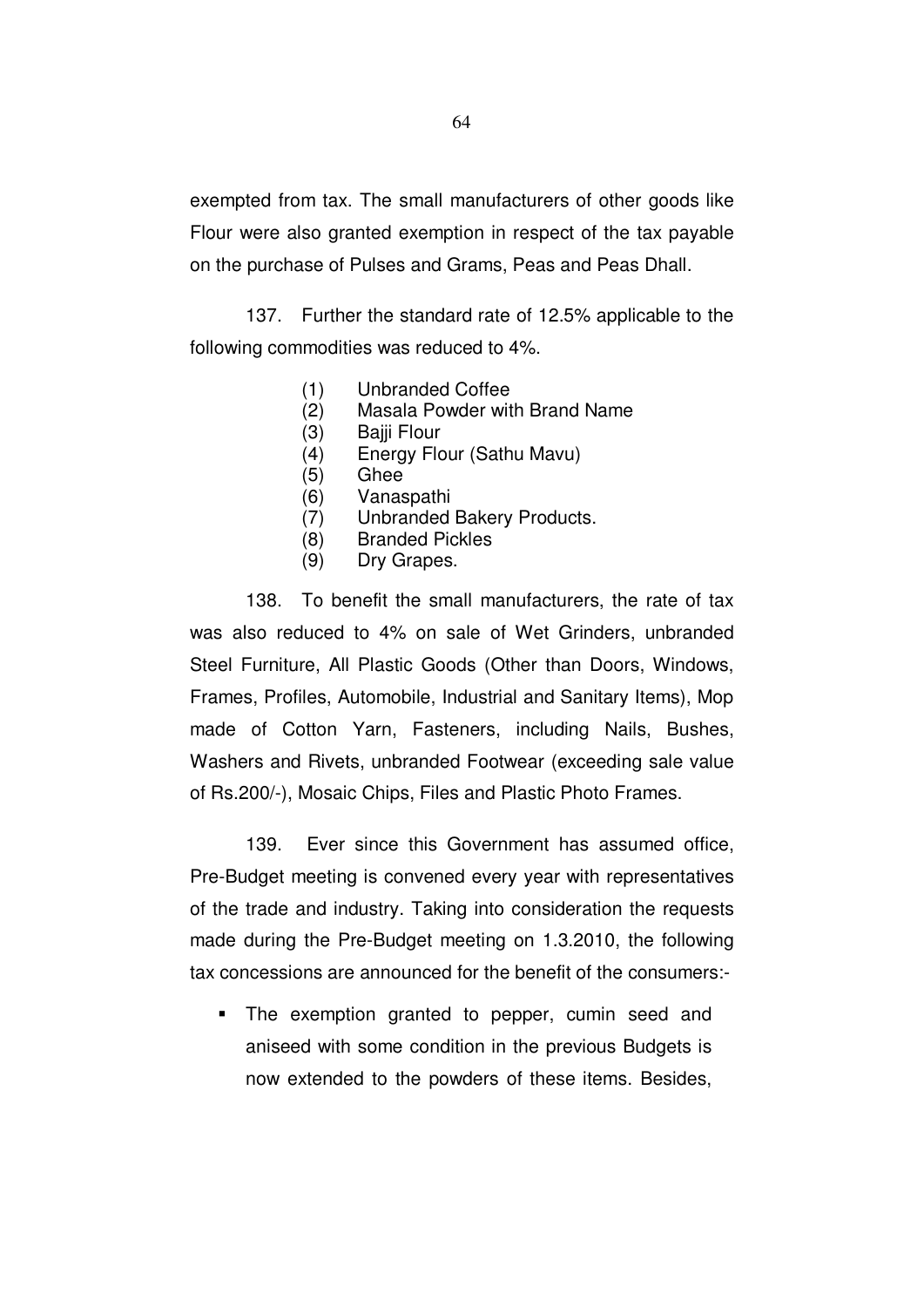there will be no levy of purchase tax on the inputs (raw materials).

- Aloe Vera, an agricultural product with medicinal properties is used for manufacturing of juices, cosmetics and laxatives. To encourage small manufacturers of these products, exemption from tax will be granted to dealers of Aloe Vera products whose aggregate annual turnover does not exceed Rs.one crore in a year.
- Considering the demand for sugar, exemption will be granted on imported sugar for a period of one year from tax to contain the open market price.
- To encourage use of non-conventional energy and facilitate pollution-free atmosphere, fuel manufactured out of municipal solid dry waste will be granted exemption from tax.
- To encourage use of bio-degradable goods, exemption from tax will be granted on plates, cups, including thonnai manufactured out of areca palm leaf.
- To benefit poor people, Palmyra rafters used as beams in huts and small houses will be granted exemption from tax.
- To benefit fishermen, exemption from tax will be granted on Ice bars/blocks.
- To benefit weavers and also to promote handloom textiles, exemption will be granted from levy of tax on sale or purchase of Zari excluding polyester film yarn and radiant yarn.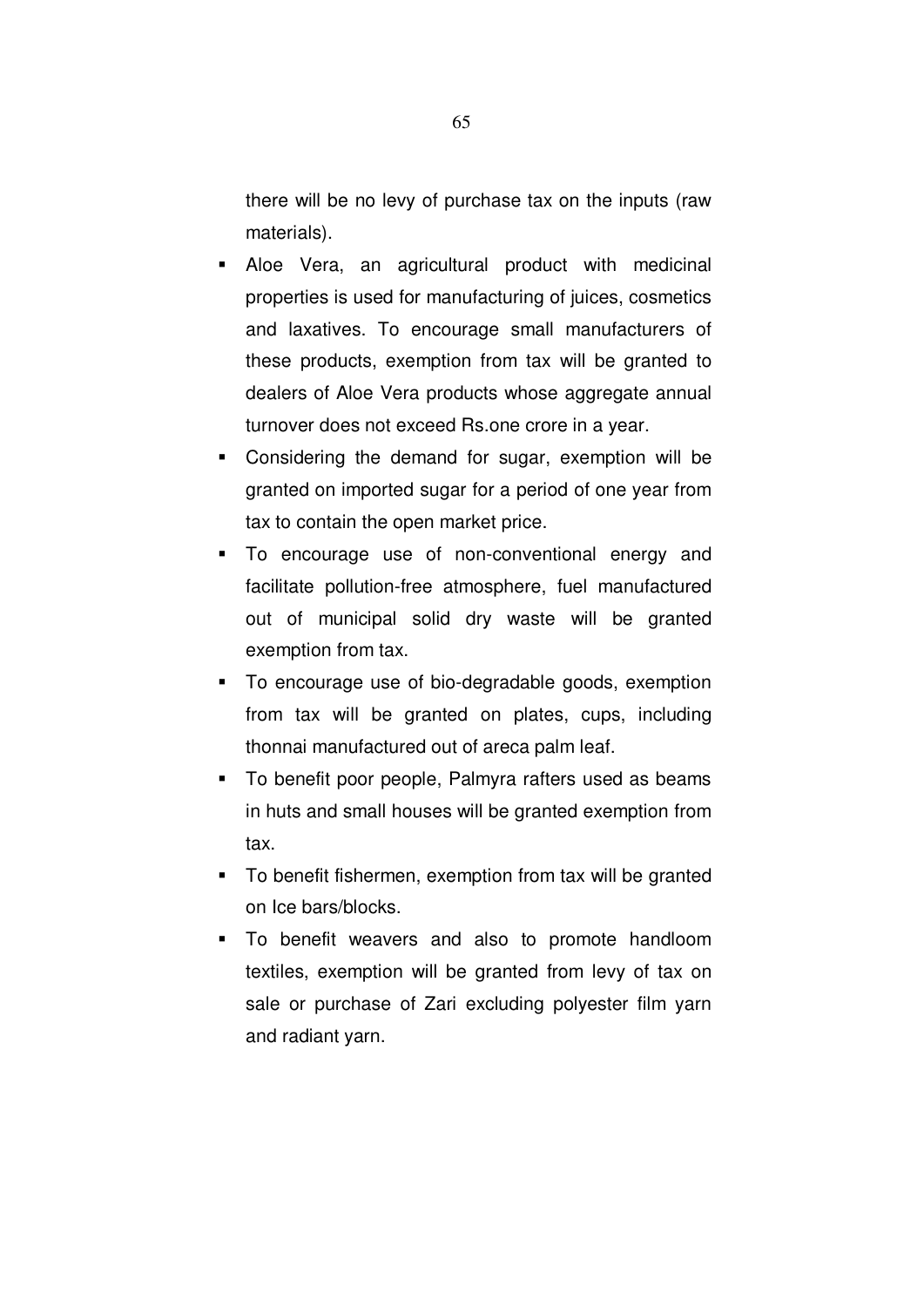Further, I am glad to announce that the existing rate of 12.5% will be reduced to 4% in respect of the following commodities:-

- (1) Branded coffee powder (other than instant coffee).
- (2) Paint brush
- (3) Branded sweets and savouries
- (4) Knives, scissors and tailoring items such as hand needles, hooks and buttons.
- (5) Branded ready mix food products ( in the form of flour, powder or wet dough)

The announcement of tax exemptions and reductions made now, will take effect from 1.4.2010.

140. As announced in the Budget for the year 2008-09, the Tamil Nadu Sales Tax (Settlement of Arrears) Act was enacted. This Act was in force from 1.11.2008 to 31.3.2009 and was extended further from 3.8.2009 to 2.11.2009 based on the requests made by the trading community. Under this scheme, 10,250 applications for settlement of arrears were received and an amount of Rs.85.39 crores was collected. This is the highest collection made under such similar schemes introduced in the past. Now, representations have been received for introduction of a similar scheme to settle the arrears for further period. Considering the introduction of TNVAT Act from 1.1.2007 and also the representations from the associations of trade and industry, a scheme for settlement of arrears under the Tamil Nadu General Sales Tax Act and Central Sales Tax Act will be introduced during this session.

141. Necessary amendments will be brought relating to the provisions of Tamil Nadu Value Added Tax Act, 2006 and its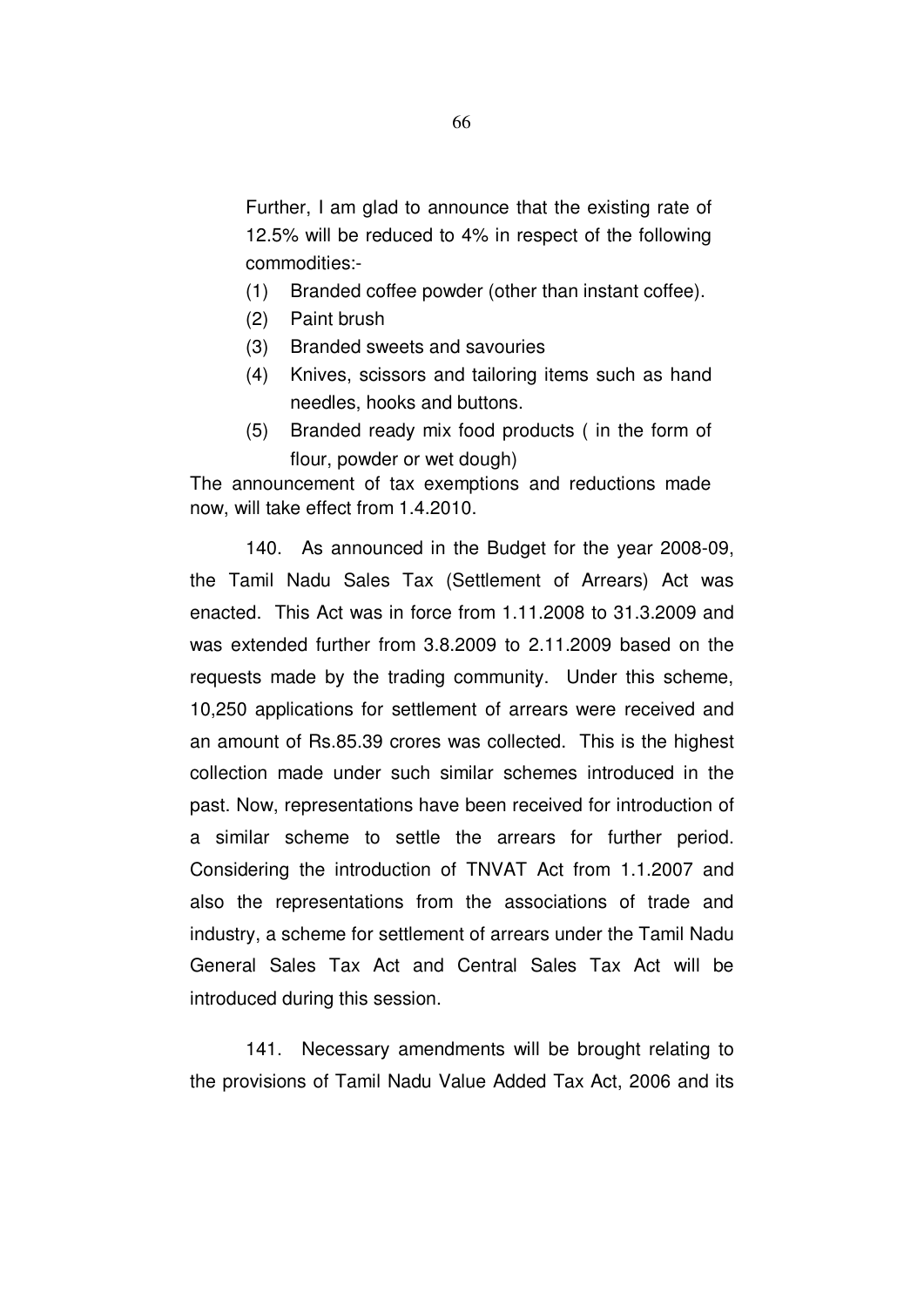rules in order to further simplify and fine-tune the procedures. The details of such amendments will be announced when the Demand for Grant of the Commercial Taxes Department is taken up.

# **Overall Financial Position**

142. Hon'ble Speaker Sir, I am now presenting the fiscal projections for the Budget Estimates for the year 2010-2011. The total revenue receipts of the Government for 2010-2011 are estimated at Rs.63,091.74 crores and the total revenue expenditure is estimated at Rs.66,488.19 crores. Accordingly, revenue deficit is estimated at Rs.3,396.45 crores. Implementation of recommendations of Sixth Pay Commission is the main reason for this deficit.

143. The total capital expenditure of the Government, including loans and advances (net) in 2010-2011 is projected at Rs.12,825.68 crores. The projected fiscal deficit for the coming financial year will be Rs.16,222.13 crores. This would constitute 3.7 per cent of the Gross State Domestic Product. Taking into account the net Public Account, the overall deficit will be Rs.8 crores. This deficit will be made good by economy in expenditure and better tax administration.

144. I wish to inform the Hon'ble Members that this Government has achieved all the targets set by the Union Government regarding revenue deficit and fiscal deficit in the last four years. The fiscal deficit for the year 2010-2011 is permissible as per the recommendations of the Thirteenth Finance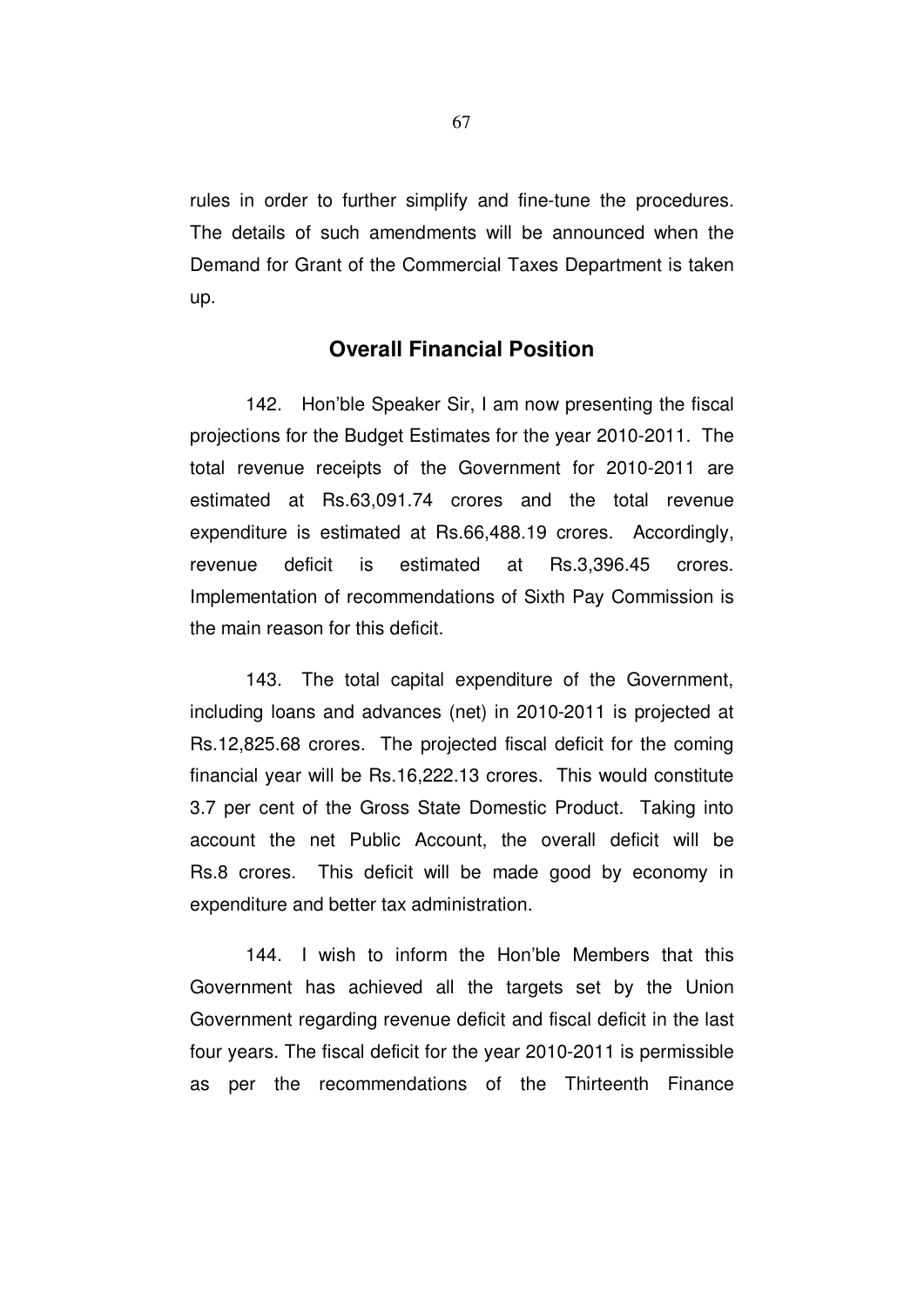Commission. The Medium Term Fiscal Plan is given as annexure to the Budget Speech. I request that this may be taken as read as part of the Budget Speech.

145. The new schemes announced in this Budget will not be applicable to the Dharmapuri district where model code of conduct for elections is in force.

146. Treating those who appreciate us from their hearts as well as those who criticise alike and availing their advice, we assure that we will continue to implement schemes benefiting the people and the state in such a manner that the people of Tamil Nadu feel proud that this Government elected by them exists for ordinary people like them and common man only and works and serves for them alone and this Government under the leadership of Hon'ble Chief Minister Kalaignar considers the service to people as a sacred duty, I place the Budget for the year 2010-2011 before this House, conveying my heartfelt thanks to Thiru K. Gnanadesikan, IAS, Principal Secretary, Finance Department and other officials of all Government Departments including Finance Department who have worked tirelessly and assisted me in preparing this Budget.

#### **Vanakkam**

**K. Anbazhagan**  Minister for Finance

Chennai,  $19<sup>th</sup>$  March 2010 Panguni-5, Thiruvalluvar Aandu 2041.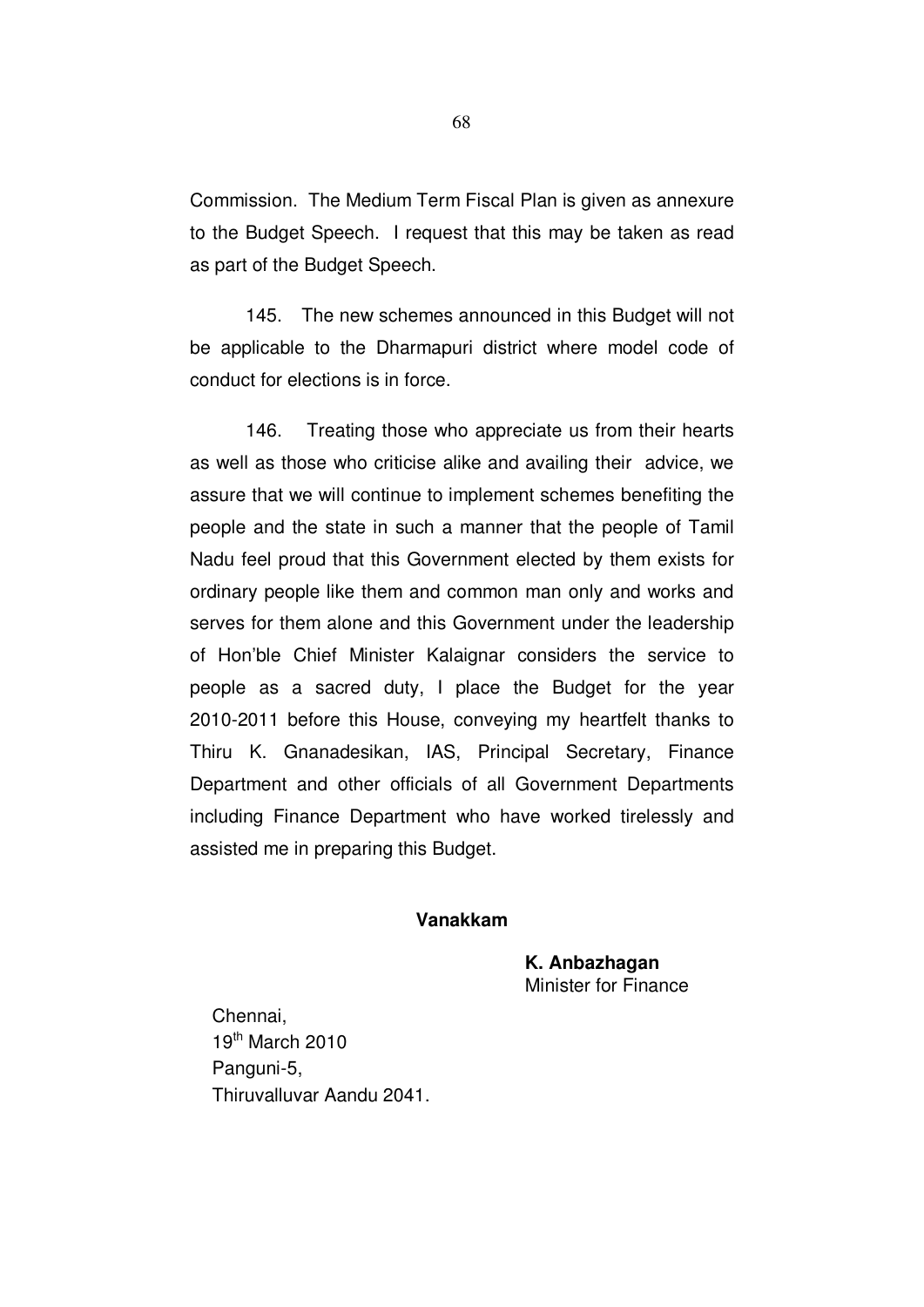# **APPENDIX**

#### **MEDIUM TERM FISCAL PLAN**

1. The State has enacted Tamil Nadu Fiscal Responsibility Act, 2003 which was subsequently amended to bring it in line with the requirements prescribed by the Twelfth Finance Commission. According to Section 3 (1) of this Act, the Government is required to place before the Legislative Assembly a Medium Term Fiscal Plan (MTFP) along with the Budget. Section 3 (2) of this Act requires that the MTFP shall set forth a multi-year rolling target for the fiscal indicators like Revenue Deficit and Fiscal Deficit while clearly indicating the underlying assumptions made to arrive at those projections. In compliance of this Act, a Medium Term Fiscal Plan based on current fiscal trends and policy initiatives undertaken by the Government has been prepared with the projections for the period 2010-2013 and it is being placed before the Legislative Assembly. The Table which is appended sets out the Medium Term Fiscal Plan for the period 2010-2013.

#### **Objectives**

2. The MTFP has been formulated by placing equal emphasis on economic growth, social welfare and fiscal sustainability. The outlay on important sectors like agriculture and infrastructure will continue to be increased and the Eleventh Five Year Plan targets will be achieved. At the same time, as recommended by the Thirteenth Finance Commission, it is proposed to eliminate revenue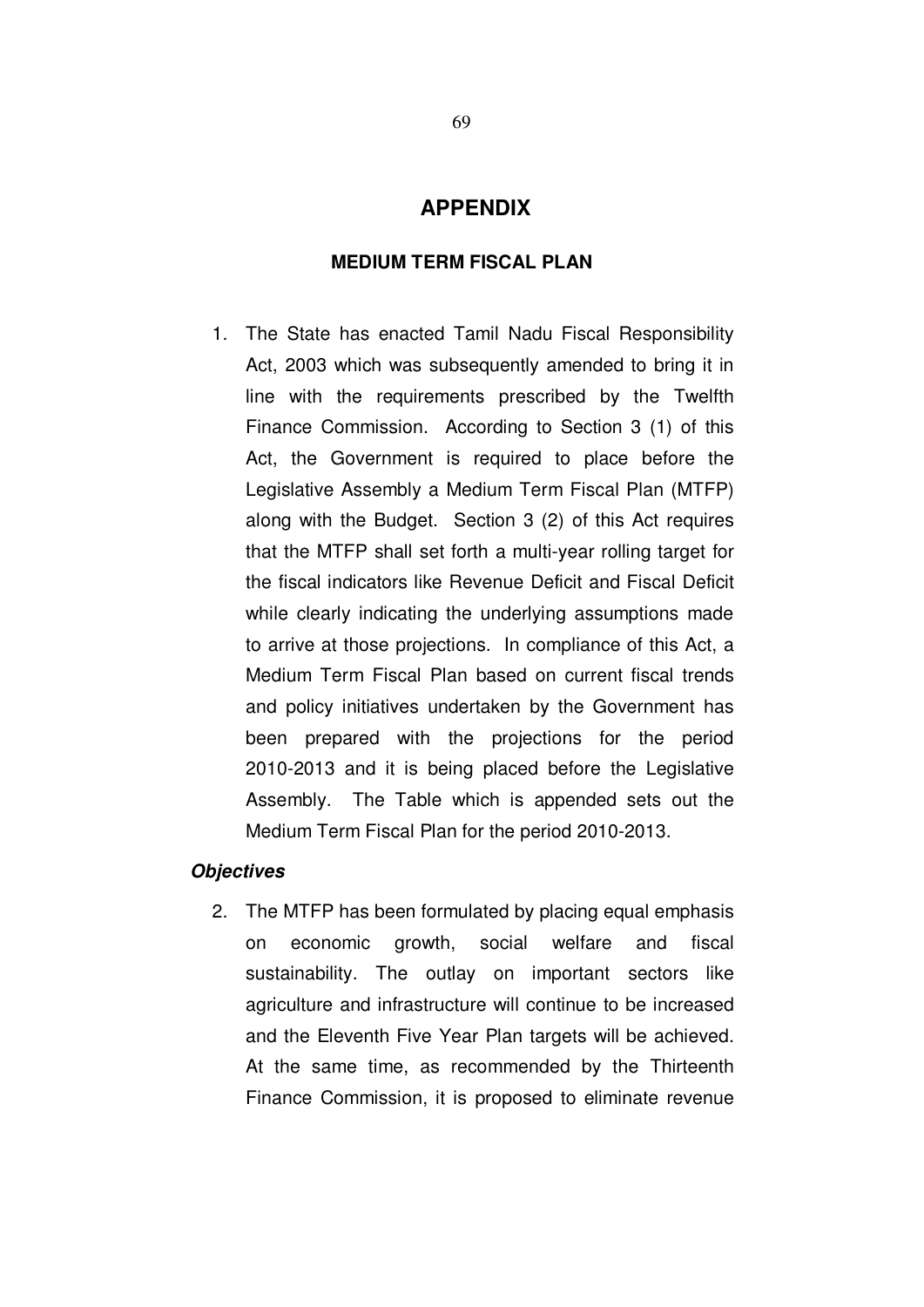deficit and contain fiscal deficit as a percentage of Gross State Domestic Product (GSDP) within 3% by 2011-2012.

#### **Present Situation**

- 3. As a result of the implementation of the Sixth Pay Commission recommendations, the increasing expenditure on the various existing and new welfare schemes implemented by this Government, and the slow down in revenue growth due to global economic slowdown, the State will have a revenue deficit of Rs.5019.54 crores and fiscal deficit of Rs.12,860.45 crores in 2009-2010. In the coming financial year also, the Pay Commission arrears have to be paid and hence the State is again expected to be in a revenue deficit of Rs.3,396.45 crores. Further, due to the high level of capital expenditure planned by the Government, the fiscal deficit will be Rs.16,222.13 crores and fiscal deficit- GSDP ratio is expected to be 3.72%. This is as per the recommendations of the Thirteenth Finance Commission.
- 4. The State has been very careful in managing its debt. The outstanding debt of the State Government as on 31.3.2009, which includes liabilities like the provident fund, has been Rs.74,858 crores. The increase in debt in the three year period from 2006-2007 to 2008-2009 has been Rs.17,401 crores. The total capital expenditure during the same period has been Rs.22,519 crores showing that the whole of mobilized debt has been utilized for productive purposes. The debt-GSDP ratio of the State Government at the end of 2009-2010 will be 23%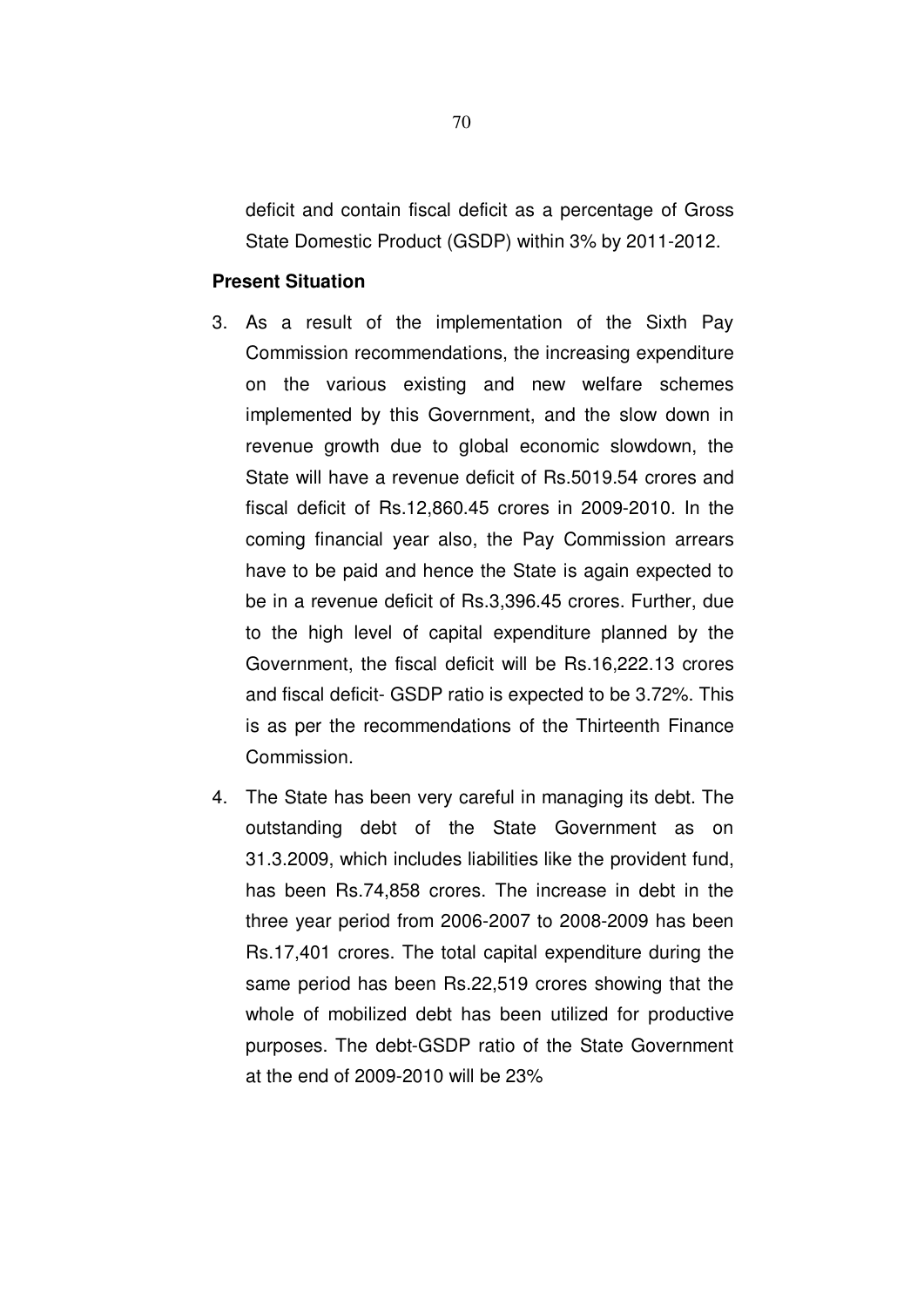5. The State is prudently managing its contingent liabilities. The outstanding guarantees for each year have to be restricted at a level below 100% of the Total Revenue Receipts in the preceding year or below 10% of the GSDP whichever is lower. The outstanding guarantee as on 31.3.2009 was 10% of Total Revenue Receipts and 1.5% of GSDP. The outstanding risk weighted guarantee for each year has also to be kept at a level below 75% of the Total Revenue Receipts in the preceding year or 7.5% of GSDP whichever is lower. The outstanding risk weighted guarantee as on 31.3.2009 stood at 2.5% of Total Revenue Receipts and 0.4% of GSDP. It is proposed to restrict the issue of new guarantees and it will be ensured that the new guarantees are given only to productive projects.

# **Future Prospects**

#### **Revenue Receipts**

#### **Share in Central Taxes**

6. The Thirteenth Finance Commission has reduced the share of Tamil Nadu in the devolvable net tax revenue of the Union Government from 5.305% to 4.969%. Share in Central Taxes for the State has been estimated at Rs.10401.69 crores during 2010-2011 based on the projections in the Union Budget. A growth rate of 15% is projected for 2011-2012 and 2012-2013

### **State's Own Tax Revenues**

7. The Tax-GSDP ratio of the State is 9.5%. State's Own Tax Revenue is estimated at Rs.41438.32 crores for 2010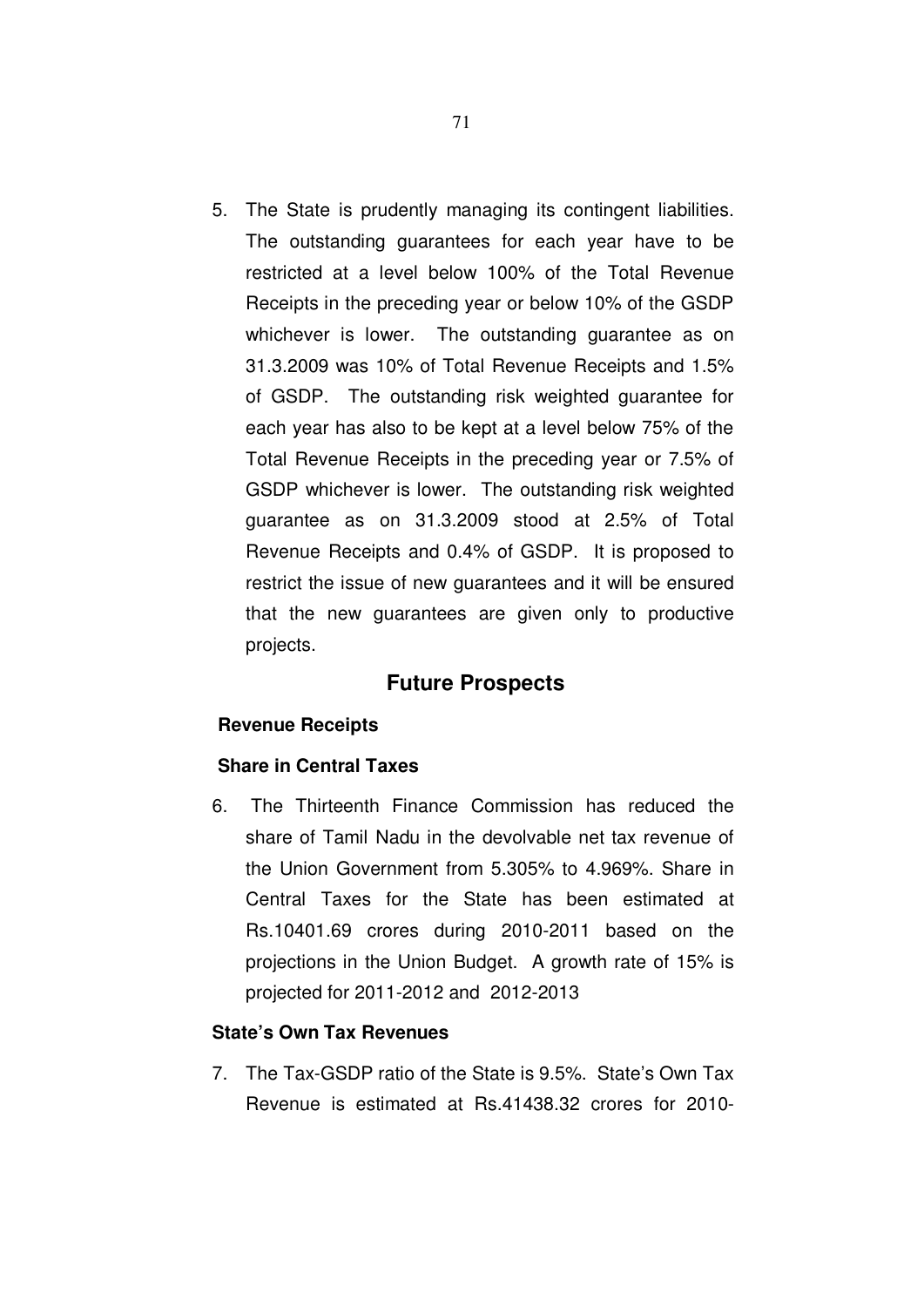2011. The salient features of the major components of the State's Own Tax Revenue are discussed below.

- 8. The receipts under Commercial Taxes is estimated at Rs.26851.17 crores in the Budget Estimates 2010-2011. This takes into consideration a growth of 15% over the Revised Estimates 2009-2010. Growth rates of 20% and 15% has been projected for 2011-2012 and 2012-2013 respectively.
- 9. State Excise Receipts has been estimated at Rs.7508.18 crores during 2010-2011. This is 15% higher than the Revised Estimates 2009-2010. For the future years, 15% growth rate has been assumed.
- 10. The receipts from Stamp Duty have witnessed a sharp fall in 2009-2010 as a result of the economic slowdown. However it is expected to have a good growth in future. The Budget Estimate for 2010-2011 is Rs.4,096.18 crores which assumes 20% growth over the Revised Estimate for 2009-2010. In the future years, receipts under this head have been projected with a growth rate of 15%.
- 11. The receipts from Taxes on Vehicles has been projected at Rs.2396.42 crores for the next year. For the future years, growth of 15% has been assumed.

#### **Non-Tax Revenue**

12. Non-Tax Revenue is estimated at Rs.4,101.28 crores in the Budget Estimates 2010-2011. The State's Own Non Tax Revenue contributes only 6.5% of Total Revenue Receipts and there is not much potential to increase this component. Also, with a view to benefiting students, this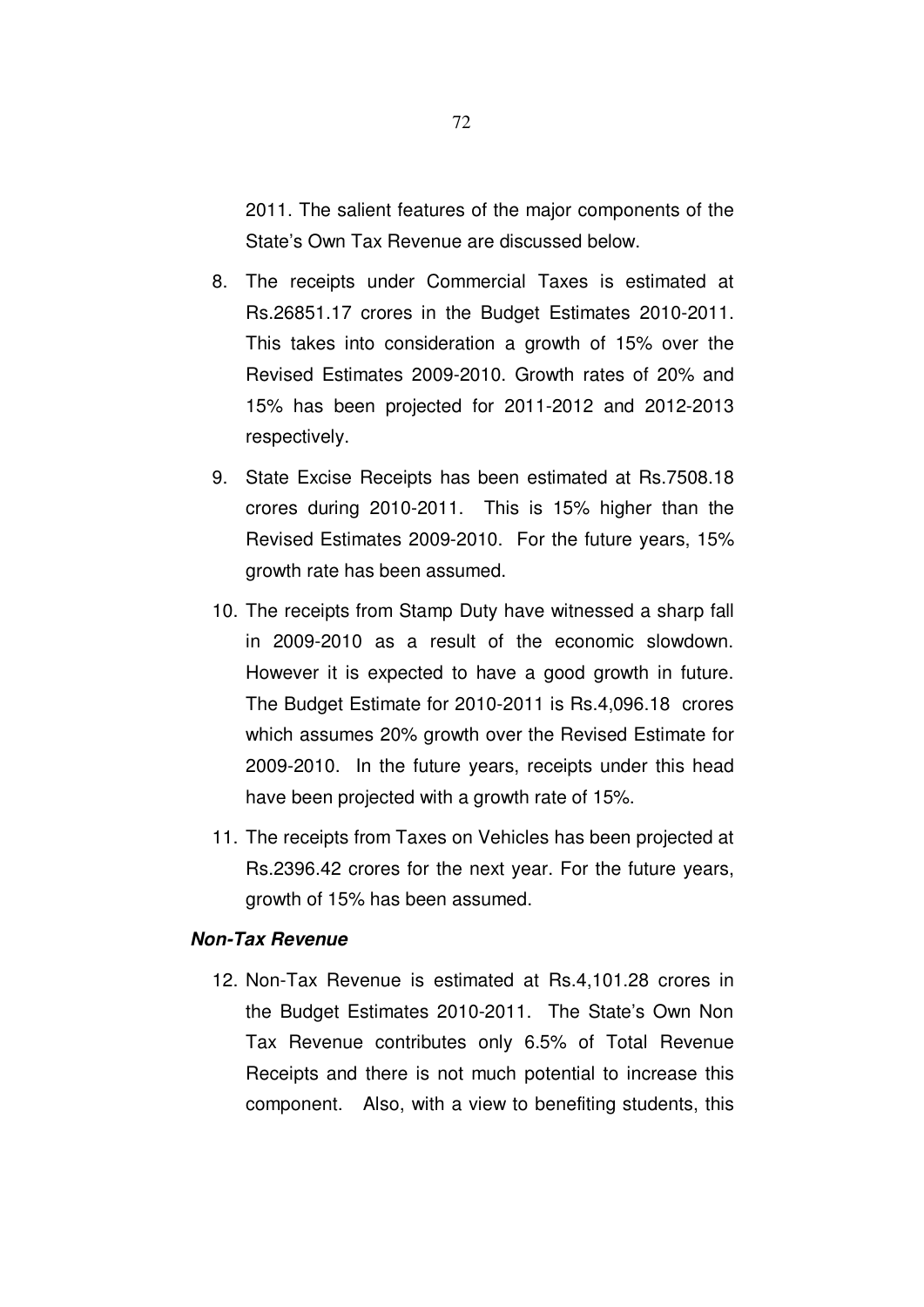Government has waived tuition and examination fees. Taking all these factors into consideration, Non-Tax Revenue has been projected to grow at only 3% in the future years.

## **Grants-in- Aid from the Union Government**

13. This Grants-in-Aid from the Government of India has been estimated at Rs.7,150.45 crores in the Budget Estimates 2010-2011. This takes into account the various plan grants and the grants recommended by the Thirteenth Finance Commission.

## **Revenue Expenditure**

- 14. The revenue expenditure during 2010-2011 is estimated at Rs.66,488.19 crores which shows a growth of 12% over Revised Estimates 2009-2010. This is mainly on account of filling up of vacant posts in various departments, additional expenditure for the implementation of new schemes of the Government and on account of higher expenditure on salaries and pensions due to Sixth Pay Commission Recommendations. Revenue expenditure is expected to grow at 10% in 2011-2012 and 9% in 2012- 2013. The growth rate is assumed to be low in 2012-2013 because the pay commission arrear payments will be over by 2011-2012.
- 15. Salary and pension as a percentage of State's Own Tax Revenue will be 78% and the same as a percentage of State's Total Revenue Receipts will be 51%.
- 16. The ratio of interest payments to Total Revenue Receipts is 12%.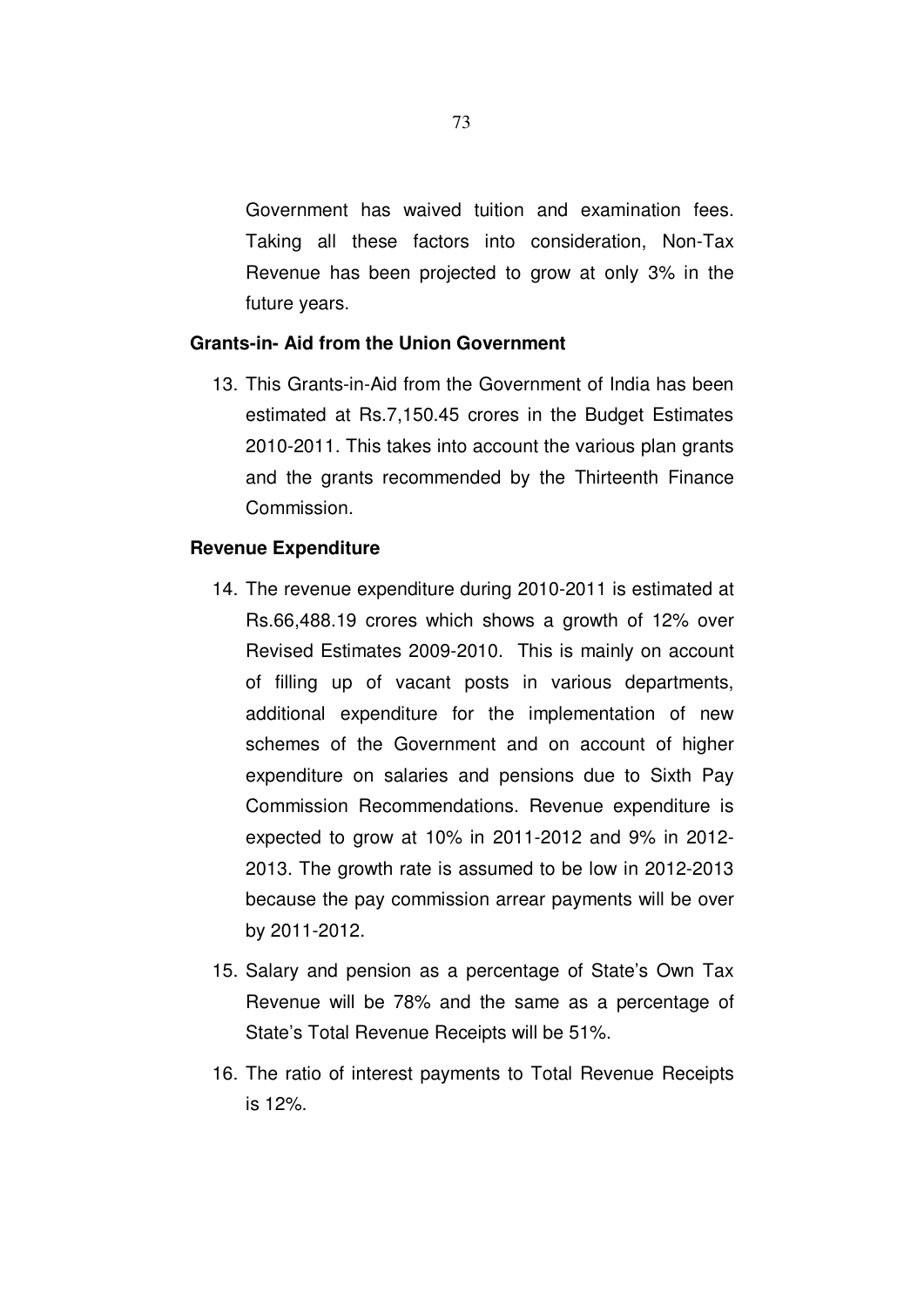## **Conclusion**

- 17. The State has achieved all the targets set by the Union Government regarding revenue deficit and fiscal deficit in the last four years.
- 18. The State is in a position to comply with the fiscal correction path laid down by the Thirteenth Finance Commission. By 2011-2012, revenue deficit can be eliminated and fiscal deficit can be limited within 3% of the GSDP.
- 19. The Government will continuously monitor the sustainability of the debt stock and Medium Term Fiscal Plan envisages to keep the Debt-GSDP ratio around 24% as projected by the Thirteenth Finance Commission.
- 20. Fiscal prudence will be maintained without compromising on expenditure on developmental and welfare schemes. This is illustrated by the fact the all time high outlays of Rs.17,858 crores for social safety net and Rs.12,285 crores for capital expenditure have been made in the Budget Estimates for 2010-2011.

\*\*\*\*